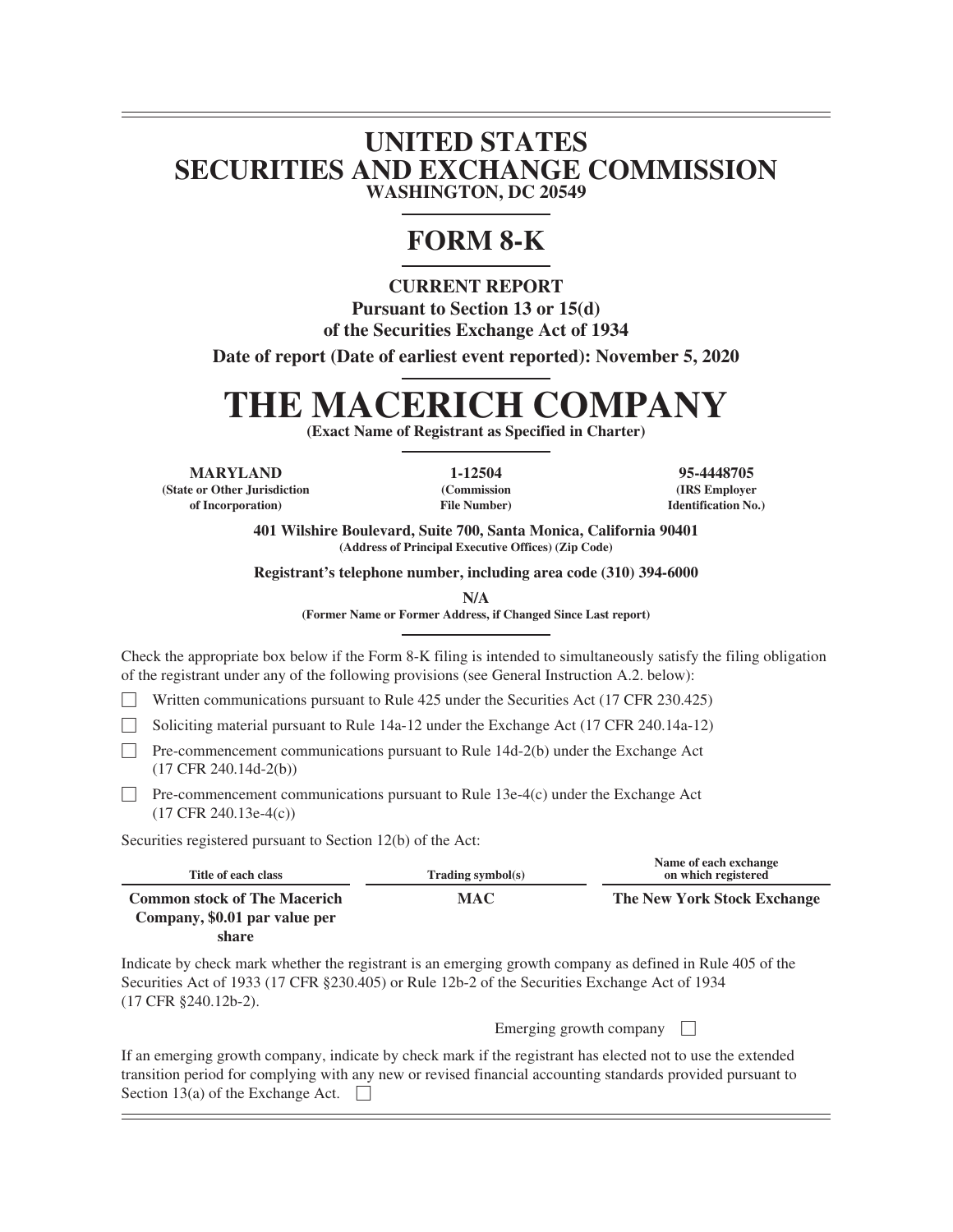#### **ITEM 2.02 RESULTS OF OPERATIONS AND FINANCIAL CONDITION.**

The Company issued a press release on November 5, 2020 (the "Press Release") announcing results of operations for the Company for the quarter ended September 30, 2020 and such Press Release is furnished as Exhibit 99.1 hereto.

On November 5, 2020, the Company made available on its website a financial supplement containing financial and operating information of the Company ("Supplemental Financial Information") for the three and nine months ended September 30, 2020 and such Supplemental Financial Information is furnished as Exhibit 99.2 hereto.

The Press Release and Supplemental Financial Information included as exhibits with this report are being furnished pursuant to Item 2.02 of Form 8-K and shall not be deemed to be "filed" with the SEC or incorporated by reference into any other filing with the SEC.

#### **ITEM 7.01 REGULATION FD DISCLOSURE.**

The Press Release and Supplemental Financial Information included as exhibits with this report are being furnished pursuant to Item 7.01 of Form 8-K and shall not be deemed to be "filed" with the SEC or incorporated by reference into any other filing with the SEC.

#### **ITEM 9.01 FINANCIAL STATEMENTS AND EXHIBITS.**

Listed below are the financial statements, pro forma financial information and exhibits furnished as part of this report:

(a), (b) and (c) Not applicable.

(d) Exhibits.

Exhibit Index attached hereto and incorporated herein by reference.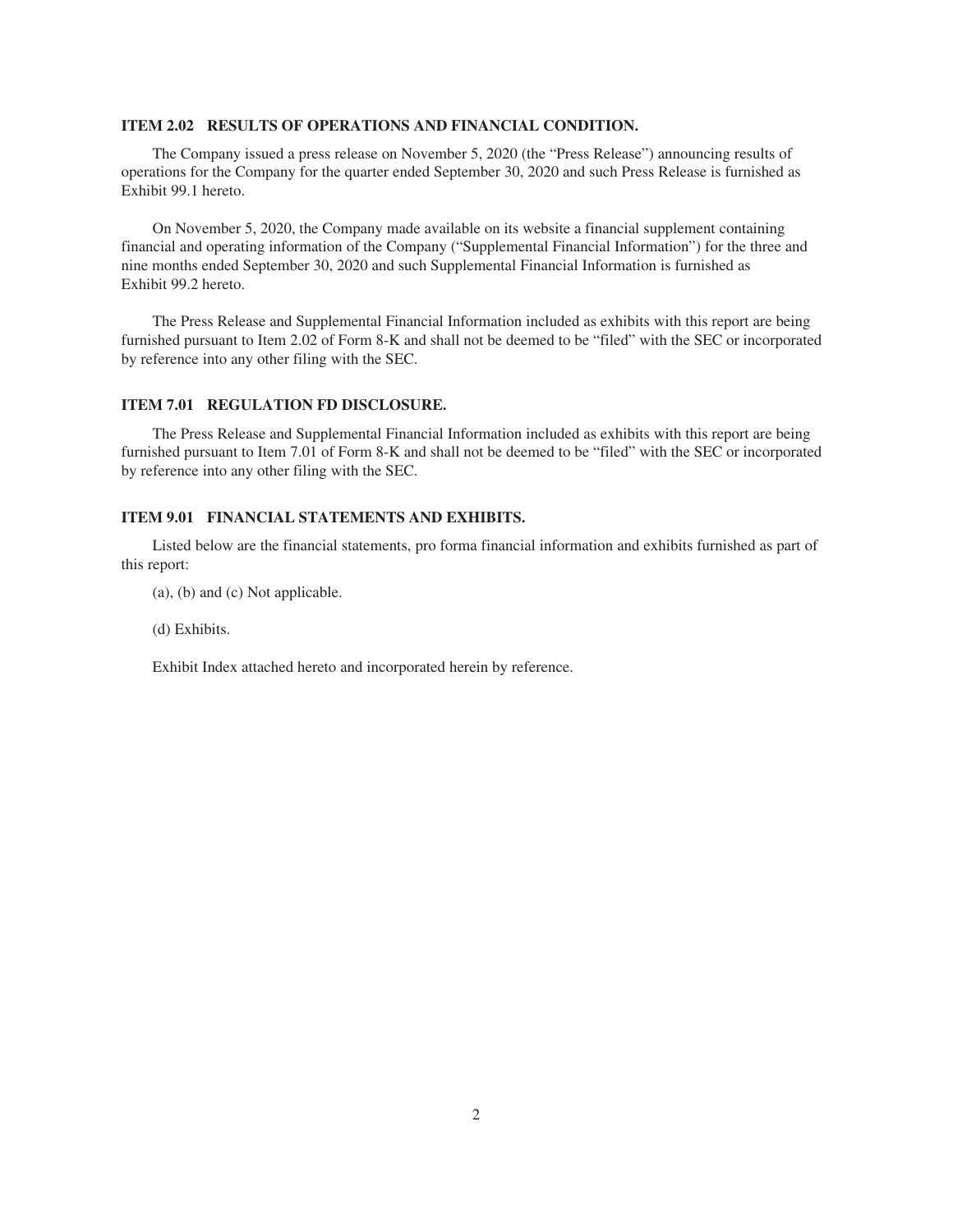# **EXHIBIT INDEX**

| <b>EXHIBIT</b><br><b>NUMBER</b> | <b>NAME</b>                                                                               |
|---------------------------------|-------------------------------------------------------------------------------------------|
| 99.1                            | Press Release dated November 5, 2020                                                      |
| 99.2                            | Supplemental Financial Information for the three and nine months ended September 30, 2020 |
| 104                             | Cover Page Interactive Data File (embedded within the Inline XBRL document)               |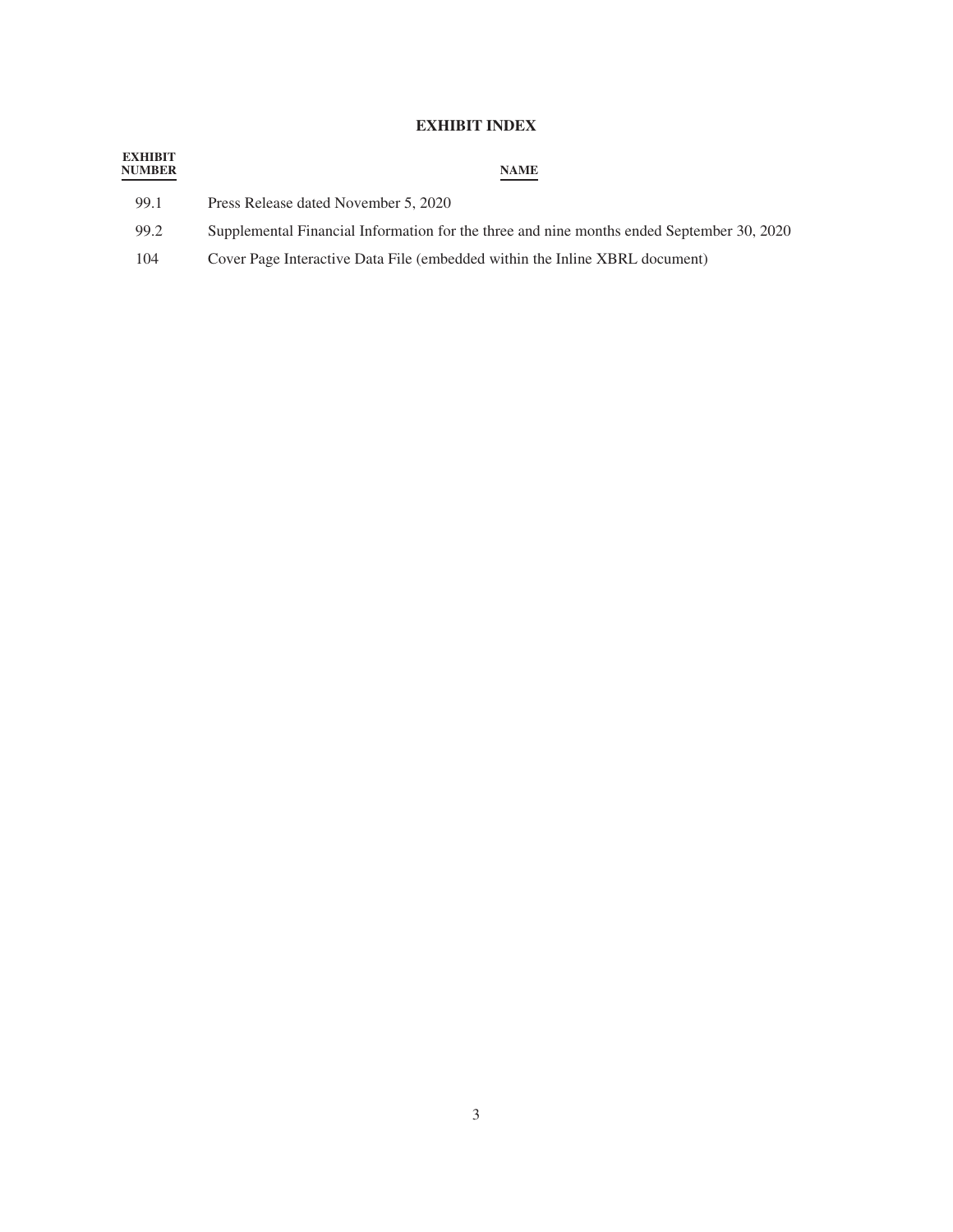#### **SIGNATURES**

Pursuant to the requirements of the Securities Exchange Act of 1934, The Macerich Company has duly caused this report to be signed on its behalf by the undersigned hereunto duly authorized.

# THE MACERICH COMPANY

By: Scott W. Kingsmore

/s/ Scott W. Kingsmore

Senior Executive Vice President, Chief Financial Officer and Treasurer

November 5, 2020

Date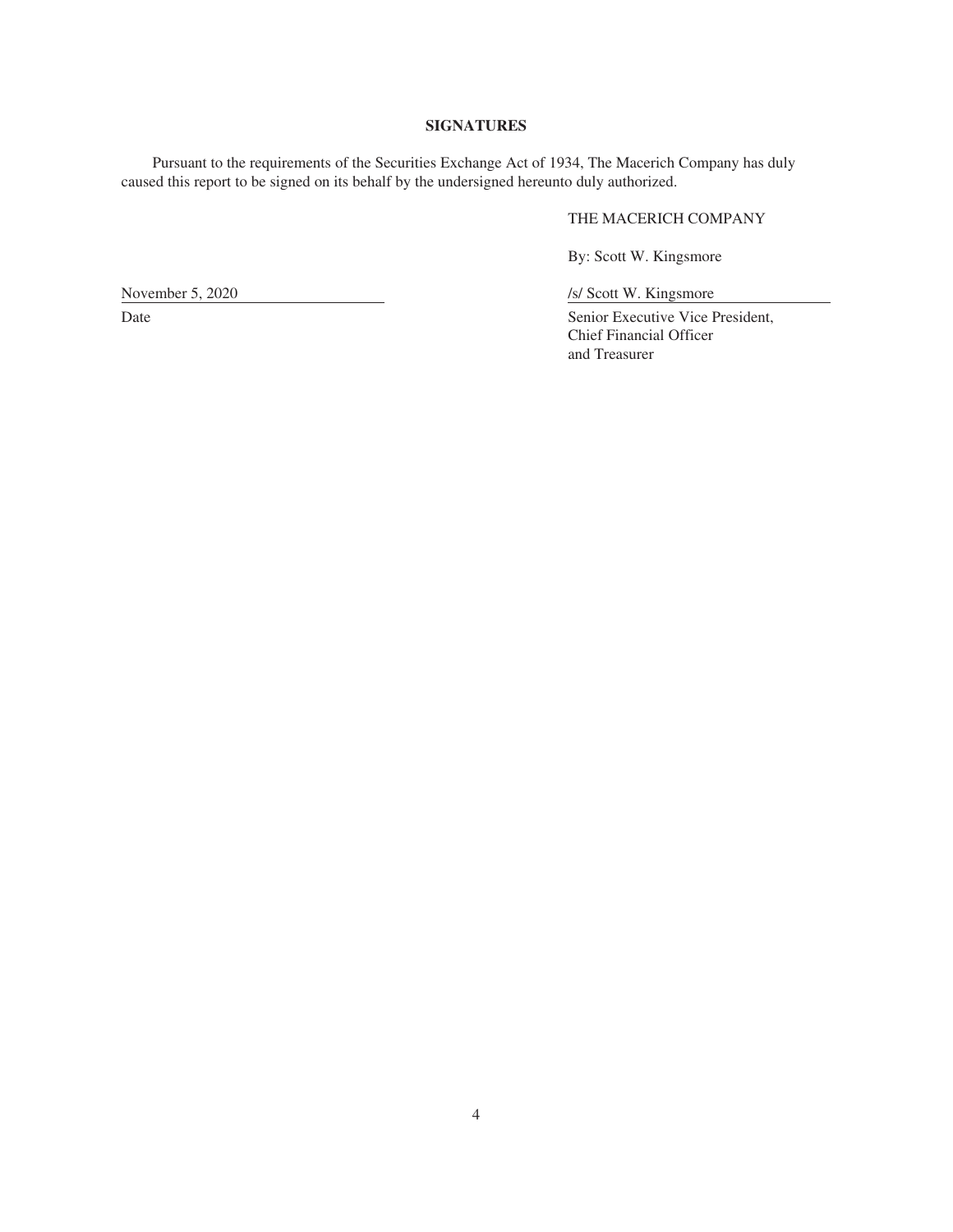#### **MACERICH ANNOUNCES QUARTERLY RESULTS**

SANTA MONICA, CA, November 5, 2020. The Macerich Company (NYSE: MAC, the "Company") today announced results of operations for the quarter ended September 30, 2020, which included net loss attributable to the Company of \$22.2 million or \$0.15 per share-diluted for the quarter ended September 30, 2020 compared to net income of \$46.4 million or \$0.33 per share-diluted attributable to the Company for the quarter ended September 30, 2019. For the third quarter 2020, funds from operations ("FFO")-diluted, excluding financing expense in connection with Chandler Freehold was \$83.4 million or \$0.52 per share-diluted compared to \$133.2 million or \$0.88 per share-diluted for the quarter ended September 30, 2019. A description and reconciliation of earnings per share ("EPS")-diluted to FFO per share-diluted, excluding financing expense in connection with Chandler Freehold and loss on extinguishment of debt is included within the financial tables accompanying this press release.

#### **Results and Highlights:**

- All properties in the portfolio have resumed operations as of October 7, 2020.
- Rent collections continued to improve, with collection rates increasing to approximately 81% in October of 2020 and 80% in the third quarter of 2020, up from approximately 61% in the second quarter of 2020.
- Mall portfolio occupancy, including closed centers, was 90.8% at September 30, 2020, compared to 91.3% at June 30, 2020.
- Mall tenant annual sales per square foot for the portfolio was \$718 for the twelve months ended September 30, 2020, compared to \$800 for the twelve months ended September 30, 2019. This sales metric excludes the period of COVID-19 closure for each tenant.
- Average rent per square foot increased 1.8% to \$62.29 at September 30, 2020, compared to \$61.16 at September 30, 2019.

"We are a major employer and tax generator within all of our markets, and our properties are home to thousands of small businesses. After seven months of partial closures, we are pleased to finally have our entire portfolio open and operational. The reopening of our malls enabled us to deliver sequential improvement in rent collections and continued progress in our negotiations with retailers," said the Company's Chief Executive Officer, Tom O'Hern. "Looking ahead, we are confident that our high quality portfolio in strong gateway markets will continue to be coveted as the retail community reestablishes its foundation amidst the ongoing COVID-19 pandemic. We are partnering with our tenants to prepare for what will be a very unique holiday season and shopping environment. We will remain vigilant managing our properties to prioritize the health and safety of our shoppers, employees, tenants and service providers, and to adhere to CDC and to local and state jurisdictional mandates relating to COVID-19."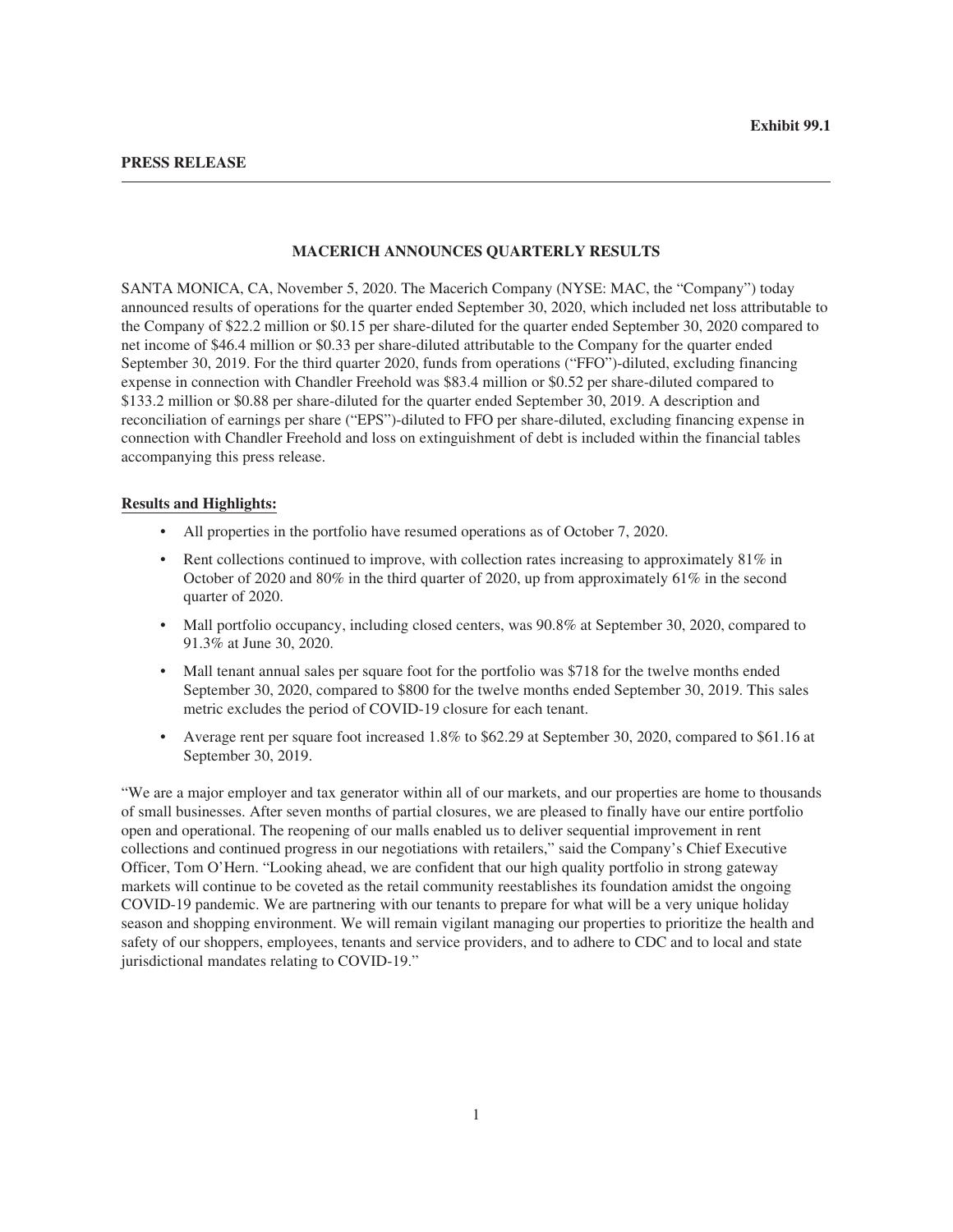#### **Operational and Liquidity Update:**

With the reopening of three indoor malls in Los Angeles County on October 7, all of the Company's properties are now open and operational**.** During the third quarter, in addition to several development openings described later, the Company celebrated numerous new retail store openings, including among others:

- Adidas and Tory Burch Outlet at Fashion Outlets of Niagara
- Amazon Books and Tempur-Pedic at FlatIron Crossing
- Madewell and West Elm at La Encantada
- Amazon 4-Star, Capital One Café, Golden Goose, Indochino, Levi's and Warby Parker at Scottsdale Fashion Square
- Warby Parker at Twenty Ninth Street
- Aerie at Vintage Faire Mall

Excluding the Company's three indoor Los Angeles County assets, which only recently opened, approximately 93% of the square footage that was open prior to COVID-19 is now open and operating. Cash receipts continued to improve, increasing to approximately  $80\%$  in the third quarter of 2020 from approximately  $61\%$  in the second quarter of 2020. As of November 2, 2020, the Company has collected approximately 81% of rent for October. With continued improvement in operating cash flow, liquidity also continued to improve. Cash and cash equivalents increased from \$573 million at June 30, 2020 to \$630 million as of September 30, 2020.

#### **Redevelopment:**

While the Company has reduced its planned 2020 development expenditures by approximately \$100 million, work continues to progress on selected projects. Notably:

- One Westside in Los Angeles, a 584,000 square foot creative office redevelopment continues on schedule with a planned delivery to Google in early 2022
- Restoration Hardware Gallery opened at The Village at Corte Madera in Corte Madera, CA
- Comcast, Dick's Sporting Goods ("Dick's") and Round One opened within the majority of the former Sears store at Deptford Mall in Deptford, NJ
- Dick's opened within a portion of the former Sears store at Vintage Faire Mall in Modesto, CA
- Dick's opened in a newly expanded footprint within a portion of the former Forever 21 store at Danbury Fair in Danbury, CT
- Saratoga Hospital opened within the former Sears store at Wilton Mall in Saratoga Springs, NY.

#### **Financing Activity:**

The Company's joint venture has secured a commitment for a \$95 million loan on Tysons Vita, the residential tower at Tysons Corner. This 10-year loan will bear interest at a fixed interest rate of 3.30%, and is expected to close in November. This loan will provide incremental liquidity to the Company of approximately \$47.0 million at the Company's share.

The Company has secured an extension of the \$191.0 million loan on Danbury Fair to April 1, 2021. The loan amount and interest rate are unchanged following that extension.

The Company has agreed to terms with the lender of the \$103.9 million loan on Fashion Outlets of Niagara, and anticipates closing soon on a three-year extension to October 2023. The Company expects that the loan amount and interest rate will remain unchanged following that extension.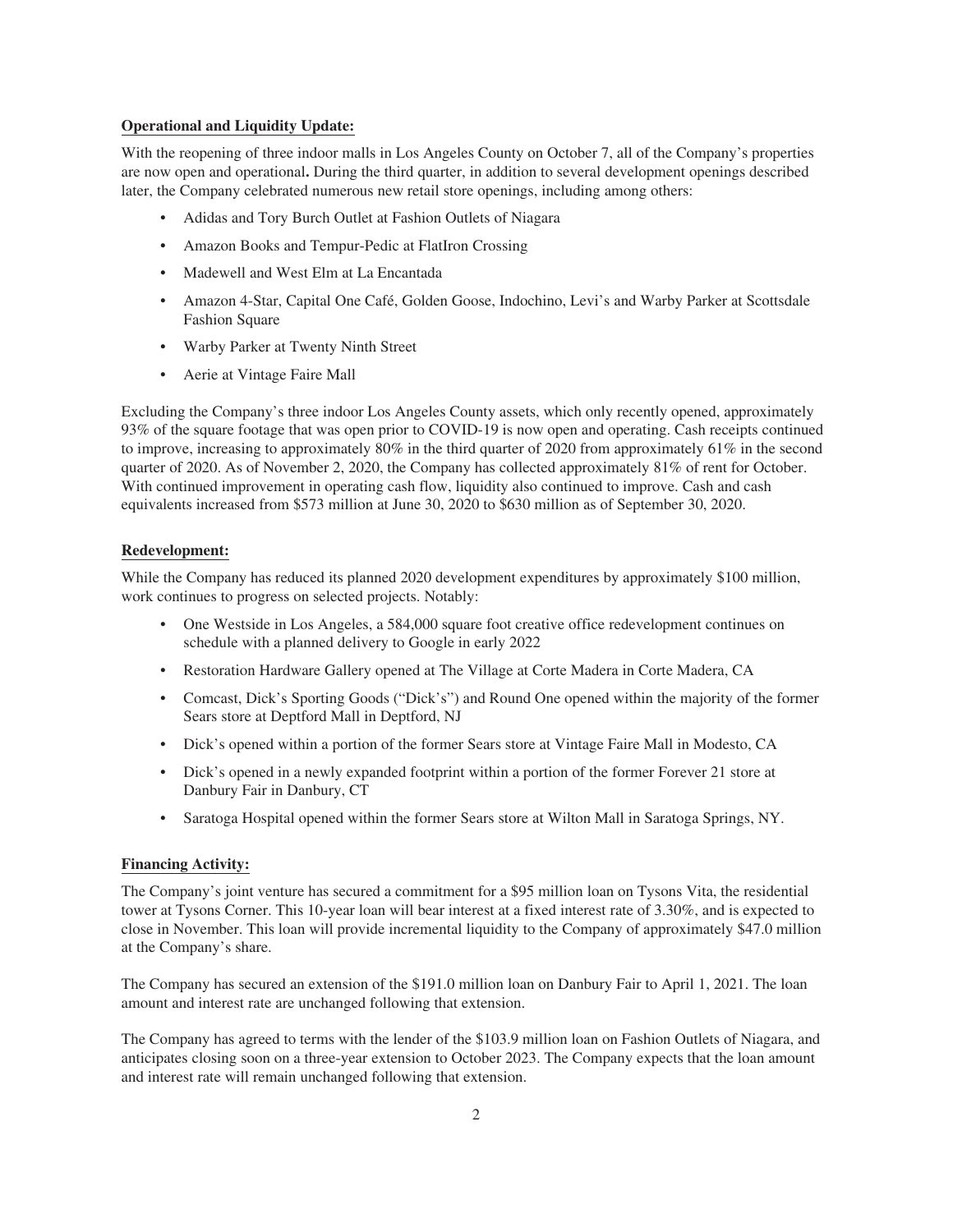#### **Dividend:**

The Company's Board declared a quarterly cash dividend of \$0.15 per share of common stock. The dividend is payable on December 3, 2020 to stockholders of record at the close of business on November 9, 2020.

#### **About Macerich:**

Macerich is a fully integrated, self-managed and self-administered real estate investment trust, which focuses on the acquisition, leasing, management, development and redevelopment of regional malls throughout the United States.

Macerich currently owns 51 million square feet of real estate consisting primarily of interests in 47 regional shopping centers. Macerich specializes in successful retail properties in many of the country's most attractive, densely populated markets with significant presence in the West Coast, Arizona, Chicago and the Metro New York to Washington, DC corridor. A recognized leader in sustainability, Macerich has achieved the #1 GRESB ranking in the North American Retail Sector for five straight years (2015 – 2019). Additional information about Macerich can be obtained from the Company's website at www.Macerich.com.

#### **Investor Conference Call:**

The Company will provide an online Web simulcast and rebroadcast of its quarterly earnings conference call. The call will be available on The Macerich Company's website at www.macerich.com (Investors Section). The call begins on November 5, 2020 at 10:00 AM Pacific Time. To listen to the call, please go to the website at least 15 minutes prior to the call in order to register and download audio software if needed. An online replay at www.macerich.com (Investors Section) will be available for one year after the call.

The Company will publish a supplemental financial information package which will be available at www.macerich.com in the Investors Section. It will also be furnished to the SEC as part of a Current Report on Form 8-K.

**Note**: This release contains statements that constitute forward-looking statements which can be identified by the use of words, such as "expects," "anticipates," "assumes," "projects," "estimated" and "scheduled" and similar expressions that do not relate to historical matters. Stockholders are cautioned that any such forward-looking statements are not guarantees of future performance and involve risks, uncertainties and other factors that may cause actual results, performance or achievements of the Company to vary materially from those anticipated, expected or projected. Such factors include, among others, general industry, as well as national, regional and local economic and business conditions, which will, among other things, affect demand for retail space or retail goods, availability and creditworthiness of current and prospective tenants, anchor or tenant bankruptcies, closures, mergers or consolidations, lease rates, terms and payments, interest rate fluctuations, availability, terms and cost of financing and operating expenses; adverse changes in the real estate markets including, among other things, competition from other companies, retail formats and technology, risks of real estate development and redevelopment, and acquisitions and dispositions; the adverse impact of the novel coronavirus (COVID-19) on the U.S., regional and global economies and the financial condition and results of operations of the Company and its tenants; the liquidity of real estate investments; governmental actions and initiatives (including legislative and regulatory changes); environmental and safety requirements; and terrorist activities or other acts of violence which could adversely affect all of the above factors. The reader is directed to the Company's various filings with the Securities and Exchange Commission, including the Annual Report on Form 10-K for the year ended December 31, 2019 and our Quarterly Report on Form 10-Q for the quarter ended June 30, 2020 for a discussion of such risks and uncertainties, which discussion is incorporated herein by reference. The Company does not intend, and undertakes no obligation, to update any forward-looking information to reflect events or circumstances after the date of this release or to reflect the occurrence of unanticipated events unless required by law to do so.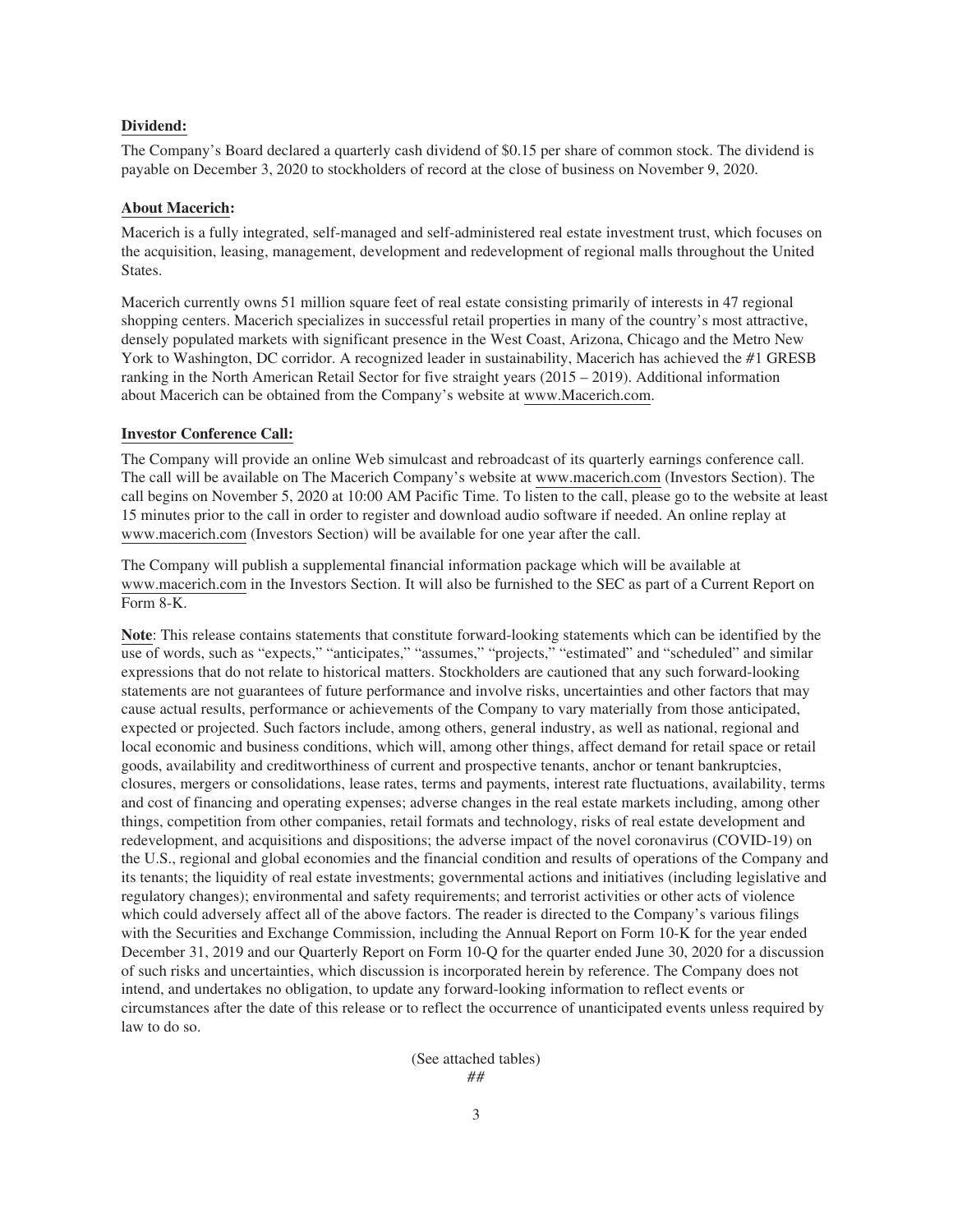# **Results of Operations:**

|                                                                                                                                                    | <b>For the Three Months</b><br>Ended September 30, |                  |                    | <b>For the Nine Months</b><br>Ended September 30, |               |                   |               |                   |
|----------------------------------------------------------------------------------------------------------------------------------------------------|----------------------------------------------------|------------------|--------------------|---------------------------------------------------|---------------|-------------------|---------------|-------------------|
|                                                                                                                                                    |                                                    | <b>Unaudited</b> |                    |                                                   |               | <b>Unaudited</b>  |               |                   |
|                                                                                                                                                    |                                                    | 2020             |                    | 2019                                              |               | 2020              |               | 2019              |
| Revenues:                                                                                                                                          |                                                    |                  |                    |                                                   |               |                   |               |                   |
| Leasing revenue                                                                                                                                    |                                                    | \$175,506        |                    | \$214,260                                         |               | \$554,981         |               | \$636,290         |
| Other income                                                                                                                                       |                                                    | 4,334            |                    | 6,889                                             |               | 16,595            |               | 20,054            |
| Management Companies' revenues                                                                                                                     |                                                    | 6,004            |                    | 9,978                                             |               | 19,807            |               | 29,277            |
| <b>Total revenues</b>                                                                                                                              |                                                    | 185,844          |                    | 231,127                                           |               | 591,383           |               | 685,621           |
| Expenses:                                                                                                                                          |                                                    |                  |                    |                                                   |               |                   |               |                   |
| Shopping center and operating expenses                                                                                                             |                                                    | 64,680           |                    | 69,328                                            |               | 192,538           |               | 203,024           |
| Management Companies' operating expenses                                                                                                           |                                                    | 13,031           |                    | 15,514                                            |               | 45,697            |               | 50,220            |
| Leasing expenses                                                                                                                                   |                                                    | 5,544            |                    | 7,162                                             |               | 19,622            |               | 22,344            |
| REIT general and administrative expenses<br>Depreciation and amortization                                                                          |                                                    | 7,589<br>78,605  |                    | 5,285<br>82,787                                   |               | 22,652<br>241,112 |               | 16,835<br>246,640 |
| Interest expense (a)                                                                                                                               |                                                    | 37,184           |                    | 14,799                                            |               | 65,292            |               | 90,265            |
| Loss on extinguishment of debt                                                                                                                     |                                                    |                  |                    |                                                   |               |                   |               | 351               |
| Total expenses                                                                                                                                     |                                                    | 206,633          |                    | 194,875                                           |               | 586,913           |               | 629,679           |
| Equity in (loss) income of unconsolidated joint ventures                                                                                           |                                                    | (12,513)         |                    | 14,582                                            |               | (16,988)          |               | 34,082            |
| Income tax (expense) benefit                                                                                                                       |                                                    | (1,106)          |                    | (678)                                             |               | 684               |               | (1,703)           |
| Gain (loss) on sale or write down of assets, net                                                                                                   |                                                    | 11,786           |                    | (131)                                             |               | (28, 784)         |               | (15,506)          |
| Net (loss) income                                                                                                                                  |                                                    | (22, 622)        | 50,025             |                                                   | (40,618)      |                   |               | 72,815            |
| Less net (loss) income attributable to noncontrolling interests                                                                                    |                                                    | (431)            |                    | 3,654                                             |               | (833)             |               | 2,886             |
| Net (loss) income attributable to the Company                                                                                                      |                                                    | $(\$ 22,191)$    | \$46,371           |                                                   | $(\$ 39,785)$ |                   | \$69,929      |                   |
| Weighted average number of shares outstanding—basic                                                                                                |                                                    | 149,626          | 141,368            |                                                   | 145,071       |                   |               | 141,325           |
| Weighted average shares outstanding, assuming full conversion of OP<br>Units (b)                                                                   |                                                    | 160,509          |                    | 151,784                                           |               | 155,694           |               | 151,740           |
| Weighted average shares outstanding-Funds From Operations<br>$("FFO")$ —diluted $(b)$                                                              |                                                    |                  | 160,509<br>151,784 |                                                   |               | 155,694           |               | 151,740           |
| Earnings per share ("EPS")—basic                                                                                                                   | $($ \$                                             | 0.15)            | $\$\,$             | 0.33                                              | $($ \$        | 0.28)             | $\mathcal{S}$ | 0.49              |
| EPS-diluted                                                                                                                                        | $($ \$                                             | 0.15)            | $\mathcal{S}$      | 0.33                                              | $($ \$        | 0.28)             | $\mathcal{S}$ | 0.49              |
| Dividend paid per share                                                                                                                            | \$                                                 | 0.15             | \$                 | 0.75                                              | \$            | 1.40              | \$            | 2.25              |
| FFO—basic and diluted (b) (c)                                                                                                                      | $\mathcal{S}$                                      | 98,471           |                    | \$170,579                                         |               | \$360,021         |               | \$453,723         |
| FFO—basic and diluted, excluding financing expense in connection<br>with Chandler Freehold (b) (c)                                                 | \$<br>83,367<br>\$133,242                          |                  | \$266,584          |                                                   |               | \$388,817         |               |                   |
| FFO-basic and diluted, excluding financing expense in connection<br>with Chandler Freehold and loss on extinguishment of debt (b) (c)              | \$                                                 | 83,367           |                    | \$133,242                                         |               | \$266,584         |               | \$389,168         |
| FFO per share—basic and diluted (b) (c)                                                                                                            | $\mathbb{S}$                                       | 0.61             | \$                 | 1.12                                              | \$            | 2.31              | \$            | 2.99              |
| FFO per share—basic and diluted, excluding financing expense in<br>connection with Chandler Freehold (b) (c)                                       | $\$\$                                              | 0.52             | <sup>\$</sup>      | 0.88                                              | <sup>\$</sup> | 1.71              | <sup>S</sup>  | 2.56              |
| FFO per share—basic and diluted, excluding financing expense in<br>connection with Chandler Freehold and loss on extinguishment of<br>debt (b) (c) | \$                                                 | 0.52             | \$                 | 0.88                                              | \$            | 1.71              |               | 2.56              |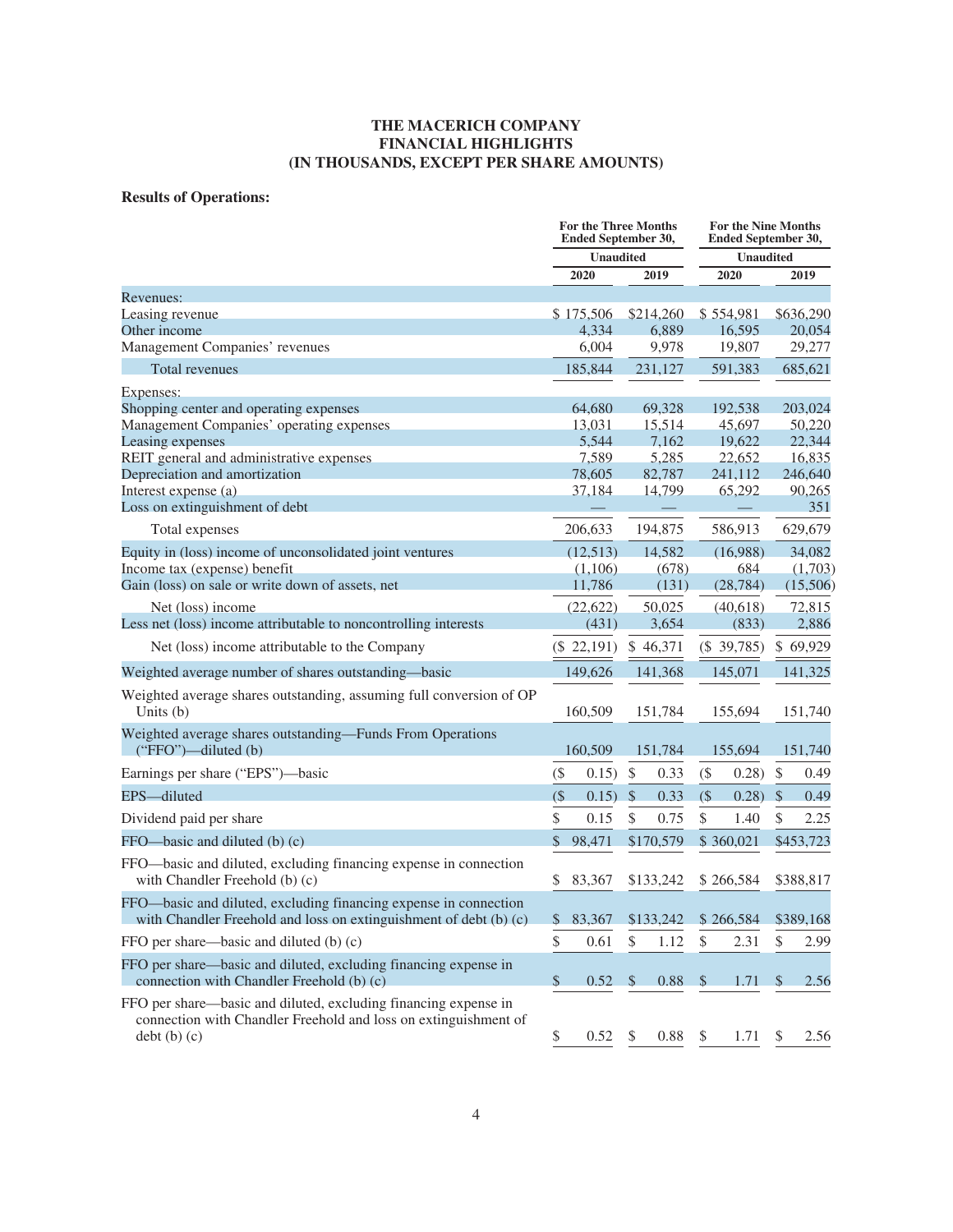- (a) The Company accounts for its investment in the Chandler Fashion Center and Freehold Raceway Mall ("Chandler Freehold") joint venture as a financing arrangement. As a result, the Company has included in interest expense (i) a credit of \$15,502 and \$96,793 to adjust for the change in the fair value of the financing arrangement obligation during the three and nine months ended September 30, 2020, respectively; and a credit of \$39,455 and \$70,977 to adjust for the change in the fair value of the financing arrangement obligation during the three and nine months ended September 30, 2019, respectively; (ii) distributions of (\$398) and \$885 to its partner representing the partner's share of net (loss) income for the three and nine months ending September 30, 2020, respectively; and \$1,278 and \$5,157 to its partner representing the partner's share of net income for the three and nine months ended September 30, 2019, respectively; and (iii) distributions of \$398 and \$3,356 to its partner in excess of the partner's share of net income for the three and nine months ended September 30, 2020, respectively; and \$2,118 and \$6,071 to its partner in excess of the partner's share of net income for the three and nine months ended September 30, 2019, respectively.
- (b) The Macerich Partnership, L.P. (the "Operating Partnership" or the "OP") has operating partnership units ("OP units"). OP units can be converted into shares of Company common stock. Conversion of the OP units not owned by the Company has been assumed for purposes of calculating FFO per share and the weighted average number of shares outstanding. The computation of average shares for FFO—diluted includes the effect of share and unit-based compensation plans, stock warrants and convertible senior notes using the treasury stock method. It also assumes conversion of MACWH, LP preferred and common units to the extent they are dilutive to the calculation.
- (c) The Company uses FFO in addition to net income to report its operating and financial results and considers FFO and FFO-diluted as supplemental measures for the real estate industry and a supplement to Generally Accepted Accounting Principles ("GAAP") measures. The National Association of Real Estate Investment Trusts ("Nareit") defines FFO as net income (loss) (computed in accordance with GAAP), excluding gains (or losses) from sales of properties, plus real estate related depreciation and amortization, impairment writedowns of real estate and write-downs of investments in an affiliate where the write-downs have been driven by a decrease in the value of real estate held by the affiliate and after adjustments for unconsolidated joint ventures. Adjustments for unconsolidated joint ventures are calculated to reflect FFO on the same basis. The Company accounts for its joint venture in Chandler Freehold as a financing arrangement. In connection with this treatment, the Company recognizes financing expense on (i) the changes in fair value of the financing arrangement, (ii) any payments to such joint venture partner equal to their pro rata share of net income and (iii) any payments to such joint venture partner less than or in excess of their pro rata share of net income. The Company excludes the noted expenses related to the changes in fair value and for the payments to such joint venture partner less than or in excess of their pro rata share of net income.

The Company also presents FFO excluding financing expense in connection with Chandler Freehold and loss on extinguishment of debt.

FFO and FFO on a diluted basis are useful to investors in comparing operating and financial results between periods. This is especially true since FFO excludes real estate depreciation and amortization, as the Company believes real estate values fluctuate based on market conditions rather than depreciating in value ratably on a straight-line basis over time. The Company believes that such a presentation also provides investors with a more meaningful measure of its operating results in comparison to the operating results of other real estate investment trusts ("REITs"). In addition, the Company believes that FFO excluding financing expense in connection with Chandler Freehold and non-routine costs associated with extinguishment of debt provide useful supplemental information regarding the Company's performance as they show a more meaningful and consistent comparison of the Company's operating performance and allows investors to more easily compare the Company's results. The Company believes that FFO on a diluted basis is a measure investors find most useful in measuring the dilutive impact of outstanding convertible securities.

The Company further believes that FFO does not represent cash flow from operations as defined by GAAP, should not be considered as an alternative to net income (loss) as defined by GAAP, and is not indicative of cash available to fund all cash flow needs. The Company also cautions that FFO as presented, may not be comparable to similarly titled measures reported by other REITs.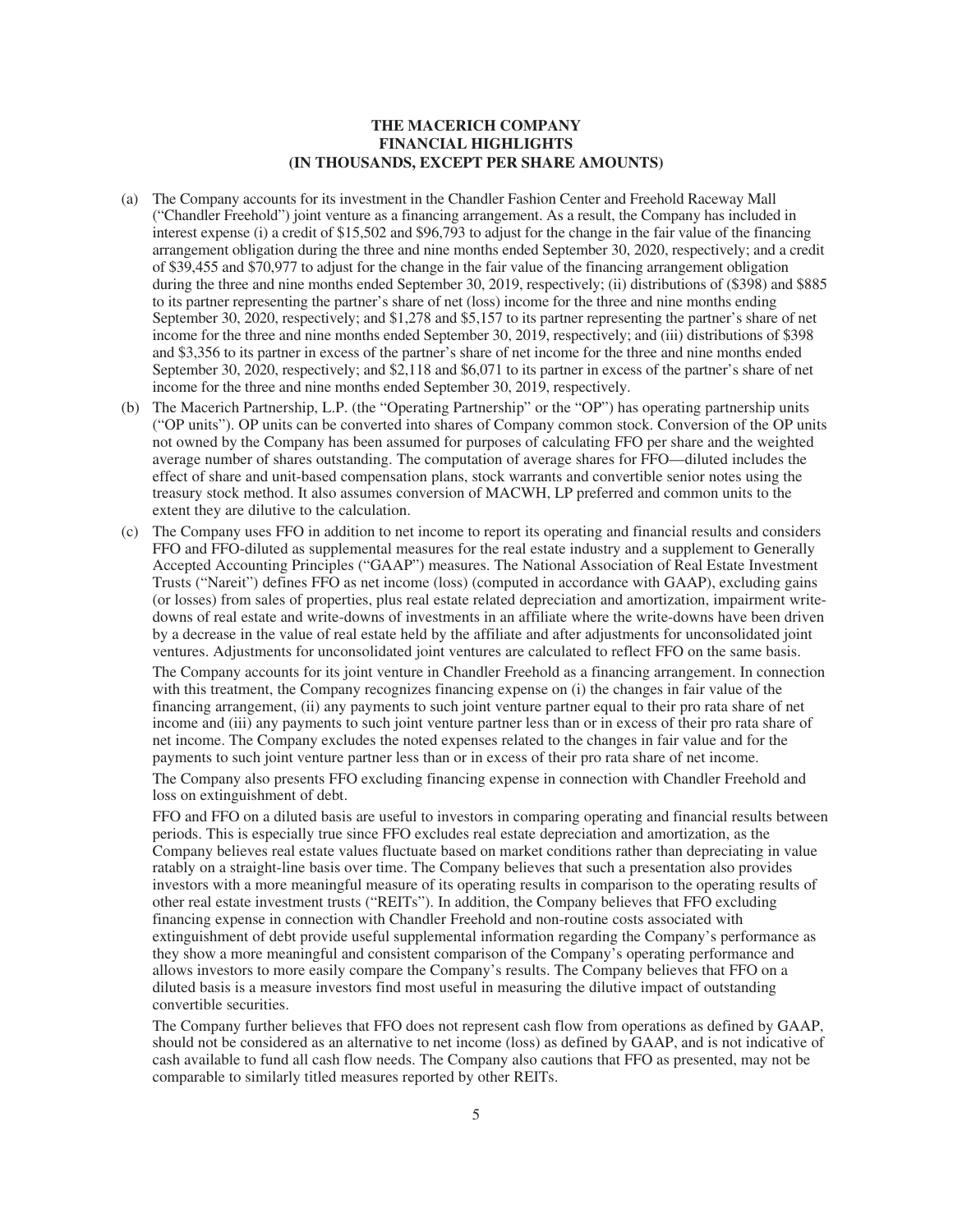**Reconciliation of net (loss) income attributable to the Company to FFO attributable to common stockholders and unit holders—basic and diluted, excluding financing expense in connection with Chandler Freehold and loss on extinguishment of debt (c):**

|                                                                                                                                                          | For the Three<br><b>Months</b><br><b>Ended September 30,</b> |           | <b>For the Nine Months</b><br>Ended September 30, |           |  |  |
|----------------------------------------------------------------------------------------------------------------------------------------------------------|--------------------------------------------------------------|-----------|---------------------------------------------------|-----------|--|--|
|                                                                                                                                                          | <b>Unaudited</b>                                             |           | <b>Unaudited</b>                                  |           |  |  |
|                                                                                                                                                          | 2020                                                         | 2019      | 2020                                              | 2019      |  |  |
| Net (loss) income attributable to the Company                                                                                                            | $(S$ 22,191)                                                 | \$46,371  | $(S\ 39,785)$                                     | \$69.929  |  |  |
| Adjustments to reconcile net (loss) income attributable to the Company to FFO<br>attributable to common stockholders and unit holders—basic and diluted: |                                                              |           |                                                   |           |  |  |
| Noncontrolling interests in the OP                                                                                                                       | (1,618)                                                      | 3.427     | (2,912)                                           | 5,151     |  |  |
| (Gain) loss on sale or write down of consolidated assets, net                                                                                            | (11, 786)                                                    | 131       | 28,784                                            | 15,506    |  |  |
| Add: gain on undepreciated asset sales from consolidated assets                                                                                          | 12,362                                                       | 81        | 12,402                                            | 615       |  |  |
| Loss on write down of consolidated non-real estate assets                                                                                                | (1, 361)                                                     |           | (4, 154)                                          |           |  |  |
| Noncontrolling interests share of gain (loss) on sale or write-down of consolidated                                                                      |                                                              |           |                                                   |           |  |  |
| joint ventures, net                                                                                                                                      | 929                                                          |           | 929                                               | (3,369)   |  |  |
| Loss (gain) on sale or write down of assets from unconsolidated joint ventures (pro                                                                      |                                                              |           |                                                   |           |  |  |
| rata), net                                                                                                                                               | 71                                                           | (3)       | 77                                                | 381       |  |  |
| Depreciation and amortization on consolidated assets                                                                                                     | 78,605                                                       | 82,787    | 241,112                                           | 246,640   |  |  |
| Less depreciation and amortization allocable to noncontrolling interests in                                                                              |                                                              |           |                                                   |           |  |  |
| consolidated joint ventures                                                                                                                              | (3,855)                                                      | (3,746)   | (11, 472)                                         | (11,067)  |  |  |
| Depreciation and amortization on unconsolidated joint ventures (pro rata)                                                                                | 50,775                                                       | 45,465    | 146,702                                           | 141,670   |  |  |
| Less: depreciation on personal property                                                                                                                  | (3,460)                                                      | (3,934)   | (11,662)                                          | (11, 733) |  |  |
| FFO attributable to common stockholders and unit holders—basic and diluted                                                                               | 98,471                                                       | 170,579   | 360,021                                           | 453,723   |  |  |
| Financing expense in connection with Chandler Freehold                                                                                                   | (15, 104)                                                    | (37, 337) | (93, 437)                                         | (64,906)  |  |  |
| FFO attributable to common stockholders and unit holders, excluding financing                                                                            |                                                              |           |                                                   |           |  |  |
| expense in connection with Chandler Freehold—basic and diluted                                                                                           | 83,367                                                       | 133,242   | 266,584                                           | 388,817   |  |  |
| Loss on extinguishment of debt                                                                                                                           |                                                              |           |                                                   | 351       |  |  |
| FFO attributable to common stockholders and unit holders, excluding financing                                                                            |                                                              |           |                                                   |           |  |  |
| expense in connection with Chandler Freehold and loss on extinguishment of                                                                               |                                                              |           |                                                   |           |  |  |
| debt-diluted                                                                                                                                             | \$ 83,367                                                    | \$133,242 | \$266,584                                         | \$389,168 |  |  |
|                                                                                                                                                          |                                                              |           |                                                   |           |  |  |

#### **Reconciliation of EPS to FFO per share—diluted (c):**

|                                                                                 | For the Three<br><b>Months</b><br><b>Ended September 30,</b> |         | <b>For the Nine</b><br><b>Months</b><br><b>Ended September 30.</b> |        |  |  |
|---------------------------------------------------------------------------------|--------------------------------------------------------------|---------|--------------------------------------------------------------------|--------|--|--|
|                                                                                 | <b>Unaudited</b>                                             |         | <b>Unaudited</b>                                                   |        |  |  |
|                                                                                 | 2020                                                         | 2019    | 2020                                                               | 2019   |  |  |
| EPS-diluted                                                                     | $(S \ 0.15)$                                                 | \$0.33  | $(S\ 0.28)$                                                        | \$0.49 |  |  |
| Per share impact of depreciation and amortization of real estate                | 0.76                                                         | 0.79    | 2.34                                                               | 2.41   |  |  |
| Per share impact of loss on sale or write down of assets, net                   |                                                              |         | 0.25                                                               | 0.09   |  |  |
| FFO per share—basic and diluted                                                 | \$0.61                                                       | \$1.12  | \$2.31                                                             | \$2.99 |  |  |
| Per share impact of financing expense in connection with Chandler Freehold.     | (0.09)                                                       | (0.24)  | (0.60)                                                             | (0.43) |  |  |
| FFO per share—basic and diluted, excluding financing expense in connection with |                                                              |         |                                                                    |        |  |  |
| <b>Chandler Freehold</b>                                                        | \$0.52                                                       | \$ 0.88 | \$1.71                                                             | \$2.56 |  |  |
| Per share impact of loss on extinguishment of debt                              |                                                              |         |                                                                    |        |  |  |
| FFO per share—basic and diluted, excluding financing expense in connection with |                                                              |         |                                                                    |        |  |  |
| Chandler Freehold and loss on extinguishment of debt                            | \$0.52                                                       | \$ 0.88 | \$ 1.71                                                            | \$2.56 |  |  |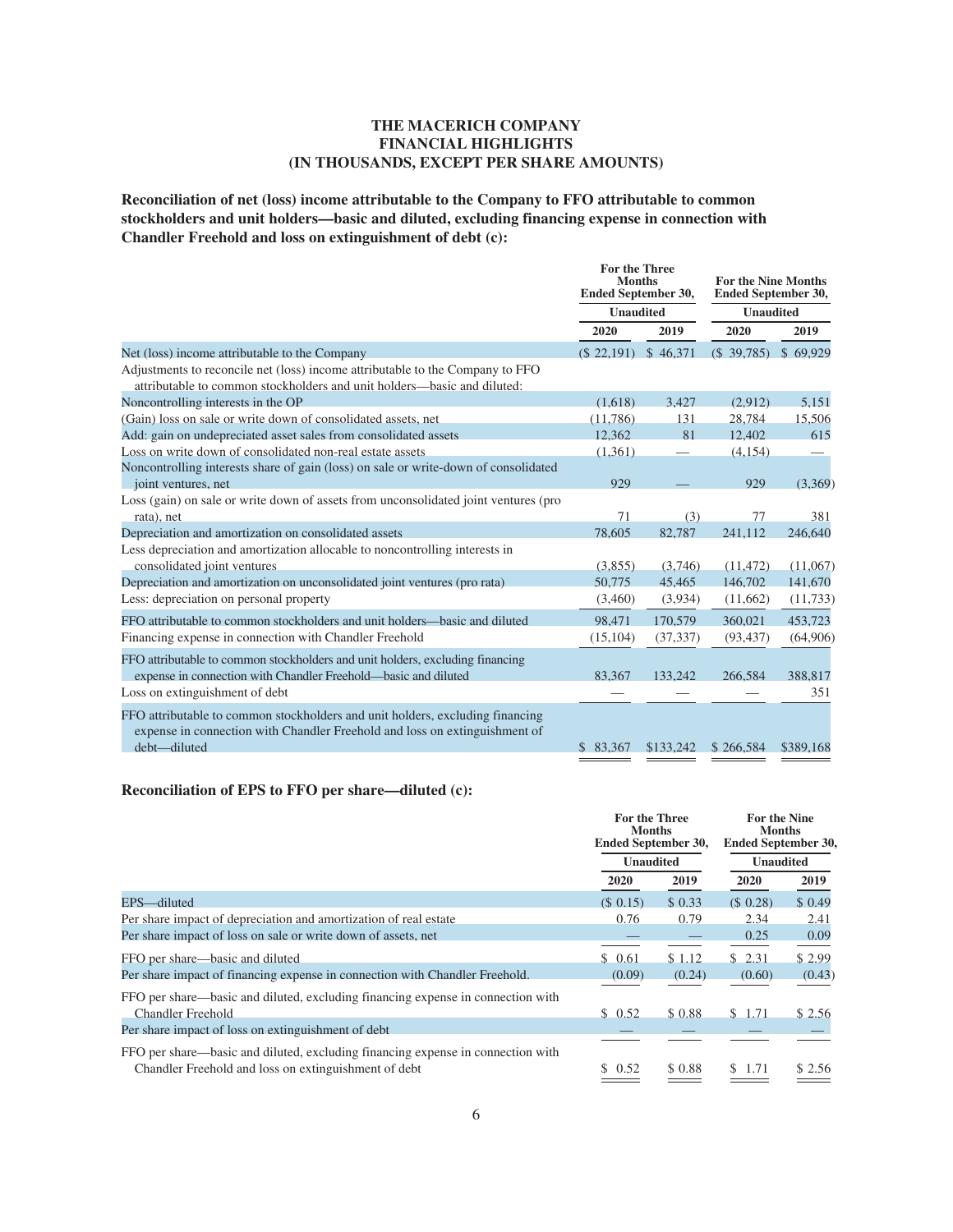# **Reconciliation of Net (loss) income attributable to the Company to Adjusted EBITDA:**

|                                                                 | <b>For the Three Months</b> |           | <b>For the Nine Months</b> |                        |  |  |
|-----------------------------------------------------------------|-----------------------------|-----------|----------------------------|------------------------|--|--|
|                                                                 | Ended September 30,         |           | Ended September 30,        |                        |  |  |
|                                                                 | <b>Unaudited</b>            |           | <b>Unaudited</b>           |                        |  |  |
|                                                                 | 2020                        | 2019      | 2020                       | 2019                   |  |  |
| Net (loss) income attributable to the Company                   | $(\$ 22,191)$               | \$46,371  | $(\$$ 39,785)              | $\mathbb{S}$<br>69,929 |  |  |
| Interest expense—consolidated assets                            | 37,184                      | 14,799    | 65,292                     | 90,265                 |  |  |
| Interest expense—unconsolidated joint ventures (pro rata)       | 26,882                      | 25,552    | 80,199                     | 78,974                 |  |  |
| Depreciation and amortization-consolidated assets               | 78,605                      | 82,787    | 241,112                    | 246,640                |  |  |
| Depreciation and amortization—unconsolidated joint ventures     |                             |           |                            |                        |  |  |
| (pro rata)                                                      | 50,775                      | 45,465    | 146,702                    | 141,670                |  |  |
| Noncontrolling interests in the OP                              | (1,618)                     | 3,427     | (2,912)                    | 5,151                  |  |  |
| Less: Interest expense and depreciation and amortization        |                             |           |                            |                        |  |  |
| allocable to noncontrolling interests in consolidated joint     |                             |           |                            |                        |  |  |
| ventures                                                        | (7,216)                     | (8,743)   | (23,670)                   | (26, 222)              |  |  |
| Loss on extinguishment of debt                                  |                             |           |                            | 351                    |  |  |
| (Gain) loss on sale or write down of assets, net-consolidated   |                             |           |                            |                        |  |  |
| assets                                                          | (11,786)                    | 131       | 28,784                     | 15,506                 |  |  |
| Loss (gain) on sale or write down of assets, net—unconsolidated |                             |           |                            |                        |  |  |
| joint ventures (pro rata)                                       | 71                          | (3)       | 77                         | 381                    |  |  |
| Add: Noncontrolling interests share of gain (loss) on sale or   |                             |           |                            |                        |  |  |
| write-down of consolidated joint ventures, net                  | 929                         |           | 929                        | (3,369)                |  |  |
| Income tax expense (benefit)                                    | 1,106                       | 678       | (684)                      | 1,703                  |  |  |
| Distributions on preferred units                                | 90                          | 100       | 281                        | 301                    |  |  |
| Adjusted EBITDA (d)                                             | \$152,831                   | \$210,564 | \$496,325                  | \$621,280              |  |  |

# **Reconciliation of Adjusted EBITDA to Net Operating Income ("NOI") and to NOI—Same Centers:**

|                                                          | <b>For the Three Months</b> |           | <b>For the Nine Months</b> |           |  |  |
|----------------------------------------------------------|-----------------------------|-----------|----------------------------|-----------|--|--|
|                                                          | Ended September 30,         |           | <b>Ended September 30,</b> |           |  |  |
|                                                          | <b>Unaudited</b>            |           | <b>Unaudited</b>           |           |  |  |
|                                                          | 2020                        | 2019      | 2020                       | 2019      |  |  |
| Adjusted EBITDA (d)                                      | \$152,831                   | \$210,564 | \$496,325                  | \$621,280 |  |  |
| REIT general and administrative expenses                 | 7,589                       | 5,285     | 22,652                     | 16,835    |  |  |
| Management Companies' revenues                           | (6,004)                     | (9,978)   | (19,807)                   | (29,277)  |  |  |
| Management Companies' operating expenses                 | 13,031                      | 15,514    | 45,697                     | 50,220    |  |  |
| Leasing expenses, including joint ventures at pro rata   | 6,043                       | 8,147     | 21,432                     | 25,170    |  |  |
| Straight-line and above/below market adjustments         | (9,887)                     | (8, 850)  | (22,691)                   | (23, 538) |  |  |
| NOI—All Centers                                          | 163,603                     | 220,682   | 543,608                    | 660,690   |  |  |
| NOI of non-Same Centers                                  | (2,191)                     | (3,697)   | (5,929)                    | (20, 368) |  |  |
| NOI—Same Centers (e)                                     | 161.412                     | 216,985   | 537,679                    | 640,322   |  |  |
| Lease termination income of Same Centers                 | (9,050)                     | (1,404)   | (12,777)                   | (5,309)   |  |  |
| NOI—Same Centers, excluding lease termination income (e) | \$152,362                   | \$215,581 | \$524,902                  | \$635,013 |  |  |
| NOI—Same Centers percentage change, excluding lease      |                             |           |                            |           |  |  |
| termination income (e)                                   | $-29.32\%$                  |           | $-17.34\%$                 |           |  |  |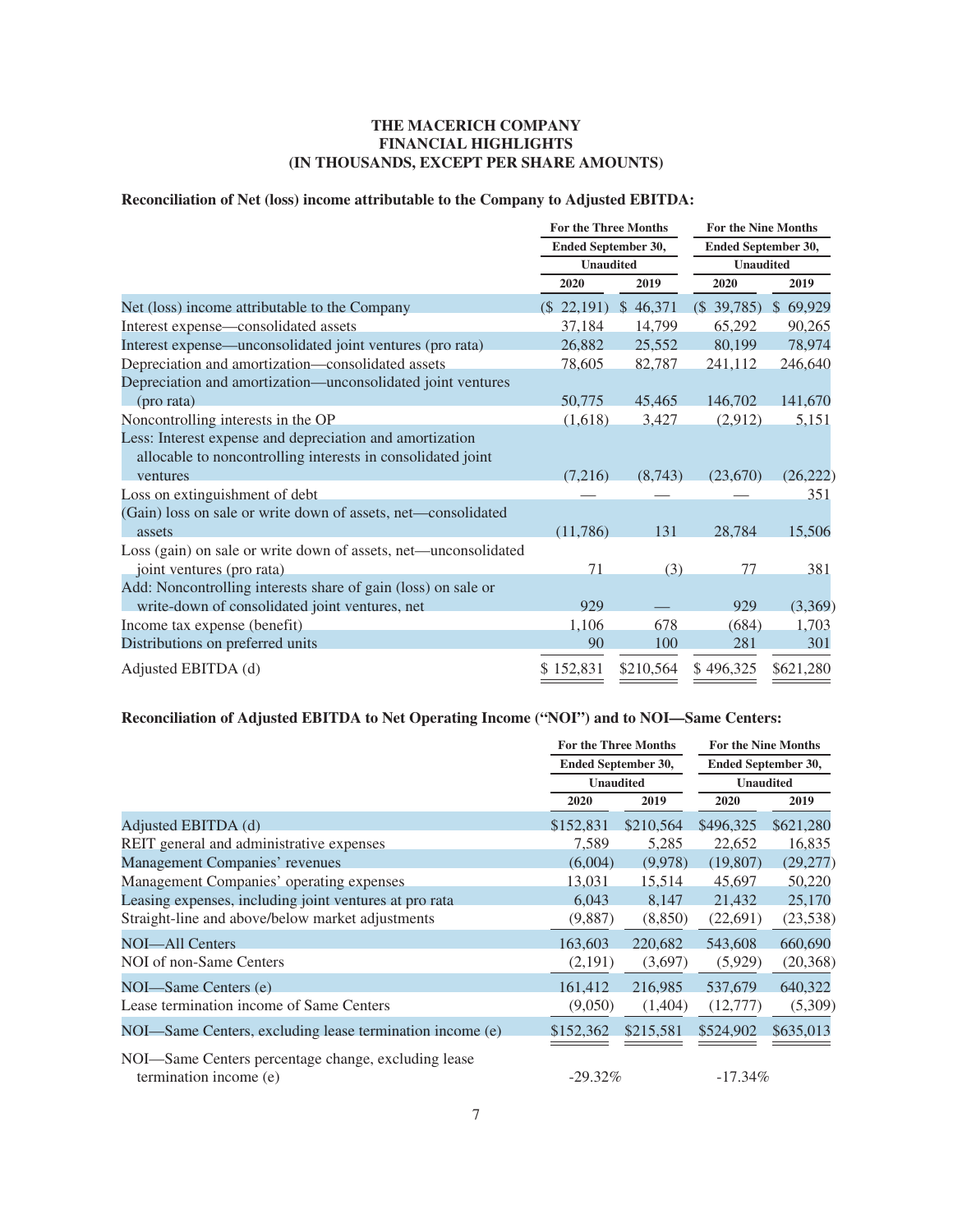- (d) Adjusted EBITDA represents earnings before interest, income taxes, depreciation, amortization, noncontrolling interests in the OP, extraordinary items, loss (gain) on remeasurement, sale or write down of assets, loss (gain) on extinguishment of debt and preferred dividends and includes joint ventures at their pro rata share. Management considers Adjusted EBITDA to be an appropriate supplemental measure to net income because it helps investors understand the ability of the Company to incur and service debt and make capital expenditures. The Company believes that Adjusted EBITDA should not be construed as an alternative to operating income as an indicator of the Company's operating performance, or to cash flows from operating activities (as determined in accordance with GAAP) or as a measure of liquidity. The Company also cautions that Adjusted EBITDA, as presented, may not be comparable to similarly titled measurements reported by other companies.
- (e) The Company presents Same Center NOI because the Company believes it is useful for investors to evaluate the operating performance of comparable centers. Same Center NOI is calculated using total Adjusted EBITDA and eliminating the impact of the management companies' revenues and operating expenses, leasing expenses (including joint ventures at pro rata), the Company's REIT general and administrative expenses and the straight-line and above/below market adjustments to minimum rents and subtracting out NOI from non-Same Centers.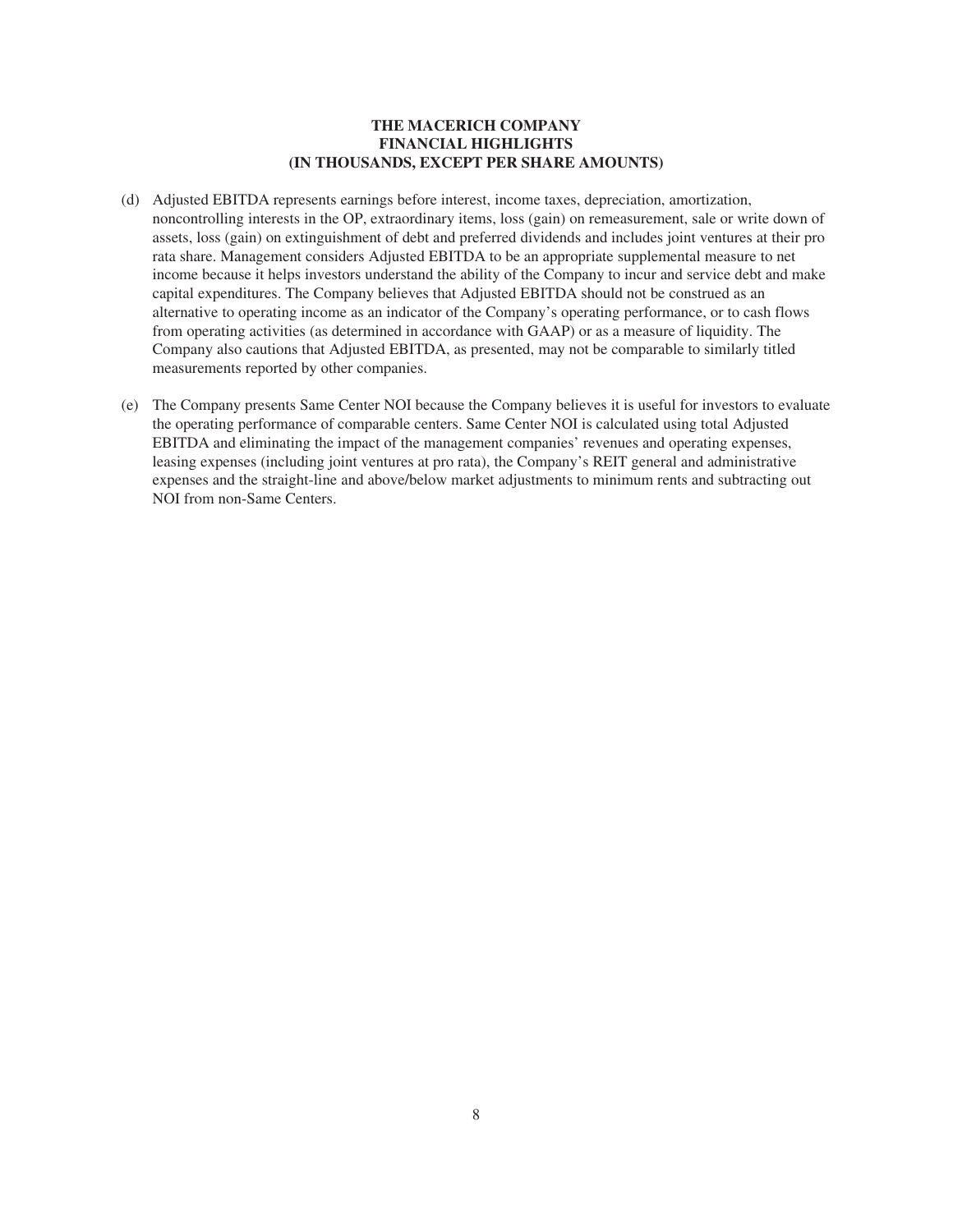**Exhibit 99.2**



**Supplemental Financial Information For the three and nine months ended September 30, 2020**

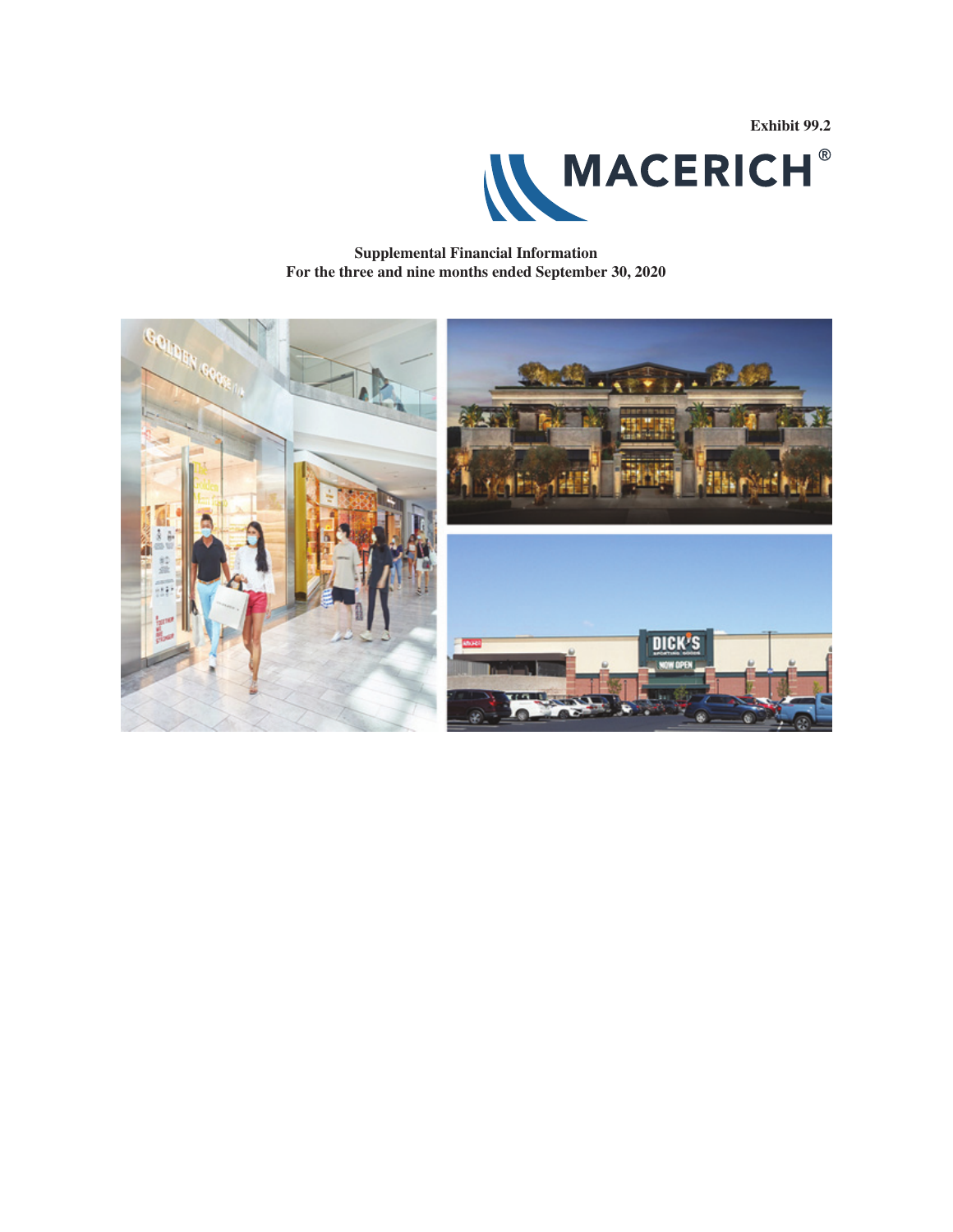# **The Macerich Company Supplemental Financial and Operating Information Table of Contents**

All information included in this supplemental financial package is unaudited, unless otherwise indicated.

|                                                     | Page No.       |
|-----------------------------------------------------|----------------|
| <b>Corporate Overview</b>                           | $1 - 4$        |
| Overview                                            | $1 - 2$        |
| Capital Information and Market Capitalization       | 3              |
| Changes in Total Common and Equivalent Shares/Units | $\overline{4}$ |
| <b>Financial Data</b>                               | $5 - 11$       |
| Consolidated Statements of Operations (Unaudited)   | 5              |
| Consolidated Balance Sheet (Unaudited)              | 6              |
| Non-GAAP Pro Rata Financial Information (Unaudited) | $7-9$          |
| Supplemental FFO Information                        | 10             |
| Capital Expenditures                                | 11             |
| <b>Operational Data</b>                             | $12 - 22$      |
| Sales Per Square Foot                               | 12             |
| Occupancy                                           | 13             |
| Average Base Rent Per Square Foot                   | 14             |
| <b>Cost of Occupancy</b>                            | 15             |
| Percentage of Net Operating Income by State         | 16             |
| <b>Property Listing</b>                             | $17 - 20$      |
| <b>Joint Venture List</b>                           | $21 - 22$      |
| <b>Debt Tables</b>                                  | $23 - 25$      |
| Debt Summary                                        | 23             |
| <b>Outstanding Debt by Maturity Date</b>            | $24 - 25$      |
| <b>Development Pipeline</b>                         | $26 - 27$      |
| <b>Corporate Information</b>                        | 28             |

This Supplemental Financial Information should be read in connection with the Company's third quarter 2020 earnings announcement (included as Exhibit 99.1 of the Company's Current Report on 8-K, event date November 5, 2020, as certain disclosures, definitions and reconciliations in such announcement have not been included in this Supplemental Financial Information.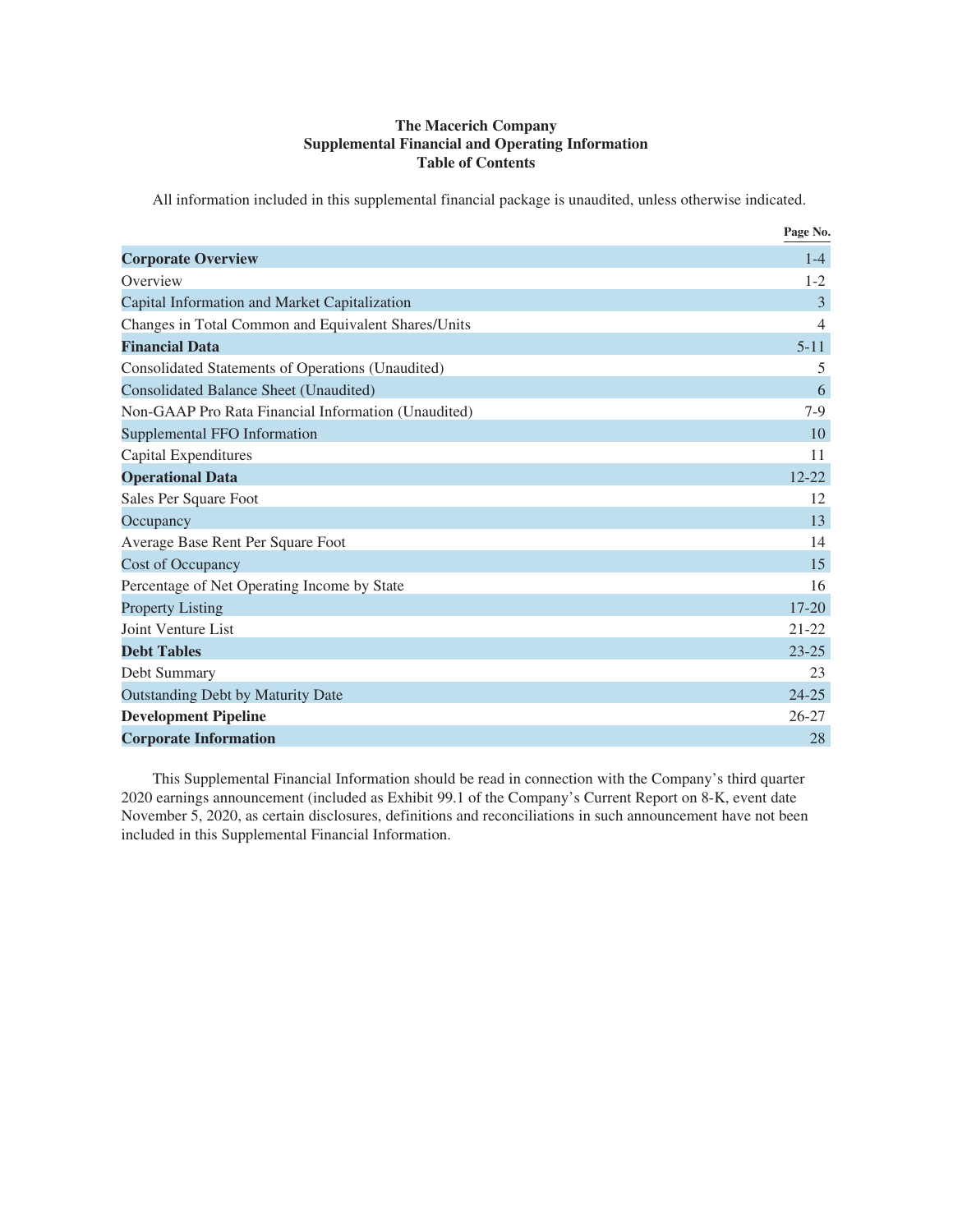#### **The Macerich Company Supplemental Financial and Operating Information Overview**

The Macerich Company (the "Company") is involved in the acquisition, ownership, development, redevelopment, management and leasing of regional shopping centers located in the United States in many of the country's most attractive, densely populated markets with significant presence on the West Coast, Arizona, Chicago and the Metro New York to Washington, DC corridor. A recognized leader in sustainability, the Company has achieved the #1 GRESB ranking in the North American Retail Sector for five straight years 2015 – 2019.

The Company is the sole general partner of, and owns a majority of the ownership interests in, The Macerich Partnership, L.P., a Delaware limited partnership (the "Operating Partnership").

As of September 30, 2020, the Operating Partnership owned or had an ownership interest in 51 million square feet of gross leasable area ("GLA") consisting primarily of interests in 47 regional shopping centers and five community/power shopping centers. These 52 centers (which include any related office space) are referred to hereinafter as the "Centers", unless the context requires otherwise.

The Company is a self-administered and self-managed real estate investment trust ("REIT") and conducts all of its operations through the Operating Partnership and the Company's management companies (collectively, the "Management Companies").

All references to the Company in this Exhibit include the Company, those entities owned or controlled by the Company and predecessors of the Company, unless the context indicates otherwise.

The Company presents certain measures in this Exhibit on a pro rata basis which represents (i) the measure on a consolidated basis, minus the Company's partners' share of the measure from its consolidated joint ventures (calculated based upon the partners' percentage ownership interest); plus (ii) the Company's share of the measure from its unconsolidated joint ventures (calculated based upon the Company's percentage ownership interest). Management believes that these measures provide useful information to investors regarding its financial condition and/or results of operations because they include the Company's share of the applicable amount from unconsolidated joint ventures and exclude the Company's partners' share from consolidated joint ventures, in each case presented on the same basis. The Company has several significant joint ventures and the Company believes that presenting various measures in this manner can help investors better understand the Company's financial condition and/or results of operations after taking into account its economic interest in these joint ventures. Management also uses these measures to evaluate regional property level performance and to make decisions about resource allocations. The Company's economic interest (as distinct from its legal ownership interest) in certain of its joint ventures could fluctuate from time to time and may not wholly align with its legal ownership interests because of provisions in certain joint venture agreements regarding distributions of cash flow based on capital account balances, allocations of profits and losses, payments of preferred returns and control over major decisions. Additionally, the Company does not control its unconsolidated joint ventures and the presentation of certain items, such as assets, liabilities, revenues and expenses, from these unconsolidated joint ventures does not represent the Company's legal claim to such items.

This document contains information constituting forward-looking statements and includes expectations regarding the Company's future operational results as well as development, redevelopment and expansion activities. Stockholders are cautioned that any such forward-looking statements are not guarantees of future performance and involve risks, uncertainties and other factors that may cause actual results, performance or achievements of the Company or the industry to differ materially from the Company's future results, performance or achievements, or those of the industry, expressed or implied in such forward-looking statements. Such factors include, among others, general industry, as well as national, regional and local economic and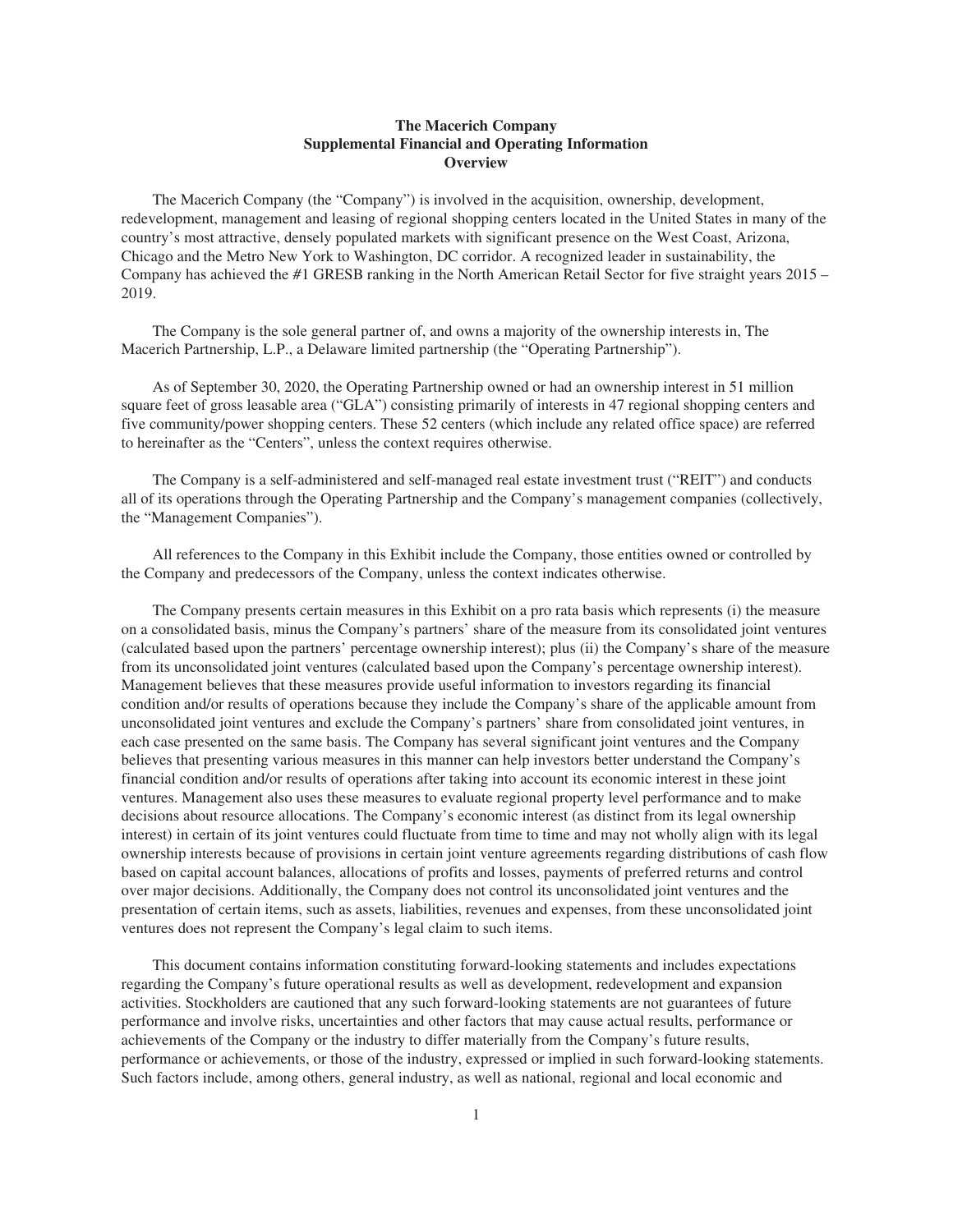business conditions, which will, among other things, affect demand for retail space or retail goods, availability and creditworthiness of current and prospective tenants, anchor or tenant bankruptcies, closures, mergers or consolidations, lease rates, terms and payments, interest rate fluctuations, availability, terms and cost of financing and operating expenses; adverse changes in the real estate markets including, among other things, competition from other companies, retail formats and technology, risks of real estate development and redevelopment, and acquisitions and dispositions; the continuing adverse impact of the novel coronavirus (COVID-19) on the U.S., regional and global economies and the financial condition and results of operations of the Company and its tenants; the liquidity of real estate investments; governmental actions and initiatives (including legislative and regulatory changes); environmental and safety requirements; and terrorist activities or other acts of violence which could adversely affect all of the above factors. You are urged to carefully review the disclosures we make concerning risks and other factors that may affect our business and operating results, including those made in "Item 1A. Risk Factors" and of our Annual Report on Form 10-K for the year ended December 31, 2019, and our Quarterly Report on Form 10-Q for the quarter ended June 30, 2020 filed on August 10, 2020 as well as our other reports filed with the Securities and Exchange Commission ("SEC"), which disclosures are incorporated herein by reference. You are cautioned not to place undue reliance on these forward-looking statements, which speak only as of the date of this document. The Company does not intend, and undertakes no obligation, to update any forward-looking information to reflect events or circumstances after the date of this document or to reflect the occurrence of unanticipated events, unless required by law to do so.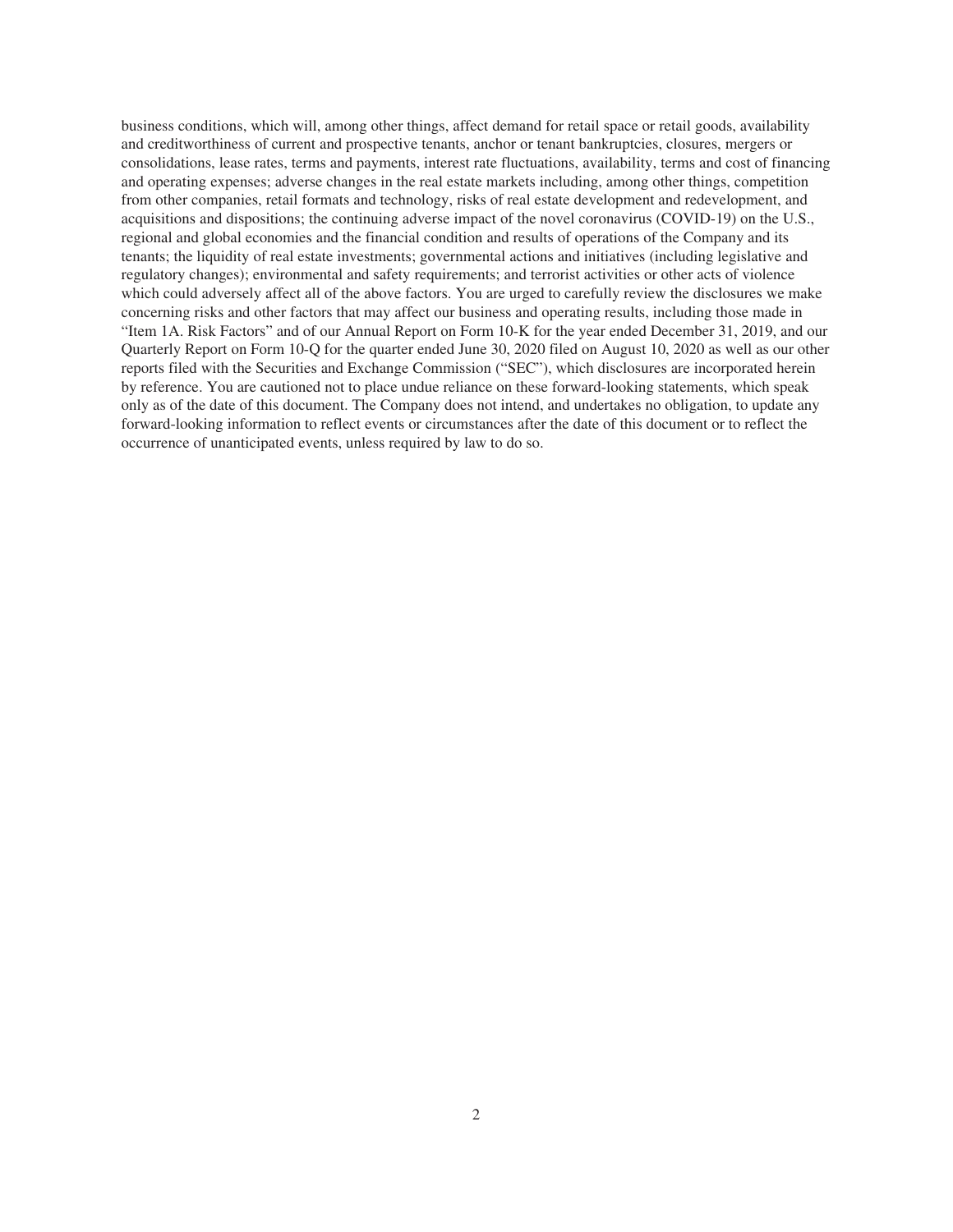# **The Macerich Company Supplemental Financial and Operating Information (unaudited) Capital Information and Market Capitalization**

|                                                            |              | <b>Period Ended</b> |                                             |              |                |             |  |
|------------------------------------------------------------|--------------|---------------------|---------------------------------------------|--------------|----------------|-------------|--|
|                                                            |              | 9/30/2020           | 12/31/2019                                  |              | 12/31/2018     |             |  |
|                                                            |              |                     | dollars in thousands, except per share data |              |                |             |  |
| Closing common stock price per share                       | \$           | 6.79                | <sup>\$</sup>                               | $26.92$ \$   |                | 43.28       |  |
| 52 week high                                               | \$           | 29.74               | <sup>\$</sup>                               | 47.05        | S              | 69.73       |  |
| 52 week low                                                | \$           | 4.81                | <sup>\$</sup>                               | $25.53$ \$   |                | 40.90       |  |
| Shares outstanding at end of period                        |              |                     |                                             |              |                |             |  |
| Class A non-participating convertible preferred units      |              | 103,235             |                                             | 90,619       |                | 90,619      |  |
| Common shares and partnership units                        |              | 160,519,645         |                                             | 151,892,138  |                | 151,655,147 |  |
| Total common and equivalent shares/units outstanding       |              | 160,622,880         |                                             | 151,982,757  |                | 151,745,766 |  |
| Portfolio capitalization data                              |              |                     |                                             |              |                |             |  |
| Total portfolio debt, including joint ventures at pro rata | $\mathbb{S}$ | 8,710,843           | <sup>\$</sup>                               | 8,074,867    | \$.            | 7,850,669   |  |
| Equity market capitalization                               |              | 1,090,629           |                                             | 4,091,376    |                | 6,567,557   |  |
| Total market capitalization                                | \$           | 9,801,472           |                                             | \$12,166,243 | $\mathbb{S}^-$ | 14,418,226  |  |
| Debt as a percentage of total market capitalization        |              | 88.9%               |                                             | 66.4%        |                | 54.5%       |  |

# **Portfolio Capitalization at September 30, 2020**

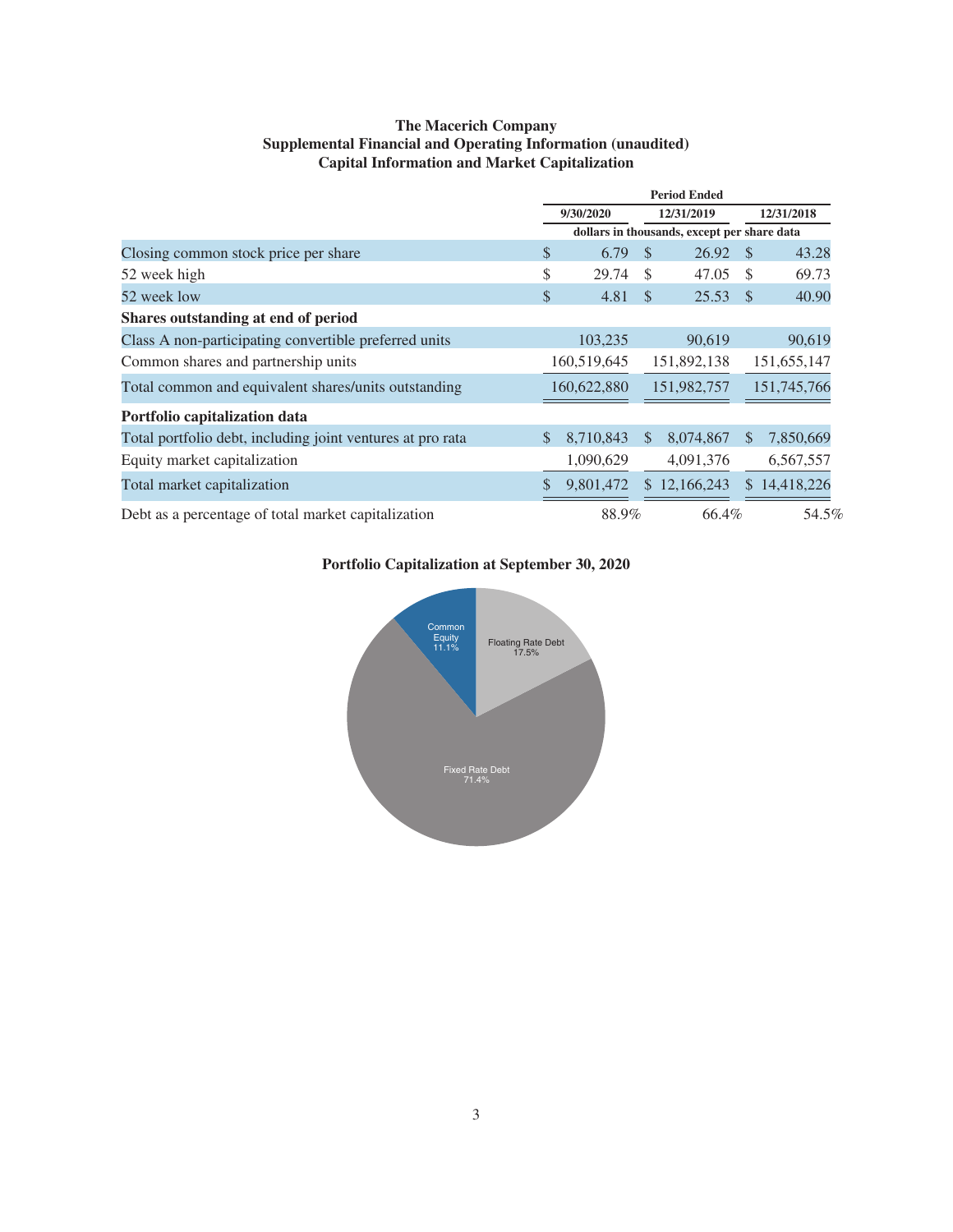# **The Macerich Company Supplemental Financial and Operating Information (unaudited) Changes in Total Common and Equivalent Shares/Units**

|                                                                                                             | Partnership<br><b>Units</b> | Company<br>Common<br><b>Shares</b> | <b>Class A</b><br><b>Non-Participating</b><br>Convertible<br><b>Preferred Units</b> | <b>Total</b><br>Common<br>and<br>Equivalent<br>Shares/<br><b>Units</b> |
|-------------------------------------------------------------------------------------------------------------|-----------------------------|------------------------------------|-------------------------------------------------------------------------------------|------------------------------------------------------------------------|
| Balance as of December 31, 2019                                                                             | 10,484,488                  | 141,407,650                        | 90,619                                                                              | 151,982,757                                                            |
| Conversion of partnership units to cash                                                                     | (168)                       |                                    |                                                                                     | (168)                                                                  |
| Conversion of partnership units to common<br>shares                                                         | (83, 722)                   | 83,722                             |                                                                                     |                                                                        |
| Issuance of stock/partnership units from<br>restricted stock issuance or other share or<br>unit-based plans | 3,408                       | 80,917                             |                                                                                     | 84,325                                                                 |
| Balance as of March 31, 2020                                                                                | 10,404,006                  | 141,572,289                        | 90,619                                                                              | 152,066,914                                                            |
| Conversion of partnership units to cash                                                                     | (1, 554)                    |                                    |                                                                                     | (1,554)                                                                |
| Conversion of partnership units to common<br>shares                                                         | (82, 856)                   | 82,856                             |                                                                                     |                                                                        |
| Issuance of stock/partnership units from<br>restricted stock issuance or other share or<br>unit-based plans | 570                         | 186,789                            |                                                                                     | 187,309                                                                |
| Issuance of stock/partnership units from stock<br>dividends                                                 | 581,091                     | 7,759,280                          | 12,616                                                                              | 8,352,987                                                              |
| Balance as of June 30, 2020                                                                                 | 10,901,257                  | 149,601,164                        | 103,235                                                                             | 160,605,656                                                            |
| Conversion of partnership units to cash                                                                     | (1, 143)                    |                                    |                                                                                     | (1, 143)                                                               |
| Conversion of partnership units to common<br>shares                                                         | (20, 213)                   | 20,213                             |                                                                                     |                                                                        |
| Issuance of stock/partnership units from<br>restricted stock issuance or other share or<br>unit-based plans | 1,464                       | 16,903                             |                                                                                     | 18,367                                                                 |
| Balance as of September 30, 2020                                                                            | 10,881,365                  | 149,638,280                        | 103,235                                                                             | 160,622,880                                                            |
|                                                                                                             |                             |                                    |                                                                                     |                                                                        |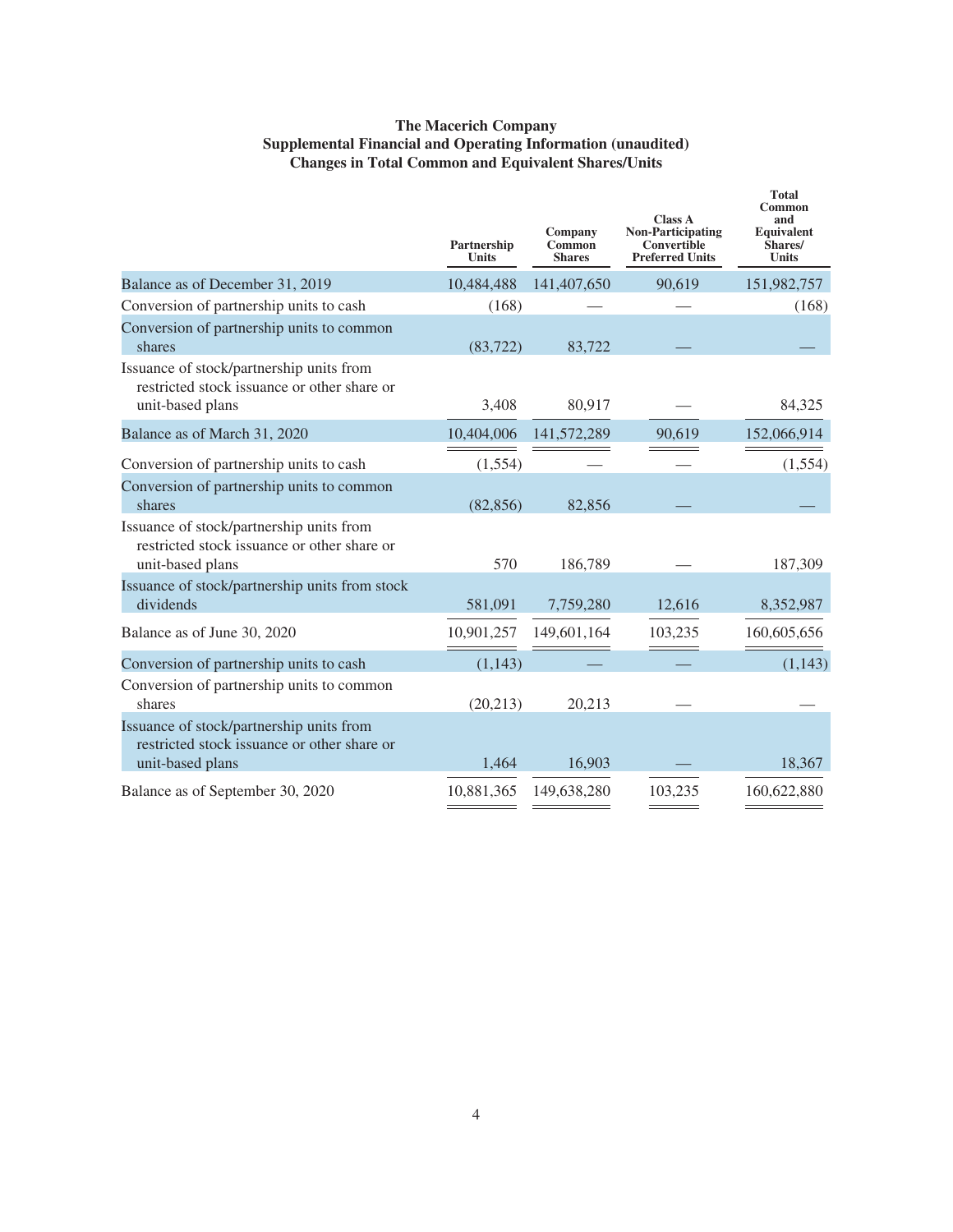# **THE MACERICH COMPANY CONSOLIDATED STATEMENTS OF OPERATIONS (UNAUDITED) (Dollars in thousands)**

|                                                        | For the Three<br><b>Months Ended</b><br>September 30,<br>2020 | <b>For the Nine</b><br><b>Months Ended</b><br>September 30,<br>2020 |
|--------------------------------------------------------|---------------------------------------------------------------|---------------------------------------------------------------------|
| Revenues:                                              |                                                               |                                                                     |
| Leasing revenue                                        | \$175,506                                                     | \$554,981                                                           |
| Other income                                           | 4,334                                                         | 16,595                                                              |
| Management Companies' revenues                         | 6,004                                                         | 19,807                                                              |
| <b>Total revenues</b>                                  | 185,844                                                       | 591,383                                                             |
| Expenses:                                              |                                                               |                                                                     |
| Shopping center and operating expenses                 | 64,680                                                        | 192,538                                                             |
| Management Companies' operating expenses               | 13,031                                                        | 45,697                                                              |
| Leasing expenses                                       | 5,544                                                         | 19,622                                                              |
| REIT general and administrative expenses               | 7,589                                                         | 22,652                                                              |
| Depreciation and amortization                          | 78,605                                                        | 241,112                                                             |
| Interest expense                                       | 37,184                                                        | 65,292                                                              |
| Total expenses                                         | 206,633                                                       | 586,913                                                             |
| Equity in loss of unconsolidated joint ventures        | (12,513)                                                      | (16,988)                                                            |
| Income tax (expense) benefit                           | (1,106)                                                       | 684                                                                 |
| Gain (loss) on sale or write down of assets, net       | 11,786                                                        | (28, 784)                                                           |
| Net loss                                               | (22, 622)                                                     | (40,618)                                                            |
| Less net loss attributable to noncontrolling interests | (431)                                                         | (833)                                                               |
| <b>Net loss attributable to the Company</b>            | \$ (22,191)                                                   | \$ (39, 785)                                                        |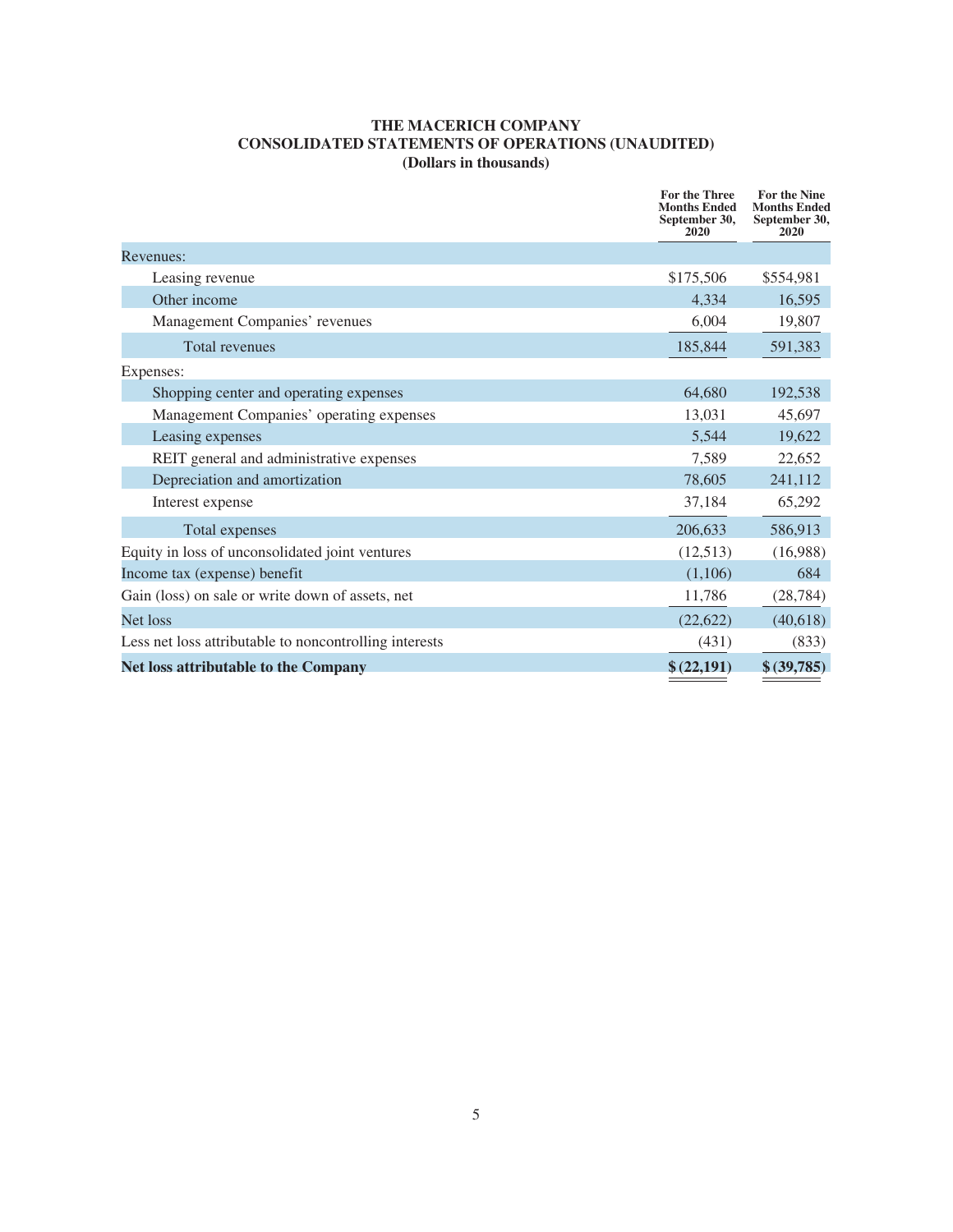# **TH MACERICH COMPANY CONSOLIDATED BALANCE SHEET (UNAUDITED) AS OF SEPTEMBER 30, 2020 (Dollars in thousands)**

| <b>ASSETS:</b>                                                          |             |
|-------------------------------------------------------------------------|-------------|
| Property, net (a)                                                       | \$6,438,248 |
| Cash and cash equivalents                                               | 528,431     |
| Restricted cash                                                         | 13,370      |
| Tenant and other receivables, net                                       | 234,934     |
| Right-of-use assets, net                                                | 134,663     |
| Deferred charges and other assets, net                                  | 247,127     |
| Due from affiliates                                                     | 16,628      |
| Investments in unconsolidated joint ventures                            | 1,569,887   |
| <b>Total</b> assets                                                     | \$9,183,288 |
| <b>LIABILITIES AND EQUITY:</b>                                          |             |
| Mortgage notes payable                                                  | \$4,373,710 |
| Bank and other notes payable                                            | 1,477,549   |
| Accounts payable and accrued expenses                                   | 71,939      |
| Lease liabilities                                                       | 106,803     |
| Other accrued liabilities                                               | 220,651     |
| Distributions in excess of investments in unconsolidated joint ventures | 106,992     |
| Financing arrangement obligation                                        | 177,107     |
| <b>Total liabilities</b>                                                | 6,534,751   |
| Commitments and contingencies                                           |             |
| Equity:                                                                 |             |
| Stockholders' equity:                                                   |             |
| Common stock                                                            | 1,496       |
| Additional paid-in capital                                              | 4,600,470   |
| Accumulated deficit                                                     | (2,126,749) |
| Accumulated other comprehensive loss                                    | (10, 889)   |
| Total stockholders' equity                                              | 2,464,328   |
| Noncontrolling interests                                                | 184,209     |
| Total equity                                                            | 2,648,537   |
| Total liabilities and equity                                            | \$9,183,288 |

(a) Includes construction in progress of \$81,735.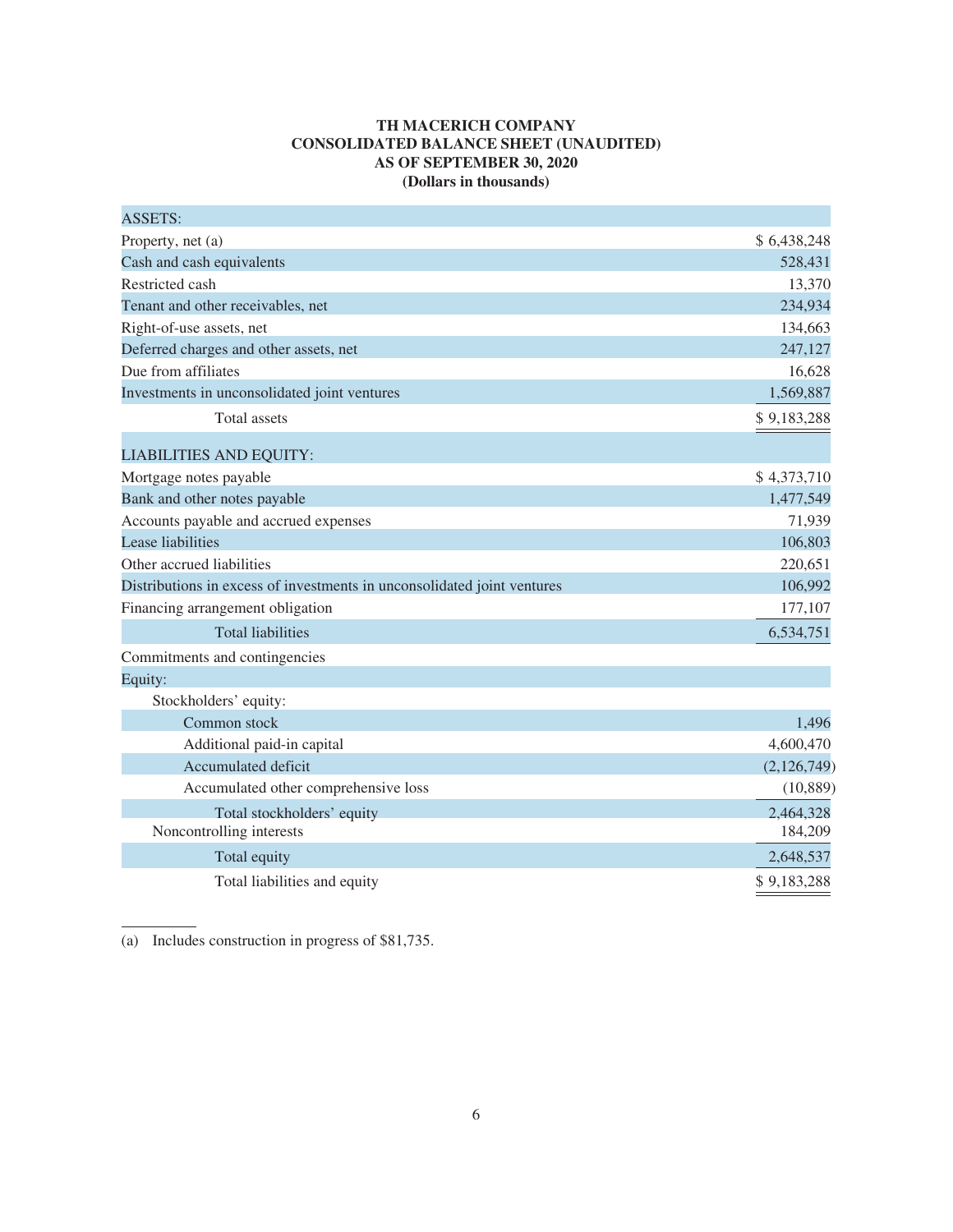# **THE MACERICH COMPANY NON-GAAP PRO RATA FINANCIAL INFORMATION (UNAUDITED) (DOLLARS IN THOUSANDS)**

|                                                             | <b>For the Three Months</b><br>Ended September 30, 2020                            |                                                                      |                                                                                           | <b>For the Nine Months</b><br><b>Ended September 30, 2020</b>        |
|-------------------------------------------------------------|------------------------------------------------------------------------------------|----------------------------------------------------------------------|-------------------------------------------------------------------------------------------|----------------------------------------------------------------------|
|                                                             | <b>Noncontrolling</b><br>Interests of<br><b>Consolidated</b><br>Joint Ventures (a) | <b>Company's Share</b><br>of Unconsolidated<br><b>Joint Ventures</b> | <b>Noncontrolling</b><br><b>Interests of</b><br><b>Consolidated</b><br>Joint Ventures (a) | <b>Company's Share</b><br>of Unconsolidated<br><b>Joint Ventures</b> |
| Revenues:                                                   |                                                                                    |                                                                      |                                                                                           |                                                                      |
| Leasing revenue                                             | \$(10,563)                                                                         | \$99,227                                                             | \$(33,563)                                                                                | \$312,419                                                            |
| Other income                                                | (530)                                                                              | 2,683                                                                | (1,677)                                                                                   | 2,904                                                                |
| Total revenues                                              | (11,093)                                                                           | 101,910                                                              | (35,240)                                                                                  | 315,323                                                              |
| Expenses:                                                   |                                                                                    |                                                                      |                                                                                           |                                                                      |
| Shopping center and operating expenses                      | (3,512)                                                                            | 36,089                                                               | (10,078)                                                                                  | 103,181                                                              |
| Leasing expenses                                            | (107)                                                                              | 606                                                                  | (342)                                                                                     | 2,152                                                                |
| Depreciation and amortization                               | (3,855)                                                                            | 50,775                                                               | (11, 472)                                                                                 | 146,702                                                              |
| Interest expense                                            | (3,361)                                                                            | 26,882                                                               | (12, 198)                                                                                 | 80,199                                                               |
| Total expenses                                              | (10, 835)                                                                          | 114,352                                                              | (34,090)                                                                                  | 332,234                                                              |
| Equity in loss of unconsolidated joint<br>ventures          |                                                                                    | 12,513                                                               |                                                                                           | 16,988                                                               |
| Gain/loss on sale or write down of assets,<br>net           | (929)                                                                              | (71)                                                                 | (929)                                                                                     | (77)                                                                 |
| Net income                                                  | (1,187)                                                                            |                                                                      | (2,079)                                                                                   |                                                                      |
| Less net income attributable to<br>noncontrolling interests | (1,187)                                                                            |                                                                      | (2,079)                                                                                   |                                                                      |
| Net income attributable to the Company                      | \$                                                                                 | $\mathbb{S}$                                                         | \$                                                                                        | \$                                                                   |

(a) Represents the Company's partners' share of consolidated joint ventures.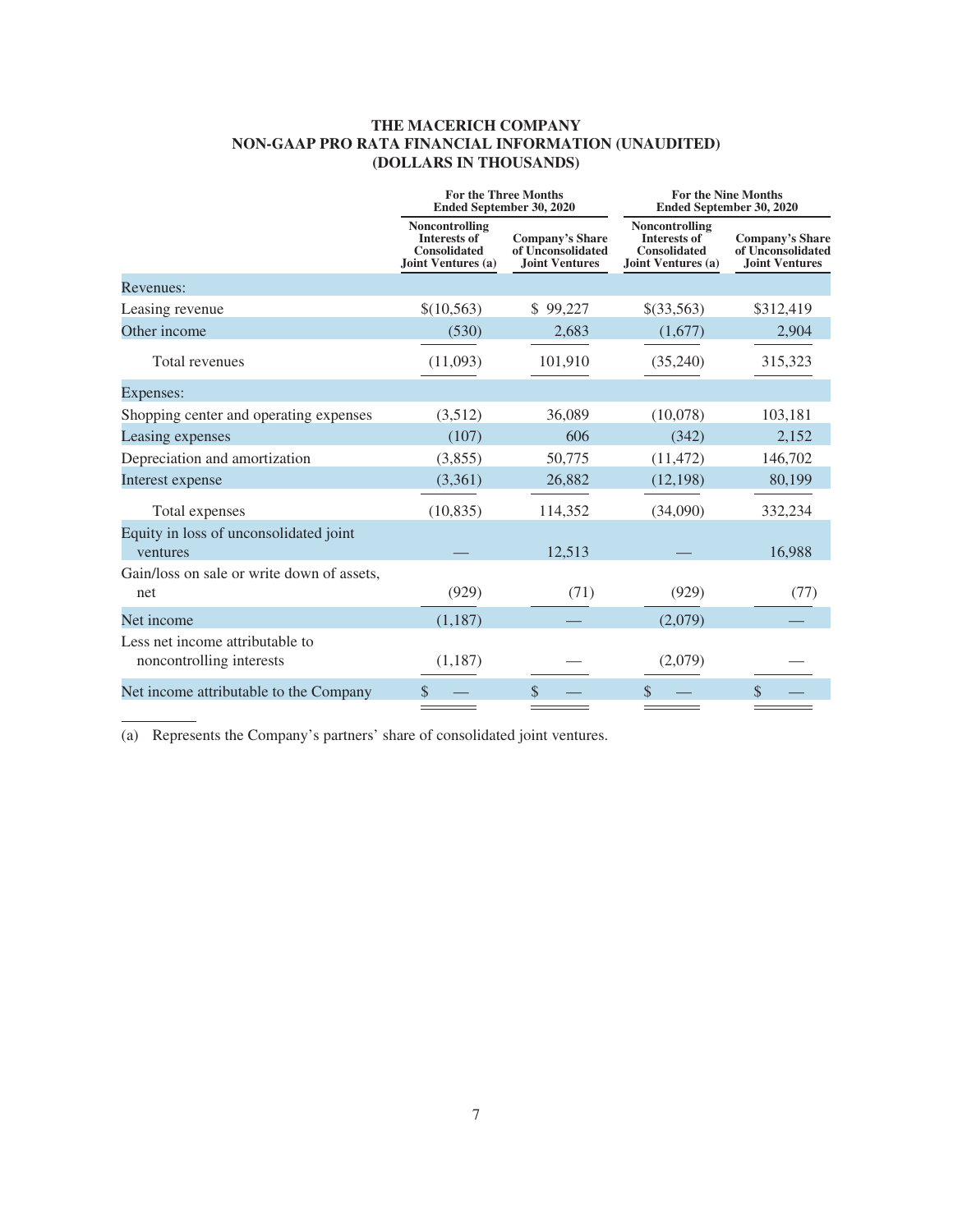#### **THE MACERICH COMPANY NON-GAAP PRO RATA FINANCIAL INFORMATION (UNAUDITED) (DOLLARS IN THOUSANDS)**

|                                                                         | As of September 30, 2020                                                           |                                                                      |
|-------------------------------------------------------------------------|------------------------------------------------------------------------------------|----------------------------------------------------------------------|
|                                                                         | Noncontrolling<br><b>Interests of</b><br><b>Consolidated</b><br>Joint Ventures (a) | <b>Company's Share</b><br>of Unconsolidated<br><b>Joint Ventures</b> |
| <b>ASSETS:</b>                                                          |                                                                                    |                                                                      |
| Property, net (b)                                                       | \$(329,413)                                                                        | \$4,533,679                                                          |
| Cash and cash equivalents                                               | (11,966)                                                                           | 95,686                                                               |
| Restricted cash                                                         | (1,693)                                                                            | 6,372                                                                |
| Tenant and other receivables, net                                       | (11, 437)                                                                          | 121,101                                                              |
| Right-of-use assets, net                                                | (723)                                                                              | 60,250                                                               |
| Deferred charges and other assets, net                                  | (3,122)                                                                            | 118,092                                                              |
| Due from affiliates                                                     | 222                                                                                | (8,700)                                                              |
| Investments in unconsolidated joint ventures, at equity                 |                                                                                    | (1,569,887)                                                          |
| <b>Total</b> assets                                                     | \$(358,132)                                                                        | \$3,356,593                                                          |
| <b>LIABILITIES AND EQUITY:</b>                                          |                                                                                    |                                                                      |
| Mortgage notes payable                                                  | \$(359,267)                                                                        | \$3,035,924                                                          |
| Bank and other notes payable                                            |                                                                                    | 182,927                                                              |
| Accounts payable and accrued expenses                                   | (6,139)                                                                            | 72,941                                                               |
| Lease liabilities                                                       | (2,767)                                                                            | 60,000                                                               |
| Other accrued liabilities                                               | (3,601)                                                                            | 111,793                                                              |
| Distributions in excess of investments in unconsolidated joint ventures |                                                                                    | (106,992)                                                            |
| Financing arrangement obligation                                        | (177, 108)                                                                         |                                                                      |
| <b>Total liabilities</b>                                                | (548, 882)                                                                         | 3,356,593                                                            |
| Equity:                                                                 |                                                                                    |                                                                      |
| Stockholders' equity                                                    | 195,724                                                                            |                                                                      |
| Noncontrolling interests                                                | (4,974)                                                                            |                                                                      |
| Total equity                                                            | 190,750                                                                            |                                                                      |
| Total liabilities and equity                                            | \$(358, 132)                                                                       | \$3,356,593                                                          |

(a) Represents the Company's partners' share of consolidated joint ventures.

(b) This includes \$1,517 of construction in progress relating to the Company's partners' share from consolidated joint ventures and \$309,316 of construction in progress relating to the Company's share from unconsolidated joint ventures.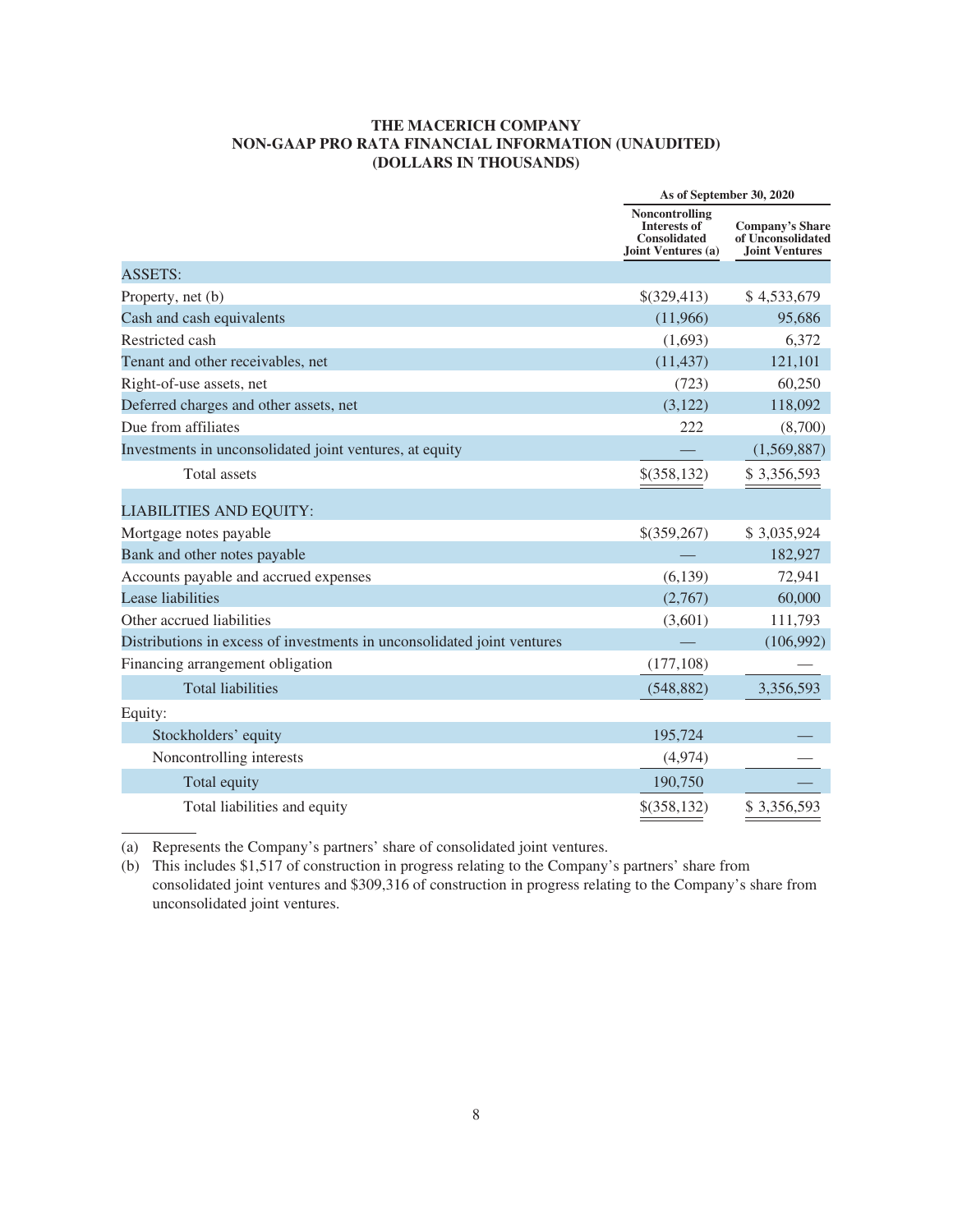# **THE MACERICH COMPANY NON-GAAP PRO RATA SCHEDULE OF LEASING REVENUE (UNAUDITED) (Dollars in thousands)**

|                        |                     | For the Three Months Ended September 30, 2020 |                                                  |                                                                         |                                    |
|------------------------|---------------------|-----------------------------------------------|--------------------------------------------------|-------------------------------------------------------------------------|------------------------------------|
|                        | <b>Consolidated</b> | Non-<br>Controlling<br>Interests (a)          | Company's<br><b>Consolidated</b><br><b>Share</b> | Company's<br>Share of<br><b>Unconsolidated</b><br><b>Joint Ventures</b> | Company's<br>Total<br><b>Share</b> |
| Revenues:              |                     |                                               |                                                  |                                                                         |                                    |
| Minimum rents          | \$122,859           | \$(7,804)                                     | \$115,055                                        | \$75,262                                                                | \$190,317                          |
| Percentage rents       | 2,793               | (253)                                         | 2,540                                            | 2,045                                                                   | 4,585                              |
| Tenant recoveries      | 55,926              | (3,168)                                       | 52,758                                           | 27,293                                                                  | 80,051                             |
| Other                  | 4,485               | (267)                                         | 4.218                                            | 2,117                                                                   | 6,335                              |
| Less: Bad debt expense | (10, 557)           | 929                                           | (9,628)                                          | (7,490)                                                                 | (17, 118)                          |
| Total leasing revenue  | \$175,506           | \$(10,563)                                    | \$164,943                                        | \$99,227                                                                | \$264,170                          |

|                        | For the Nine Months Ended September 30, 2020 |                                      |                                                  |                                                                         |                                           |
|------------------------|----------------------------------------------|--------------------------------------|--------------------------------------------------|-------------------------------------------------------------------------|-------------------------------------------|
|                        | <b>Consolidated</b>                          | Non-<br>Controlling<br>Interests (a) | Company's<br><b>Consolidated</b><br><b>Share</b> | Company's<br>Share of<br><b>Unconsolidated</b><br><b>Joint Ventures</b> | Company's<br><b>Total</b><br><b>Share</b> |
| Revenues:              |                                              |                                      |                                                  |                                                                         |                                           |
| Minimum rents          | \$398,206                                    | \$(23,653)                           | \$374,553                                        | \$238,273                                                               | \$612,826                                 |
| Percentage rents       | 6,517                                        | (392)                                | 6,125                                            | 3,667                                                                   | 9,792                                     |
| Tenant recoveries      | 175,527                                      | (10,762)                             | 164,765                                          | 86,662                                                                  | 251,427                                   |
| Other                  | 13,979                                       | (850)                                | 13,129                                           | 5,983                                                                   | 19,112                                    |
| Less: Bad debt expense | (39, 248)                                    | 2,094                                | (37, 154)                                        | (22,166)                                                                | (59, 320)                                 |
| Total leasing revenue  | \$554,981                                    | \$(33,563)                           | \$521,418                                        | \$312,419                                                               | \$833,837                                 |

(a) Represents the Company's partners' share of consolidated joint ventures.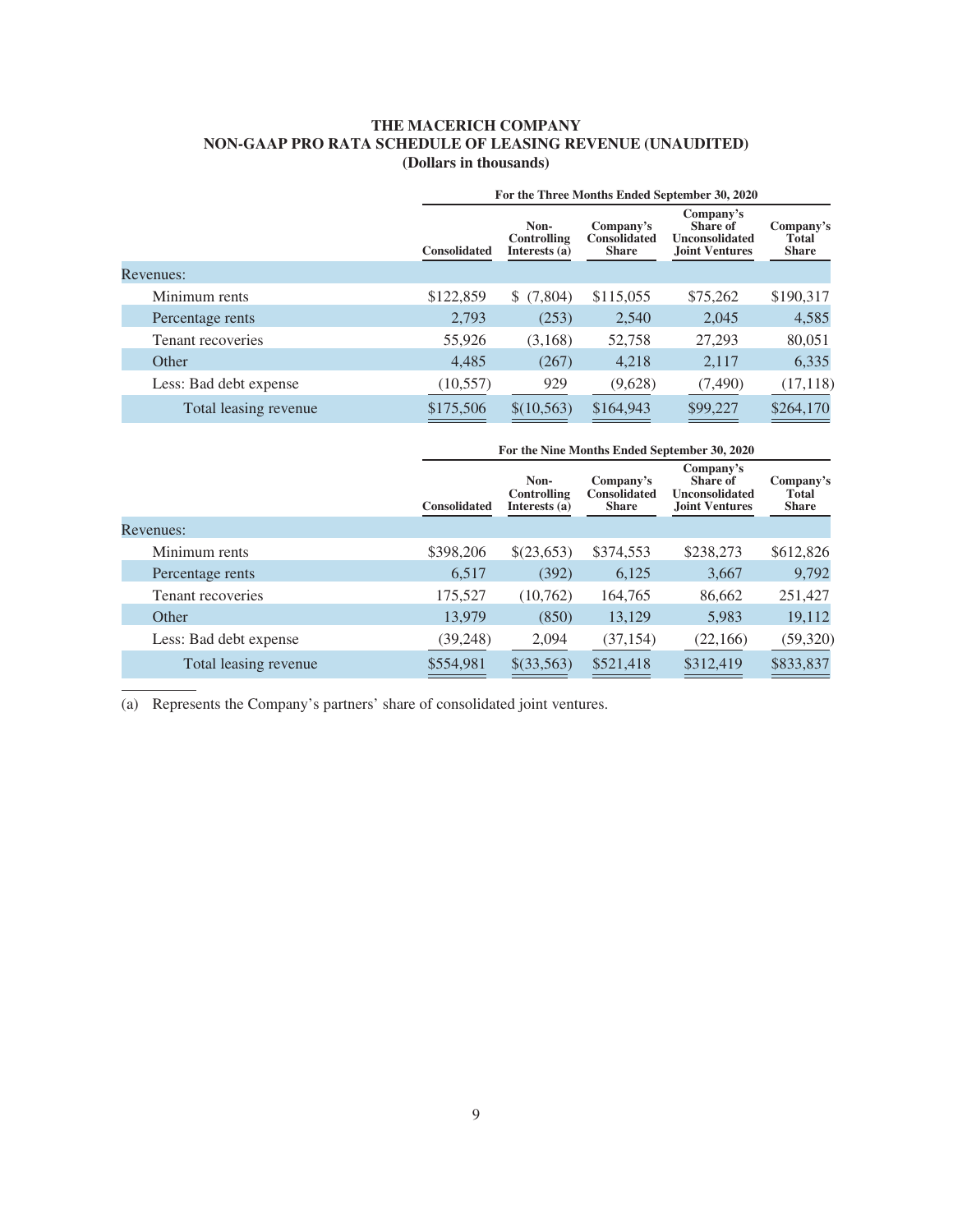# **The Macerich Company Supplemental Financial and Operating Information (unaudited) Supplemental FFO Information(a)**

|                                                                         |                                                       |                      | As of September 30,                                  |                      |
|-------------------------------------------------------------------------|-------------------------------------------------------|----------------------|------------------------------------------------------|----------------------|
|                                                                         |                                                       |                      | 2020                                                 | 2019                 |
|                                                                         |                                                       |                      | dollars in millions                                  |                      |
| Straight-line rent receivable                                           |                                                       |                      | \$135.6                                              | \$122.1              |
|                                                                         | For the<br><b>Three Months Ended</b><br>September 30, |                      | For the<br><b>Nine Months Ended</b><br>September 30, |                      |
|                                                                         | 2020                                                  | 2019                 | 2020                                                 | 2019                 |
|                                                                         |                                                       | dollars in millions  |                                                      |                      |
| Lease termination income                                                | \$<br>9.1                                             | 1.4<br><sup>\$</sup> | \$12.8                                               | 5.3<br>$\mathcal{S}$ |
| Straight-line rental income                                             | 7.2<br>\$                                             | \$<br>4.5            | 8.5<br>\$                                            | \$10.5               |
| Business development and parking income (b)                             | \$10.0                                                | \$16.4               | \$29.8                                               | \$44.9               |
| Gain (loss) on sales or write down of undepreciated assets              | \$12.4                                                | \$<br>0.1            | \$12.4                                               | \$<br>0.6            |
| Amortization of acquired above and below-market leases<br>(net revenue) | 2.7<br>$\mathbb{S}$                                   | $\mathbb{S}$<br>4.4  | \$14.1                                               | \$13.1               |
| Amortization of debt premiums                                           | \$<br>0.2                                             | \$<br>0.2            | 0.7<br>\$                                            | \$<br>0.7            |
| Bad debt expense (c)                                                    | \$17.1                                                | $\mathcal{S}$<br>3.6 | \$59.3                                               | 8.8<br>$\mathcal{S}$ |
| Leasing expenses                                                        | 6.0<br>\$                                             | \$<br>8.1            | \$21.4                                               | \$25.2               |
| Interest capitalized                                                    | \$<br>5.2                                             | $\mathcal{S}$<br>8.8 | \$16.9                                               | \$22.7               |
| Chandler Freehold financing arrangement (d):                            |                                                       |                      |                                                      |                      |
| Distributions equal to partners' share of net (loss)<br>income          | \$ (0.4)                                              | $\mathcal{S}$<br>1.3 | $\mathcal{S}$<br>0.9                                 | $\mathcal{S}$<br>5.2 |
| Distributions in excess of partners' share of net<br>income (e)         | 0.4                                                   | 2.1                  | 3.4                                                  | 6.1                  |
| Fair value adjustment (e)                                               | (15.5)                                                | (39.5)               | (96.8)                                               | (71.0)               |
| Total Chandler Freehold financing arrangement<br>(income) expense (d)   | \$(15.5)                                              | \$(36.1)             | \$(92.5)                                             | \$(59.7)             |

(a) All joint venture amounts included at pro rata.

(b) Included in leasing revenue and other income.

(c) Included in leasing revenue for the three and nine months ended September 30, 2020 and 2019.

(d) Included in interest expense.

(e) The Company presents Funds from Operations ("FFO") excluding the expenses related to changes in fair value of the financing arrangement and the payments to such joint venture partner less than or in excess of their pro rata share of net income.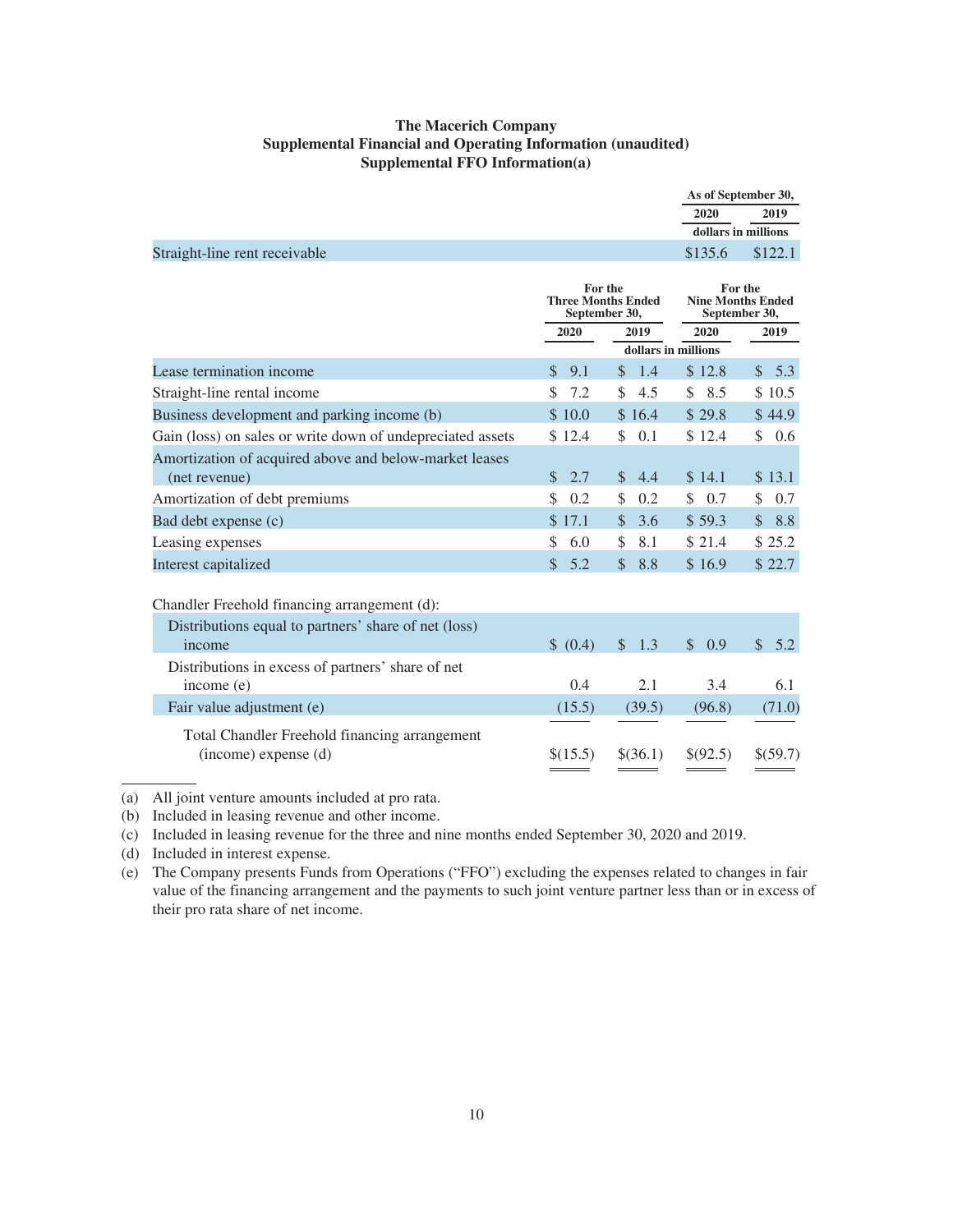# **The Macerich Company Supplemental Financial and Operating Information (unaudited) Capital Expenditures(a)**

|                                                                      | <b>For the Nine Months Ended</b> |           | Year Ended          | <b>Year Ended</b> |
|----------------------------------------------------------------------|----------------------------------|-----------|---------------------|-------------------|
|                                                                      | 9/30/2020                        | 9/30/2019 | 12/31/2019          | 12/31/2018        |
|                                                                      |                                  |           | dollars in millions |                   |
| <b>Consolidated Centers</b>                                          |                                  |           |                     |                   |
| Acquisitions of property, building improvement and<br>equipment      | \$8.9                            | \$19.3    | \$34.8              | \$53.4            |
| Development, redevelopment, expansions and renovations of<br>Centers | 28.1                             | 83.1      | 112.3               | 173.3             |
| <b>Tenant allowances</b>                                             | 8.2                              | 14.8      | 18.9                | 12.6              |
| Deferred leasing charges                                             | 2.2                              | 2.0       | 3.2                 | 17.3              |
| <b>Total</b>                                                         | \$47.4                           | \$119.2   | \$169.2             | \$256.6           |
| <b>Unconsolidated Joint Venture Centers</b>                          |                                  |           |                     |                   |
| Acquisitions of property, building improvement and<br>equipment      | \$5.9                            | 7.8<br>\$ | \$12.3              | \$15.7            |
| Development, redevelopment, expansions and renovations of<br>Centers | 86.5                             | 152.9     | 210.6               | 145.9             |
| <b>Tenant allowances</b>                                             | 2.0                              | 6.9       | 9.3                 | 8.7               |
| Deferred leasing charges                                             | 1.2                              | 2.7       | 3.4                 | 10.9              |
| <b>Total</b>                                                         | \$95.6                           | \$170.3   | \$235.6             | \$181.2           |

(a) All joint venture amounts at pro rata.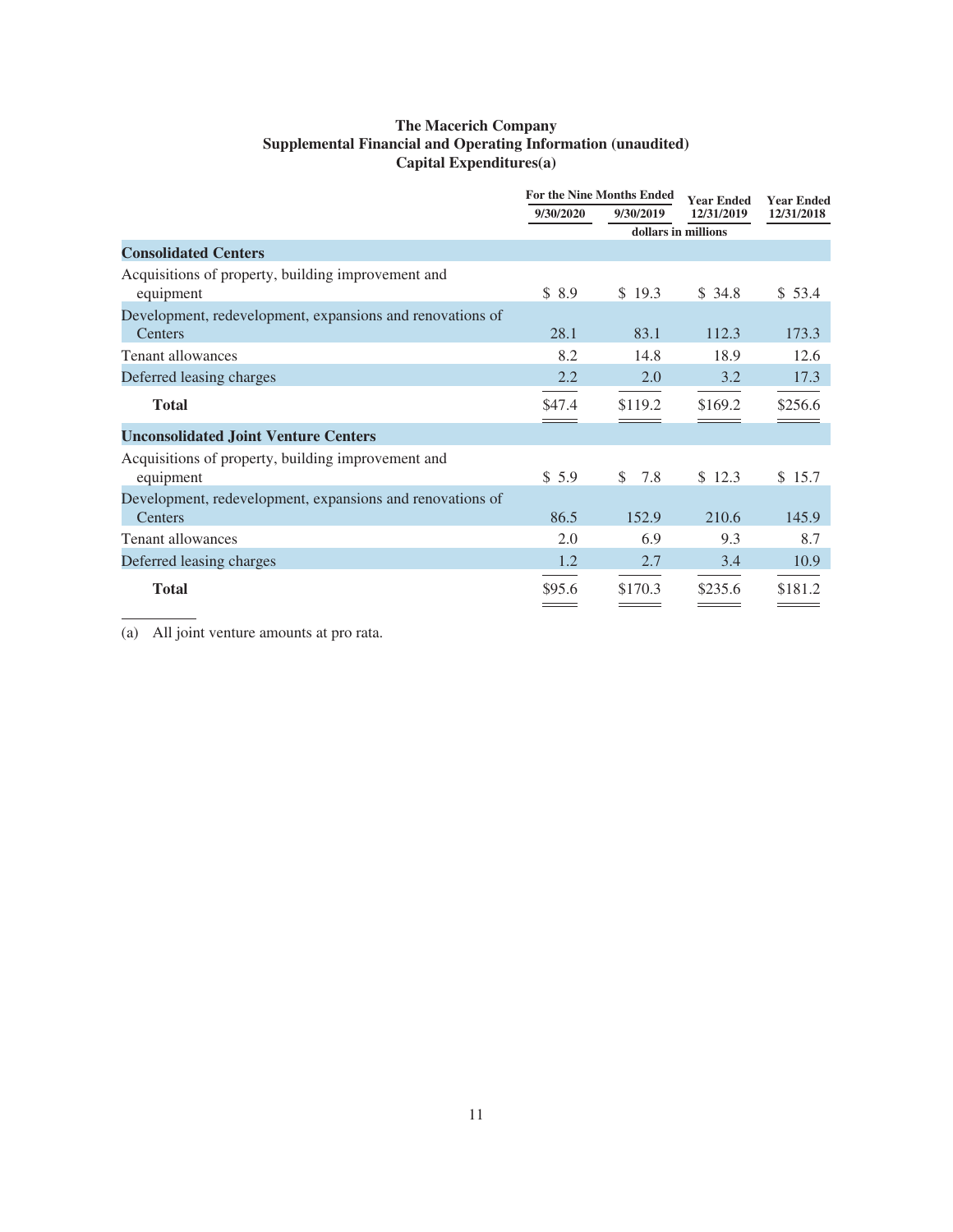#### **The Macerich Company Supplemental Financial and Operating Information (unaudited) Regional Shopping Center Portfolio Sales Per Square Foot(a)**

|               | <b>Consolidated</b><br><b>Centers</b> | <b>Unconsolidated</b><br><b>Joint Venture</b><br><b>Centers</b> | <b>Total</b><br><b>Centers</b> |     |
|---------------|---------------------------------------|-----------------------------------------------------------------|--------------------------------|-----|
| 09/30/2020(b) | \$617                                 | 833                                                             |                                | 718 |
| 09/30/2019    | \$639                                 | ,009                                                            |                                | 800 |
| 12/31/2019    | 646                                   | 998<br>╜                                                        |                                | 801 |
| 12/31/2018    | \$612                                 | 882<br>\$                                                       |                                | 726 |

(a) Sales are based on reports by retailers leasing mall and freestanding stores for the trailing 12 months for tenants that have occupied such stores for a minimum of 12 months. Sales per square foot are based on tenants 10,000 square feet and under for regional shopping centers. Sales per square foot exclude Centers under development and redevelopment.



(b) This sales metric is computed to exclude the period of COVID-19 closure for each tenant.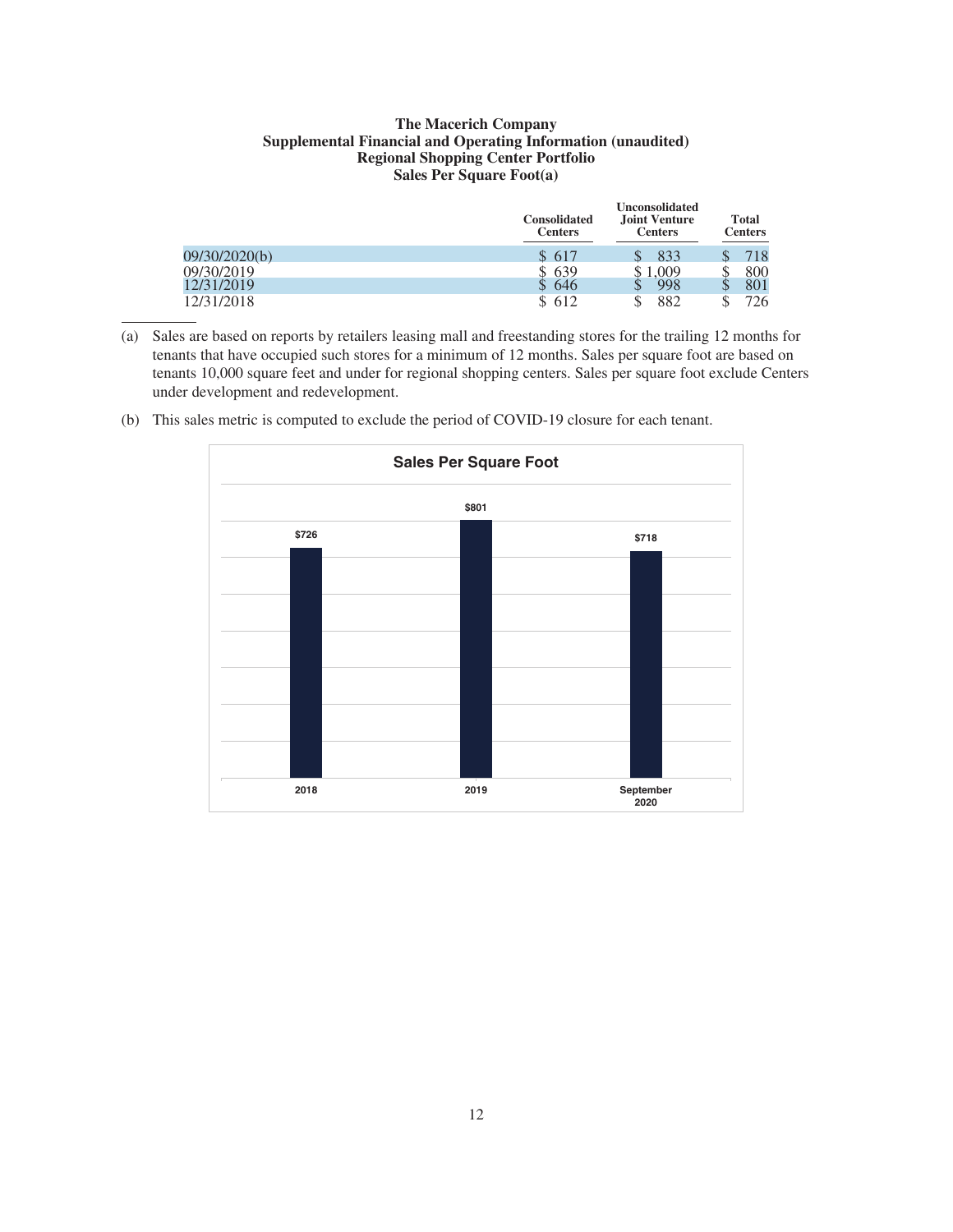# **The Macerich Company Supplemental Financial and Operating Information (unaudited) Occupancy(a)**

| <b>Regional Shopping Centers:</b><br>Period Ended | <b>Consolidated</b><br><b>Centers</b> | <b>Unconsolidated</b><br><b>Joint Venture</b><br><b>Centers</b> | Total<br><b>Centers</b> |
|---------------------------------------------------|---------------------------------------|-----------------------------------------------------------------|-------------------------|
| 09/30/2020                                        | $90.4\%$                              | $91.2\%$                                                        | $90.8\%$                |
| 09/30/2019                                        | 93.4%                                 | 94.4%                                                           | 93.8%                   |
| 12/31/2019                                        | 93.7%                                 | 94.4%                                                           | 94.0%                   |
| 12/31/2018                                        | 95.2%                                 | 95.6%                                                           | $95.4\%$                |

(a) Occupancy is the percentage of mall and freestanding GLA leased as of the last day of the reporting period. Occupancy excludes Centers under development and redevelopment, and includes any Centers that were closed as of September 30, 2020 due to COVID-19.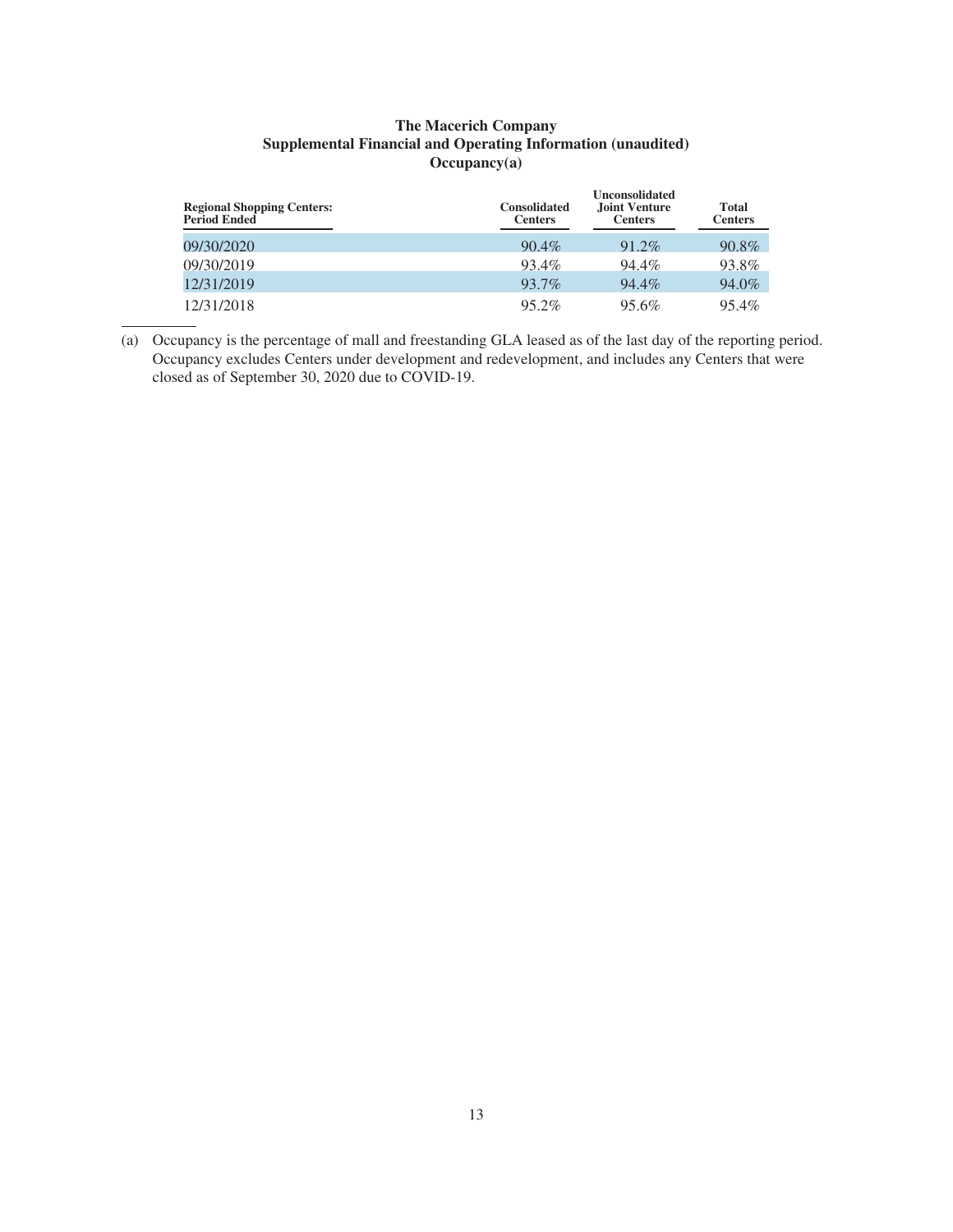# **The Macerich Company Supplemental Financial and Operating Information (unaudited) Average Base Rent Per Square Foot(a)**

| \$52.41 |
|---------|
| \$52.34 |
| \$53.20 |
| \$49.07 |
|         |
| \$55.26 |
| \$63.80 |
| \$65.22 |
| \$59.49 |
|         |
| \$53.22 |
| \$55.45 |
| \$56.50 |
| \$51.80 |
|         |

(a) Average base rent per square foot is based on spaces 10,000 square feet and under. All joint venture amounts are included at pro rata. Centers under development and redevelopment are excluded.

(b) Average base rent per square foot gives effect to the terms of each lease in effect, as of the applicable date, including any concessions, abatements and other adjustments or allowances that have been granted to the tenants.

(c) The average base rent per square foot on leases executed during the period represents the actual rent to be paid during the first twelve months.

(d) The average base rent per square foot on leases expiring during the period represents the final year minimum rent on a cash basis.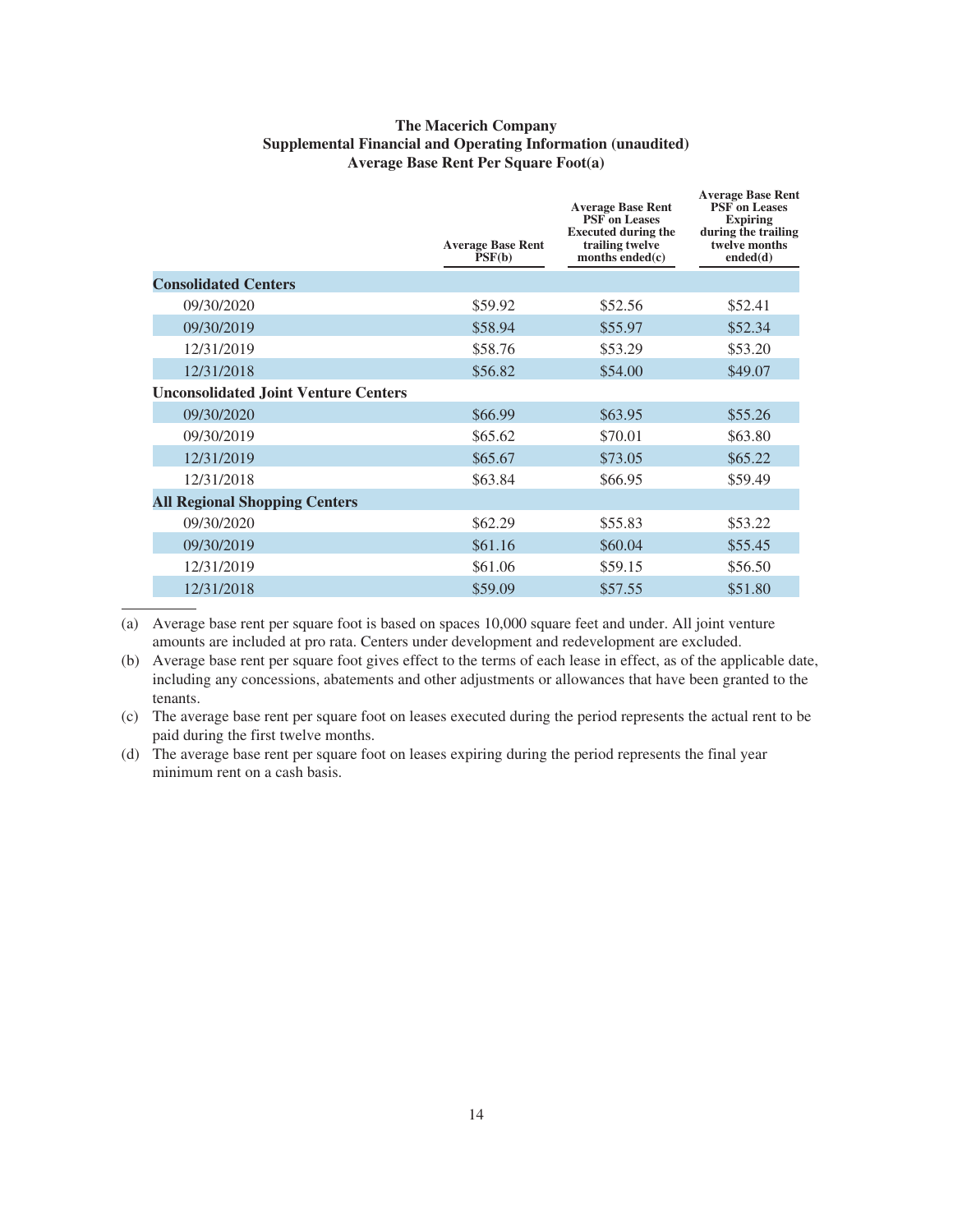# **The Macerich Company Supplemental Financial and Operating Information (unaudited) Cost of Occupancy**

|                             | For the trailing<br>twelve months ended | For Years Ended December 31, |         |
|-----------------------------|-----------------------------------------|------------------------------|---------|
|                             | September 30, $2020(a)$                 | 2019                         | 2018    |
| <b>Consolidated Centers</b> |                                         |                              |         |
| Minimum rents               | $9.1\%$                                 | $9.1\%$                      | $9.3\%$ |
| Percentage rents            | $0.4\%$                                 | $0.4\%$                      | $0.3\%$ |
| Expense recoveries(b)       | $3.7\%$                                 | $3.6\%$                      | $3.9\%$ |
| <b>Total</b>                | 13.2%                                   | $13.1\%$                     | 13.5%   |
|                             |                                         |                              |         |

| For the trailing        | For Years Ended December 31, |         |
|-------------------------|------------------------------|---------|
| September 30, $2020(a)$ | 2019                         | 2018    |
|                         |                              |         |
| 8.2%                    | $7.3\%$                      | 7.8%    |
| $0.3\%$                 | $0.3\%$                      | $0.3\%$ |
| $3.7\%$                 | $3.2\%$                      | $3.4\%$ |
| $12.2\%$                | 10.8%                        | 11.5%   |
|                         | twelve months ended          |         |

| For the trailing        | For Years Ended December 31, |         |
|-------------------------|------------------------------|---------|
| September 30, $2020(a)$ | 2019                         | 2018    |
|                         |                              |         |
| 8.6%                    | 8.1%                         | $8.5\%$ |
| $0.3\%$                 | $0.3\%$                      | $0.3\%$ |
| $3.7\%$                 | $3.4\%$                      | $3.6\%$ |
| $12.6\%$                | 11.8%                        | 12.4%   |
|                         | twelve months ended          |         |

(a) The cost of occupancy metric is computed to exclude the period of COVID-19 closure for each tenant.

(b) Represents real estate tax and common area maintenance charges.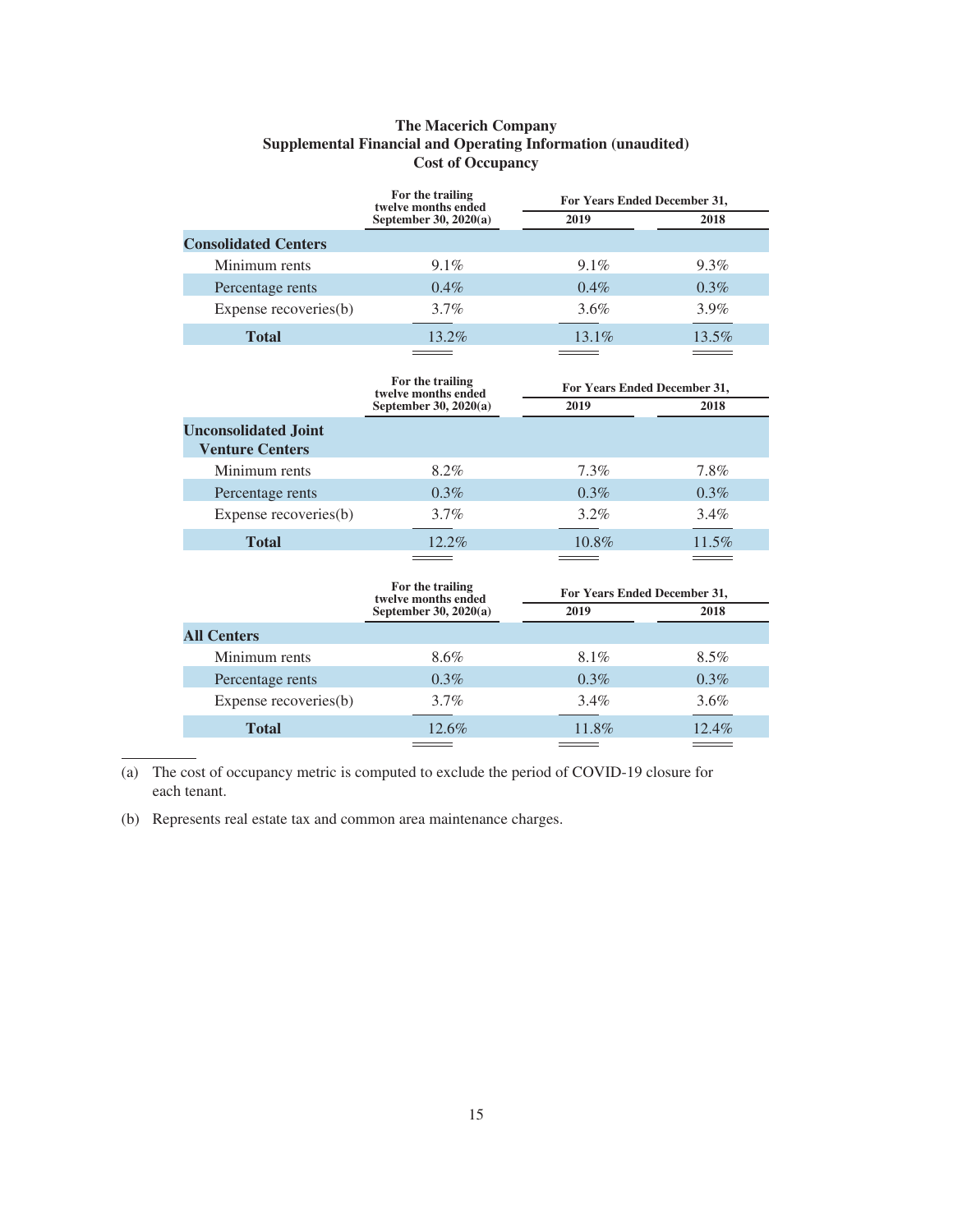| <b>The Macerich Company</b>                                         |
|---------------------------------------------------------------------|
| <b>Supplemental Financial and Operating Information (unaudited)</b> |
| <b>Percentage of Net Operating Income by State</b>                  |

| <b>State</b>                  | % of Portfolio<br>2019<br><b>Real Estate</b><br>Pro Rata NOI(a) |
|-------------------------------|-----------------------------------------------------------------|
| California                    | 26.7%                                                           |
| New York                      | 23.1%                                                           |
| Arizona                       | 16.2%                                                           |
| Pennsylvania & Virginia       | 9.4%                                                            |
| Colorado, Illinois & Missouri | $9.1\%$                                                         |
| New Jersey & Connecticut      | 7.3%                                                            |
| Oregon                        | $4.3\%$                                                         |
| Other(b)                      | $3.9\%$                                                         |
| Total                         | 100.0%                                                          |

<sup>(</sup>a) The percentage of Portfolio 2019 Real Estate Pro Rata NOI excludes lease termination revenue, straight-line and above/below market adjustments to minimum rents. Portfolio 2019 Real Estate Pro Rata NOI excludes REIT general and administrative expenses, management company revenues, management company expenses and leasing expenses (including joint ventures at pro rata).

(b) "Other" includes Indiana, Iowa, Kentucky, North Dakota and Texas.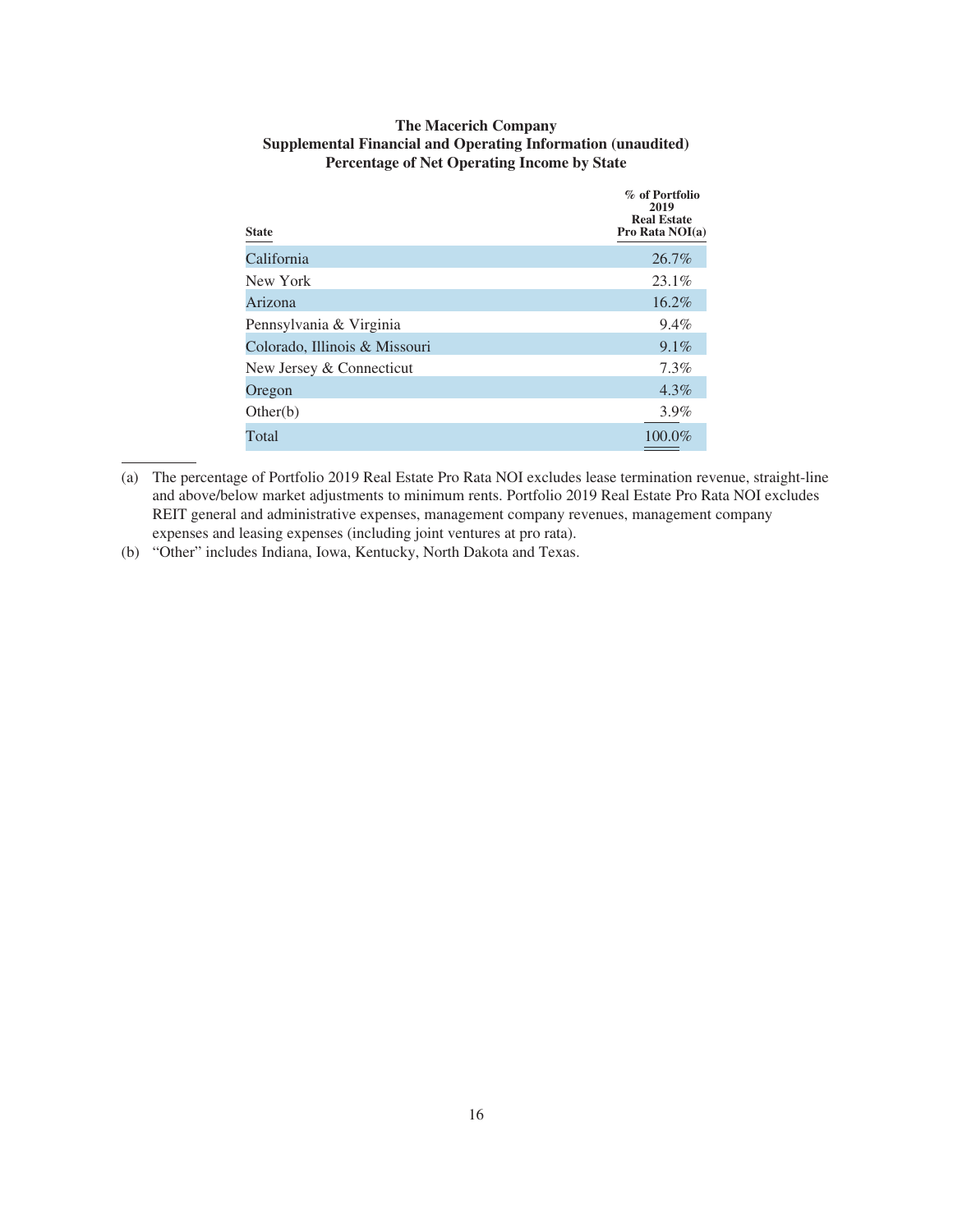The following table sets forth certain information regarding the Centers and other locations that are wholly owned or partly owned by the Company.

| Count          | Company's<br>Ownership(a) | Name of<br><b>Center/Location</b>                               | Year of<br>Original<br>Construction/<br><b>Acquisition</b> | <b>Year of Most</b><br>Recent<br>Expansion/<br><b>Renovation</b> | <b>Total</b><br>GLA(b) |
|----------------|---------------------------|-----------------------------------------------------------------|------------------------------------------------------------|------------------------------------------------------------------|------------------------|
|                |                           | <b>CONSOLIDATED CENTERS:</b>                                    |                                                            |                                                                  |                        |
| $\mathbf{1}$   | 50.1%                     | <b>Chandler Fashion Center</b><br>Chandler, Arizona             | 2001/2002                                                  | ongoing                                                          | 1,318,000              |
| $\overline{2}$ | 100%                      | Danbury Fair Mall<br>Danbury, Connecticut                       | 1986/2005                                                  | 2016                                                             | 1,271,000              |
| 3              | 100%                      | Desert Sky Mall<br>Phoenix, Arizona                             | 1981/2002                                                  | 2007                                                             | 746,000                |
| 4              | 100%                      | Eastland Mall(c)<br>Evansville, Indiana                         | 1978/1998                                                  | 1996                                                             | 1,034,000              |
| 5              | 100%                      | Fashion Outlets of Chicago<br>Rosemont, Illinois                | 2013/                                                      |                                                                  | 537,000                |
| 6              | 100%                      | Fashion Outlets of Niagara Falls USA<br>Niagara Falls, New York | 1982/2011                                                  | 2014                                                             | 689,000                |
| 7              | 50.1%                     | Freehold Raceway Mall<br>Freehold, New Jersey                   | 1990/2005                                                  | 2007                                                             | 1,673,000              |
| 8              | 100%                      | Fresno Fashion Fair<br>Fresno, California                       | 1970/1996                                                  | 2006                                                             | 995,000                |
| 9              | 100%                      | Green Acres Mall(c)<br>Valley Stream, New York                  | 1956/2013                                                  | 2016                                                             | 2,063,000              |
| 10             | 100%                      | <b>Inland Center</b><br>San Bernardino, California              | 1966/2004                                                  | 2016                                                             | 605,000                |
| 11             | 100%                      | Kings Plaza Shopping Center(c)<br>Brooklyn, New York            | 1971/2012                                                  | 2018                                                             | 1,137,000              |
| 12             | 100%                      | La Cumbre Plaza(c)<br>Santa Barbara, California                 | 1967/2004                                                  | 1989                                                             | 492,000                |
| 13             | 100%                      | NorthPark Mall<br>Davenport, Iowa                               | 1973/1998                                                  | 2001                                                             | 934,000                |
| 14             | 100%                      | Oaks, The<br>Thousand Oaks, California                          | 1978/2002                                                  | 2017                                                             | 1,209,000              |
| 15             | 100%                      | Pacific View<br>Ventura, California                             | 1965/1996                                                  | 2001                                                             | 900,000                |
| 16             | 100%                      | Queens Center(c)<br>Queens, New York                            | 1973/1995                                                  | 2004                                                             | 965,000                |
| 17             | 100%                      | Santa Monica Place<br>Santa Monica, California                  | 1980/1999                                                  | 2015                                                             | 526,000                |
| 18             | 84.9%                     | SanTan Village Regional Center<br>Gilbert, Arizona              | 2007/                                                      | 2018                                                             | 1,124,000              |
| 19             | 100%                      | SouthPark Mall<br>Moline, Illinois                              | 1974/1998                                                  | 2015                                                             | 863,000                |
| 20             | 100%                      | Stonewood Center(c)<br>Downey, California                       | 1953/1997                                                  | 1991                                                             | 935,000                |
| 21             | 100%                      | <b>Superstition Springs Center</b><br>Mesa, Arizona             | 1990/2002                                                  | 2002                                                             | 922,000                |
| 22             | 100%                      | Towne Mall<br>Elizabethtown, Kentucky                           | 1985/2005                                                  | 1989                                                             | 350,000                |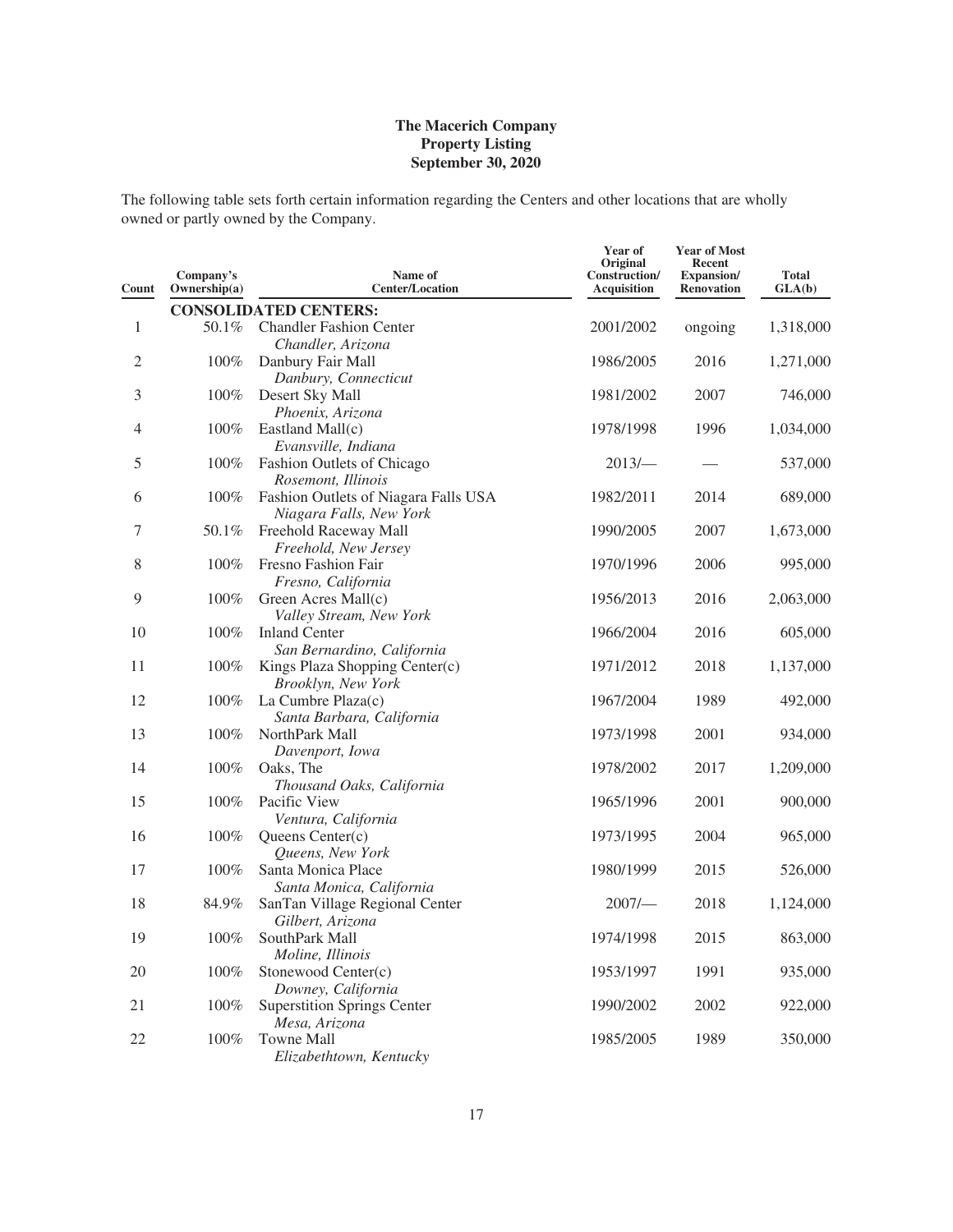| Count    | Company's<br>Ownership(a) | Name of<br><b>Center/Location</b>                                 | Year of<br>Original<br>Construction/<br>Acquisition | <b>Year of Most</b><br>Recent<br>Expansion/<br><b>Renovation</b> | <b>Total</b><br>GLA(b) |
|----------|---------------------------|-------------------------------------------------------------------|-----------------------------------------------------|------------------------------------------------------------------|------------------------|
| 23       | 100%                      | Tucson La Encantada<br>Tucson, Arizona                            | 2002/2002                                           | 2005                                                             | 246,000                |
| 24       | 100%                      | Valley Mall<br>Harrisonburg, Virginia                             | 1978/1998                                           | 1992                                                             | 505,000                |
| 25       | 100%                      | Valley River Center<br>Eugene, Oregon                             | 1969/2006                                           | 2007                                                             | 871,000                |
| 26       | 100%                      | Victor Valley, Mall of<br>Victorville, California                 | 1986/2004                                           | 2012                                                             | 577,000                |
| 27       | 100%                      | Vintage Faire Mall<br>Modesto, California                         | 1977/1996                                           | ongoing                                                          | 984,000                |
| 28       | 100%                      | Wilton Mall<br>Saratoga Springs, New York                         | 1990/2005                                           | 1998                                                             | 709,000                |
|          |                           | <b>Total Consolidated Centers</b>                                 |                                                     |                                                                  | 25,180,000             |
|          |                           | UNCONSOLIDATED JOINT VENTURE CENTERS:                             |                                                     |                                                                  |                        |
| 29       | 60%                       | Arrowhead Towne Center<br>Glendale, Arizona                       | 1993/2002                                           | 2015                                                             | 1,197,000              |
| 30       | 50%                       | <b>Biltmore Fashion Park</b><br>Phoenix, Arizona                  | 1963/2003                                           | 2020                                                             | 597,000                |
| 31       | 50%                       | Broadway Plaza<br>Walnut Creek, California                        | 1951/1985                                           | 2016                                                             | 927,000                |
| 32       | 50.1%                     | Corte Madera, The Village at<br>Corte Madera, California          | 1985/1998                                           | 2020                                                             | 501,000                |
| 33       | 50%                       | Country Club Plaza<br>Kansas City, Missouri                       | 1922/2016                                           | 2015                                                             | 947,000                |
| 34       | 51%                       | Deptford Mall<br>Deptford, New Jersey                             | 1975/2006                                           | ongoing                                                          | 1,040,000              |
| 35       | $51\%$                    | <b>FlatIron Crossing</b><br>Broomfield, Colorado                  | 2000/2002                                           | 2009                                                             | 1,428,000              |
| 36<br>37 | 50%<br>60%                | <b>Kierland Commons</b><br>Scottsdale, Arizona<br>Lakewood Center | 1999/2005<br>1953/1975                              | 2003<br>2008                                                     | 437,000<br>2,069,000   |
|          |                           | Lakewood, California                                              |                                                     |                                                                  |                        |
| 38       | 60%                       | Los Cerritos Center<br>Cerritos, California                       | 1971/1999                                           | 2016                                                             | 1,023,000              |
| 39       | 50%                       | North Bridge, The Shops at(c)<br>Chicago, Illinois                | 1998/2008                                           |                                                                  | 670,000                |
| 40       | 50%                       | Scottsdale Fashion Square<br>Scottsdale, Arizona                  | 1961/2002                                           | 2019                                                             | 1,835,000              |
| 41       | 60%                       | South Plains Mall<br>Lubbock, Texas                               | 1972/1998                                           | 2017                                                             | 1,136,000              |
| 42       | 51%                       | Twenty Ninth Street(c)<br>Boulder, Colorado                       | 1963/1979                                           | 2007                                                             | 845,000                |
| 43       | 50%                       | <b>Tysons Corner Center</b><br>Tysons Corner, Virginia            | 1968/2005                                           | 2014                                                             | 1,971,000              |
| 44       | 60%                       | <b>Washington Square</b><br>Portland, Oregon                      | 1974/1999                                           | 2005                                                             | 1,296,000              |
| 45       | 19%                       | <b>West Acres</b><br>Fargo, North Dakota                          | 1972/1986                                           | 2001                                                             | 691,000                |
|          |                           | <b>Total Unconsolidated Joint Venture Centers</b>                 |                                                     |                                                                  | 18,610,000             |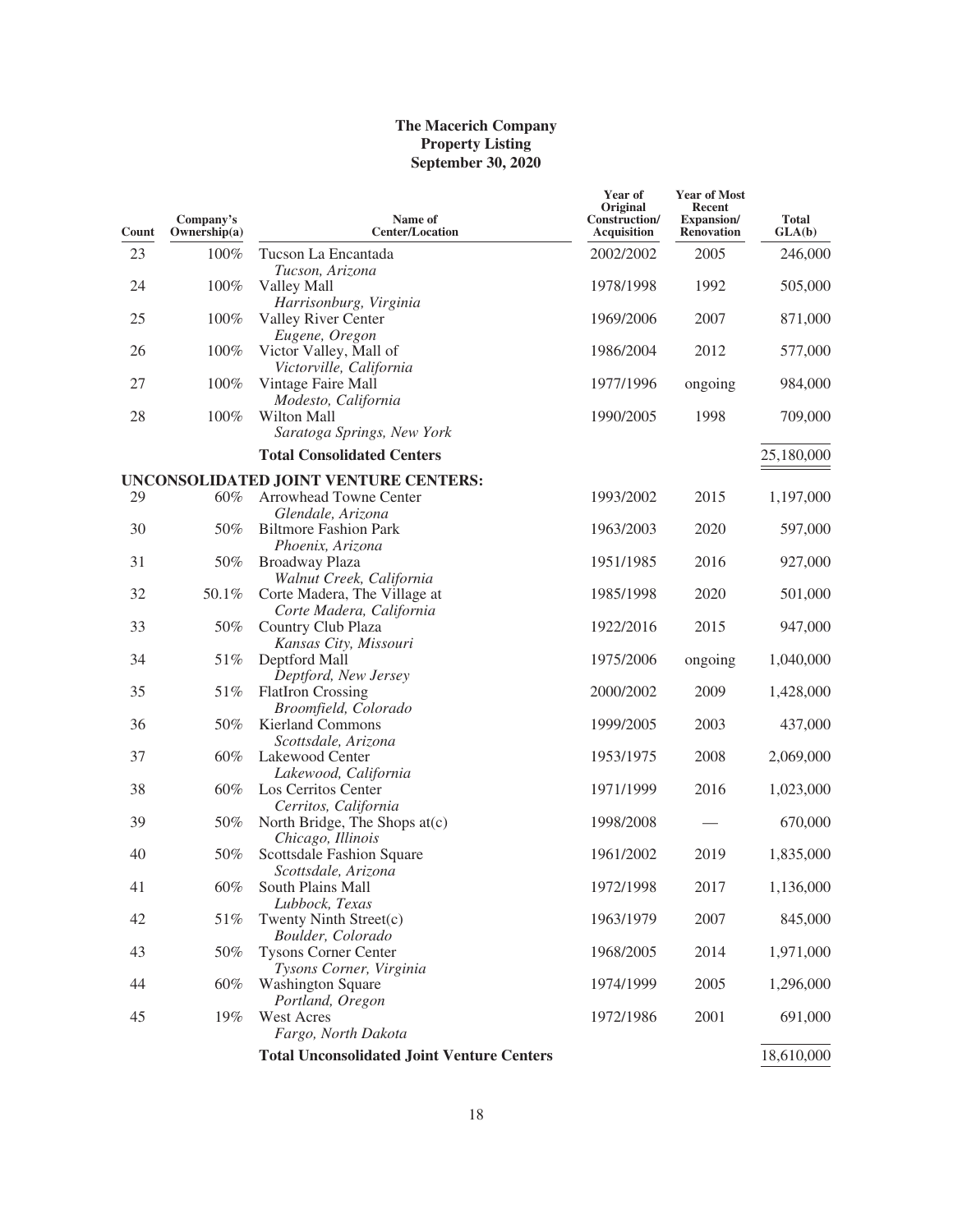| Count | Company's<br>Ownership(a) | Name of<br><b>Center/Location</b>                                    | Year of<br>Original<br>Construction/<br><b>Acquisition</b> | <b>Year of Most</b><br>Recent<br><b>Expansion</b> /<br><b>Renovation</b> | <b>Total</b><br>GLA(b) |
|-------|---------------------------|----------------------------------------------------------------------|------------------------------------------------------------|--------------------------------------------------------------------------|------------------------|
|       |                           | REGIONAL SHOPPING CENTERS UNDER REDEVELOPMENT:                       |                                                            |                                                                          |                        |
| 46    | 50%                       | Fashion District Philadelphia(c)(d)(e)<br>Philadelphia, Pennsylvania | 1977/2014                                                  | 2019                                                                     | 899,000                |
| 47    | 100%                      | Paradise Valley Mall(f)<br>Phoenix, Arizona                          | 1979/2002                                                  | 2009                                                                     | 1,202,000              |
|       |                           | <b>Total Regional Shopping Centers</b>                               |                                                            |                                                                          | 45,891,000             |
|       |                           | <b>COMMUNITY / POWER CENTERS:</b>                                    |                                                            |                                                                          |                        |
| 1     | 50%                       | Atlas Park, The Shops at(d)<br>Queens, New York                      | 2006/2011                                                  | 2013                                                                     | 369,000                |
| 2     | 50%                       | Boulevard Shops(d)<br>Chandler, Arizona                              | 2001/2002                                                  | 2004                                                                     | 184,000                |
| 3     | 100%                      | Southridge Center(f)<br>Des Moines, Iowa                             | 1975/1998                                                  | 2013                                                                     | 848,000                |
| 4     | 100%                      | Superstition Springs Power Center(f)<br>Mesa, Arizona                | 1990/2002                                                  |                                                                          | 206,000                |
| 5     | 100%                      | The Marketplace at Flagstaff(c)(f)<br>Flagstaff, Arizona             | 2007/                                                      |                                                                          | 268,000                |
|       |                           | <b>Total Community / Power Centers</b>                               |                                                            |                                                                          | 1,875,000              |
|       | <b>OTHER ASSETS:</b>      |                                                                      |                                                            |                                                                          |                        |
|       | 100%                      | Various $(f)(g)$                                                     |                                                            |                                                                          | 427,000                |
|       | 83.2%                     | Estrella Falls(f)<br>Goodyear, Arizona                               | 2016                                                       | 2016                                                                     | 79,000                 |
|       | 50%                       | Scottsdale Fashion Square-Office(d)<br>Scottsdale, Arizona           | 1984/2002                                                  | 2016                                                                     | 124,000                |
|       | 50%                       | Tysons Corner Center-Office(d)<br>Tysons Corner, Virginia            | 1999/2005                                                  | 2012                                                                     | 174,000                |
|       | 50%                       | Hyatt Regency Tysons Corner Center(d)<br>Tysons Corner, Virginia     | 2015                                                       | 2015                                                                     | 290,000                |
|       | 50%                       | VITA Tysons Corner Center(d)<br>Tysons Corner, Virginia              | 2015                                                       | 2015                                                                     | 510,000                |
|       | 50%                       | Tysons Tower(d)<br>Tysons Corner, Virginia                           | 2014                                                       | 2014                                                                     | 529,000                |
|       |                           | OTHER ASSETS UNDER REDEVELOPMENT:                                    |                                                            |                                                                          |                        |
|       | 25%                       | One Westside $(d)(h)$<br>Los Angeles, California                     | 1985/1998                                                  | ongoing                                                                  | 680,000                |
|       |                           | <b>Total Other Assets</b>                                            |                                                            |                                                                          | 2,813,000              |
|       |                           | <b>Grand Total</b>                                                   |                                                            |                                                                          | 50,579,000             |

(a) The Company's ownership interest in this table reflects its legal ownership interest. See footnotes (a) and (b) on pages 21 and 22 regarding the legal versus economic ownership of joint venture entities.

(d) Included in Unconsolidated Joint Venture Centers.

<sup>(</sup>b) Includes GLA attributable to anchors (whether owned or non-owned) and mall and freestanding stores.

<sup>(</sup>c) Portions of the land on which the Center is situated are subject to one or more long-term ground leases. With respect to 42 Centers, the underlying land controlled by the Company is owned in fee entirely by the Company, or, in the case of jointly-owned Centers, by the joint venture property partnership or limited liability company.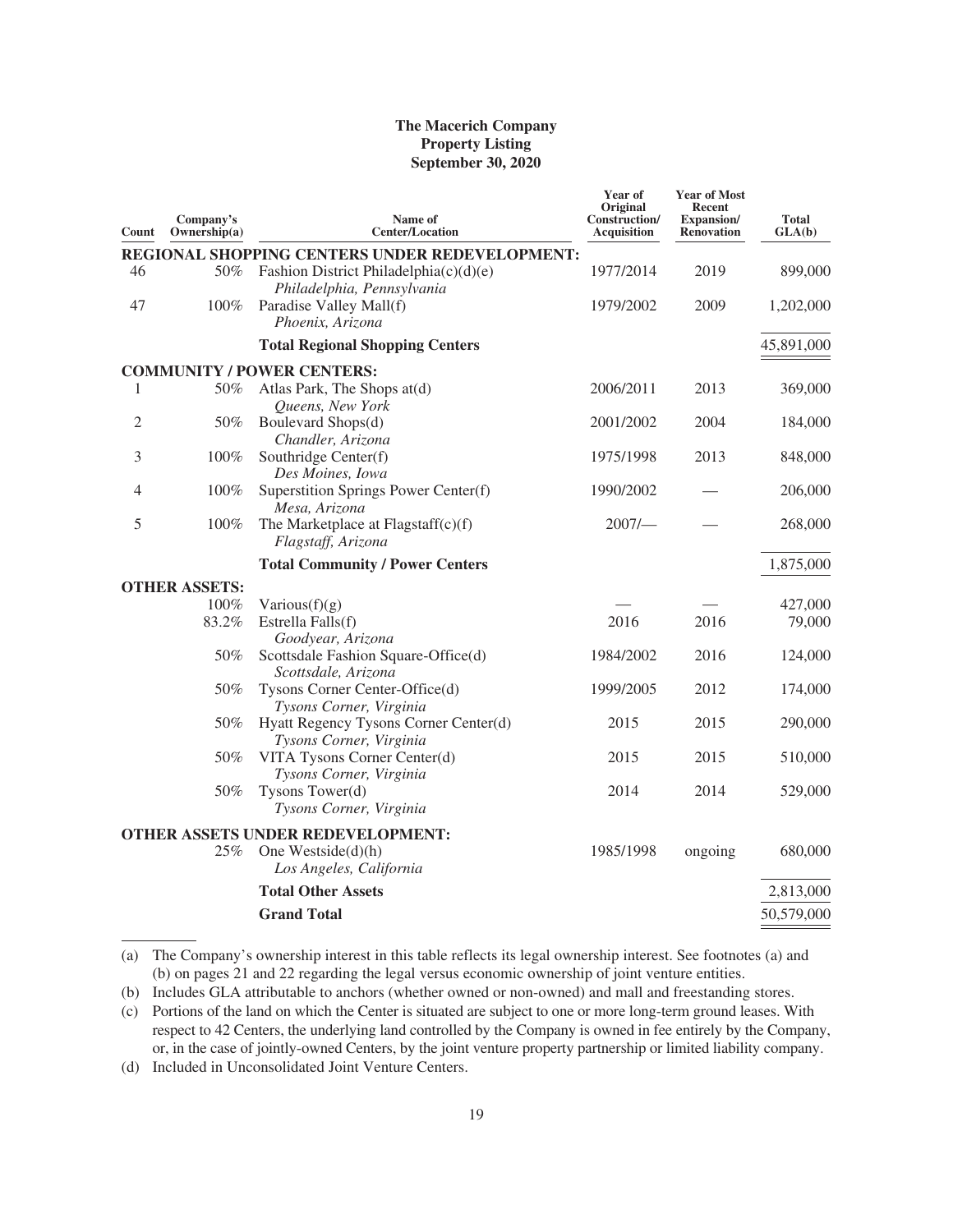- (e) On September 19, 2019, the Company's joint venture opened Fashion District Philadelphia in downtown Philadelphia.
- (f) Included in Consolidated Centers.
- (g) The Company owns an office building and five stores located at shopping centers not owned by the Company. Of the five stores, one is leased to Kohl's, one is vacant, and three have been leased for non-Anchor uses. With respect to the office building and two of the five stores, the underlying land is owned in fee entirely by the Company. With respect to the remaining three stores, the underlying land is owned by third parties and leased to the Company pursuant to long-term building or ground leases.
- (h) Construction is underway to convert former Regional Shopping Center Westside Pavilion, which closed in January 2019, into an approximately 584,000 square foot Class A creative office campus called One Westside leased solely to Google, while maintaining approximately 96,000 square feet of adjacent entertainment and retail space at 10850 Pico Boulevard.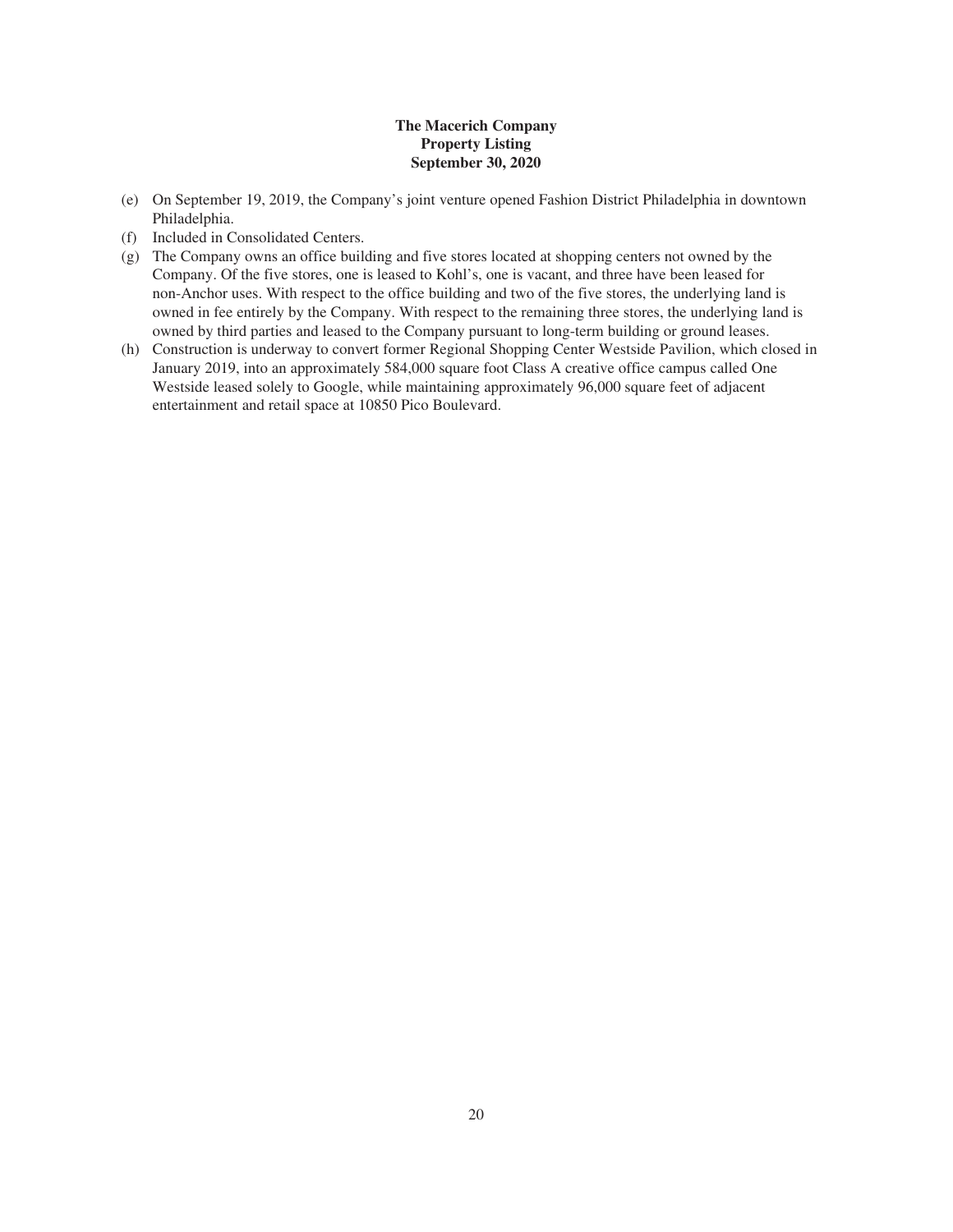#### **The Macerich Company Joint Venture List as of September 30, 2020**

The following table sets forth certain information regarding the Centers and other operating properties that are not wholly owned by the Company. This list of properties includes unconsolidated joint ventures, consolidated joint ventures, and financing arrangements. The percentages shown are the effective legal ownership and economic ownership interests of the Company as of September 30, 2020.

| <b>Properties</b>                    | Legal<br>Ownership(a) | Economic<br>Ownership(b) | Joint Venture                                   | Total GLA(c) |
|--------------------------------------|-----------------------|--------------------------|-------------------------------------------------|--------------|
| Arrowhead Towne Center(d)            | 60%                   | 60%                      | New River Associates LLC                        | 1,197,000    |
| Atlas Park, The Shops at             | 50%                   | 50%                      | WMAP, L.L.C.                                    | 369,000      |
| <b>Biltmore Fashion Park</b>         | 50%                   | 50%                      | <b>Biltmore Shopping Center</b><br>Partners LLC | 597,000      |
| <b>Boulevard Shops</b>               | 50%                   | 50%                      | Propcor II Associates, LLC                      | 184,000      |
| Broadway Plaza(e)                    | 50%                   | 50%                      | Macerich HHF Broadway Plaza<br><b>LLC</b>       | 927,000      |
| Chandler Fashion Center(d)(f)        | 50.1%                 | 50.1%                    | Freehold Chandler Holdings LP                   | 1,318,000    |
| Corte Madera, The Village at         | 50.1%                 | 50.1%                    | Corte Madera Village, LLC                       | 501,000      |
| Country Club Plaza                   | 50%                   | 50%                      | Country Club Plaza KC Partners<br>LLC           | 947,000      |
| Deptford Mall(d)                     | 51%                   | 51%                      | Macerich HHF Centers LLC                        | 1,040,000    |
| <b>Estrella Falls</b>                | 83.2%                 | 83.2%                    | Westcor Goodyear RSC LLC                        | 79,000       |
| <b>Fashion District Philadelphia</b> | 50%                   | 50%                      | <b>Various Entities</b>                         | 899,000      |
| <b>FlatIron Crossing</b>             | 51%                   | 51%                      | Macerich HHF Centers LLC                        | 1,428,000    |
| Freehold Raceway Mall(d)(f)          | 50.1%                 | 50.1%                    | Freehold Chandler Holdings LP                   | 1,673,000    |
| Hyatt Regency Tysons Corner Center   | 50%                   | 50%                      | Tysons Corner Hotel I LLC                       | 290,000      |
| <b>Kierland Commons</b>              | 50%                   | 50%                      | Kierland Commons Investment LLC                 | 437,000      |
| Lakewood Center                      | 60%                   | 60%                      | Pacific Premier Retail LLC                      | 2,069,000    |
| Los Angeles Premium Outlets          | 50%                   | 50%                      | <b>CAM-CARSON LLC</b>                           |              |
| Los Cerritos Center(d)               | 60%                   | 60%                      | Pacific Premier Retail LLC                      | 1,023,000    |
| North Bridge, The Shops at           | 50%                   | 50%                      | North Bridge Chicago LLC                        | 670,000      |
| SanTan Village Regional Center       | 84.9%                 | 84.9%                    | Westcor SanTan Village LLC                      | 1,124,000    |
| <b>Scottsdale Fashion Square</b>     | 50%                   | 50%                      | <b>Scottsdale Fashion Square</b><br>Partnership | 1,835,000    |
| Scottsdale Fashion Square-Office     | 50%                   | 50%                      | Scottsdale Fashion Square<br>Partnership        | 124,000      |
| Macerich Seritage Portfolio(g)       | 50%                   | 50%                      | MS Portfolio LLC                                | 1,060,000    |
| South Plains Mall(d)                 | 60%                   | 60%                      | Pacific Premier Retail LLC                      | 1,136,000    |
| <b>Twenty Ninth Street</b>           | 51%                   | 51%                      | Macerich HHF Centers LLC                        | 845,000      |
| <b>Tysons Corner Center</b>          | 50%                   | 50%                      | Tysons Corner LLC                               | 1,971,000    |
| <b>Tysons Corner Center-Office</b>   | 50%                   | 50%                      | <b>Tysons Corner Property LLC</b>               | 174,000      |
| <b>Tysons Tower</b>                  | 50%                   | 50%                      | Tysons Corner Property LLC                      | 529,000      |
| <b>VITA Tysons Corner Center</b>     | 50%                   | 50%                      | <b>Tysons Corner Property LLC</b>               | 510,000      |
| Washington Square(d)                 | 60%                   | 60%                      | Pacific Premier Retail LLC                      | 1,296,000    |
| <b>West Acres</b>                    | 19%                   | 19%                      | West Acres Development, LLP                     | 691,000      |
| One Westside(h)                      | 25%                   | 25%                      | HPP-MAC WSP, LLC                                | 680,000      |

(a) This column reflects the Company's legal ownership in the listed properties as of September 30, 2020. Legal ownership may, at times, not equal the Company's economic interest in the listed properties because of various provisions in certain joint venture agreements regarding distributions of cash flow based on capital account balances, allocations of profits and losses and payments of preferred returns. As a result, the Company's actual economic interest (as distinct from its legal ownership interest) in certain of the properties could fluctuate from time to time and may not wholly align with its legal ownership interests. Substantially all of the Company's joint venture agreements contain rights of first refusal, buy-sell provisions, exit rights, default dilution remedies and/or other break up provisions or remedies which are customary in real estate joint venture agreements and which may, positively or negatively, affect the ultimate realization of cash flow and/or capital or liquidation proceeds.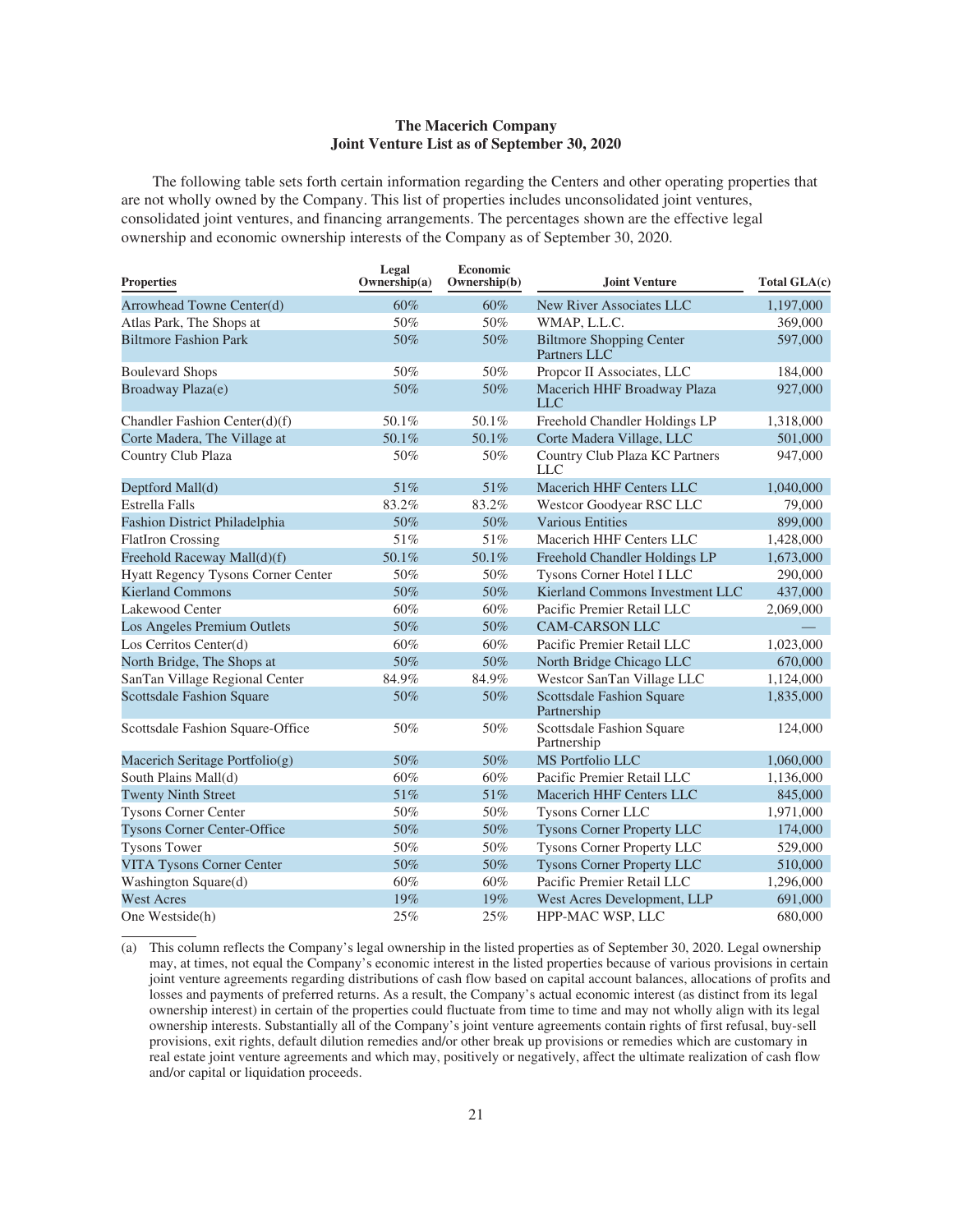#### **The Macerich Company Joint Venture List as of September 30, 2020**

- (b) Economic ownership represents the allocation of cash flow to the Company as of September 30, 2020, except as noted below. In cases where the Company receives a current cash distribution greater than its legal ownership percentage due to a capital account greater than its legal ownership percentage, only the legal ownership percentage is shown in this column. The Company's economic ownership of these properties may fluctuate based on a number of factors, including mortgage refinancings, partnership capital contributions and distributions, and proceeds and gains or losses from asset sales, and the matters set forth in the preceding paragraph.
- (c) Includes GLA attributable to anchors (whether owned or non-owned) and mall and freestanding stores as of September 30, 2020.
- (d) These centers have a former Sears store which is owned by MS Portfolio LLC, see footnote (g) below. The GLA of the former Sears store, or tenant replacing the former Sears store, at the seven centers indicated with footnote (d) in the table above is included in Total GLA at the center level. The GLA for the former Sears store at these seven centers plus the GLA of the former Sears store at two wholly owned centers, Danbury Fair Mall and Vintage Faire Mall, are also aggregated into the 1,060,000 square feet in the MS Portfolio LLC above.
- (e) In October 2018, the Company's joint venture partner in Broadway Plaza sold its 50% interest to a third party investor. Thereafter, the joint venture restated its governing documents and changed its name to Macerich HHF Broadway Plaza LLC.
- (f) The joint venture entity was formed in September 2009. Upon liquidation of the partnership, distributions are made in the following order: to the third-party partner until it receives a 13% internal rate of return on and of its aggregate unreturned capital contributions; to the Company until it receives a 13% internal rate of return on and of its aggregate unreturned capital contributions; and, thereafter, pro rata 35% to the third-party partner and 65% to the Company.
- (g) On April 30, 2015, Sears Holdings Corporation ("Sears") and the Company announced that they had formed a joint venture, MS Portfolio LLC. Sears contributed nine stores (located at Arrowhead Towne Center, Chandler Fashion Center, Danbury Fair Mall, Deptford Mall, Freehold Raceway Mall, Los Cerritos Center, South Plains Mall, Vintage Faire Mall and Washington Square) to the joint venture and the Company contributed \$150 million in cash to the joint venture. On July 7, 2015, Sears assigned its ownership interest in MS Portfolio LLC to Seritage MS Holdings LLC. The Company expects to create additional value through re-leasing the former Sears boxes. For example, Primark has leased space in portions of the Sears stores at Danbury Fair Mall and Freehold Raceway Mall. Refer to the Development Pipeline Forecast on page 27 for details of the Former Sears Redevelopments at these properties.
- (h) Construction is underway to convert former Regional Shopping Center Westside Pavilion, which closed in January 2019, into an approximately 584,000 square foot Class A creative office campus called One Westside leased solely to Google, while maintaining approximately 96,000 square feet of adjacent entertainment and retail space at 10850 Pico Boulevard. The Company contributed the existing buildings and land valued at \$190.0 million to the joint venture on August 31, 2018.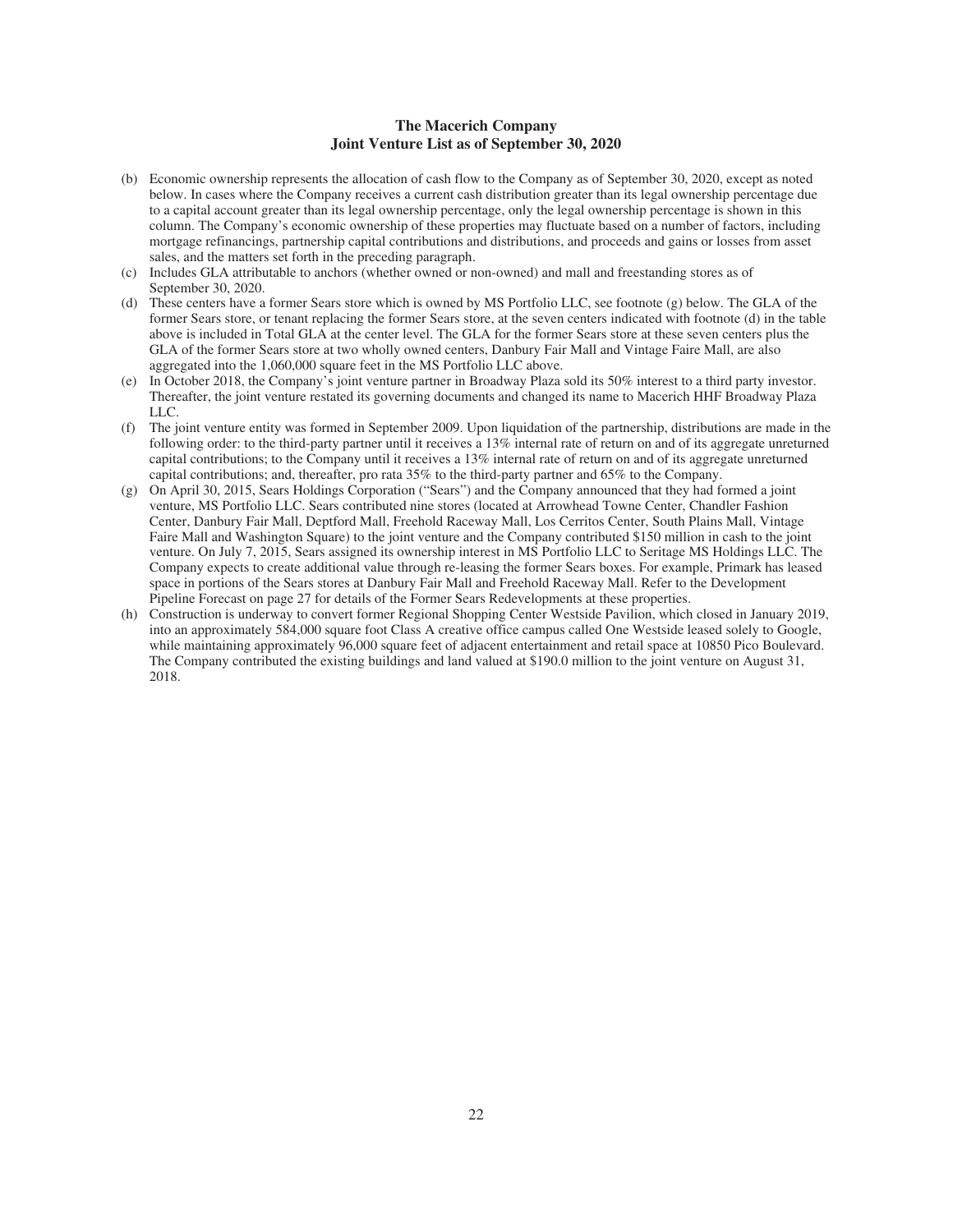#### **The Macerich Company Supplemental Financial and Operating Information (Unaudited) Debt Summary (at Company's pro rata share) (a)**

|                                                         | As of September 30, 2020 |            |                      |                        |              |              |
|---------------------------------------------------------|--------------------------|------------|----------------------|------------------------|--------------|--------------|
|                                                         | <b>Fixed Rate</b>        |            | <b>Floating Rate</b> |                        |              | <b>Total</b> |
|                                                         |                          |            |                      | (Dollars in thousands) |              |              |
| Mortgage notes payable                                  | \$                       | 3,945,714  | <sup>\$</sup>        | 427,996                | <sup>S</sup> | 4,373,710    |
| Bank and other notes payable                            |                          | 400,000    |                      | 1,077,549              |              | 1,477,549    |
| Total debt per Consolidated Balance Sheet               |                          | 4,345,714  |                      | 1,505,545              |              | 5,851,259    |
| Adjustments:                                            |                          |            |                      |                        |              |              |
| Less: Noncontrolling interests or financing arrangement |                          |            |                      |                        |              |              |
| share of debt from consolidated joint ventures          |                          | (359, 267) |                      |                        |              | (359, 267)   |
| <b>Adjusted Consolidated Debt</b>                       |                          | 3,986,447  |                      | 1,505,545              |              | 5,491,992    |
| Add: Company's share of debt from unconsolidated joint  |                          |            |                      |                        |              |              |
| ventures                                                |                          | 3,005,669  |                      | 213,182                |              | 3,218,851    |
| Total Company's Pro Rata Share of Debt                  |                          | 6,992,116  | S                    | 1,718,727              |              | 8,710,843    |
| Weighted average interest rate                          |                          | $3.94\%$   |                      | 2.08%                  |              | $3.57\%$     |
| Weighted average maturity (years)                       |                          |            |                      |                        |              | 4.36         |

(a) The Company's pro rata share of debt represents (i) consolidated debt, minus the Company's partners' share of the amount from consolidated joint ventures (calculated based upon the partners' percentage ownership interest); plus (ii) the Company's share of debt from unconsolidated joint ventures (calculated based upon the Company's percentage ownership interest). Management believes that this measure provides useful information to investors regarding the Company's financial condition because it includes the Company's share of debt from unconsolidated joint ventures and, for consolidated debt, excludes the Company's partners' share from consolidated joint ventures, in each case presented on the same basis. The Company has several significant joint ventures and presenting its pro rata share of debt in this manner can help investors better understand the Company's financial condition after taking into account the Company's economic interest in these joint ventures. The Company's pro rata share of debt should not be considered as a substitute to the Company's total debt determined in accordance with GAAP or any other GAAP financial measures and should only be considered together with and as a supplement to the Company's financial information prepared in accordance with GAAP.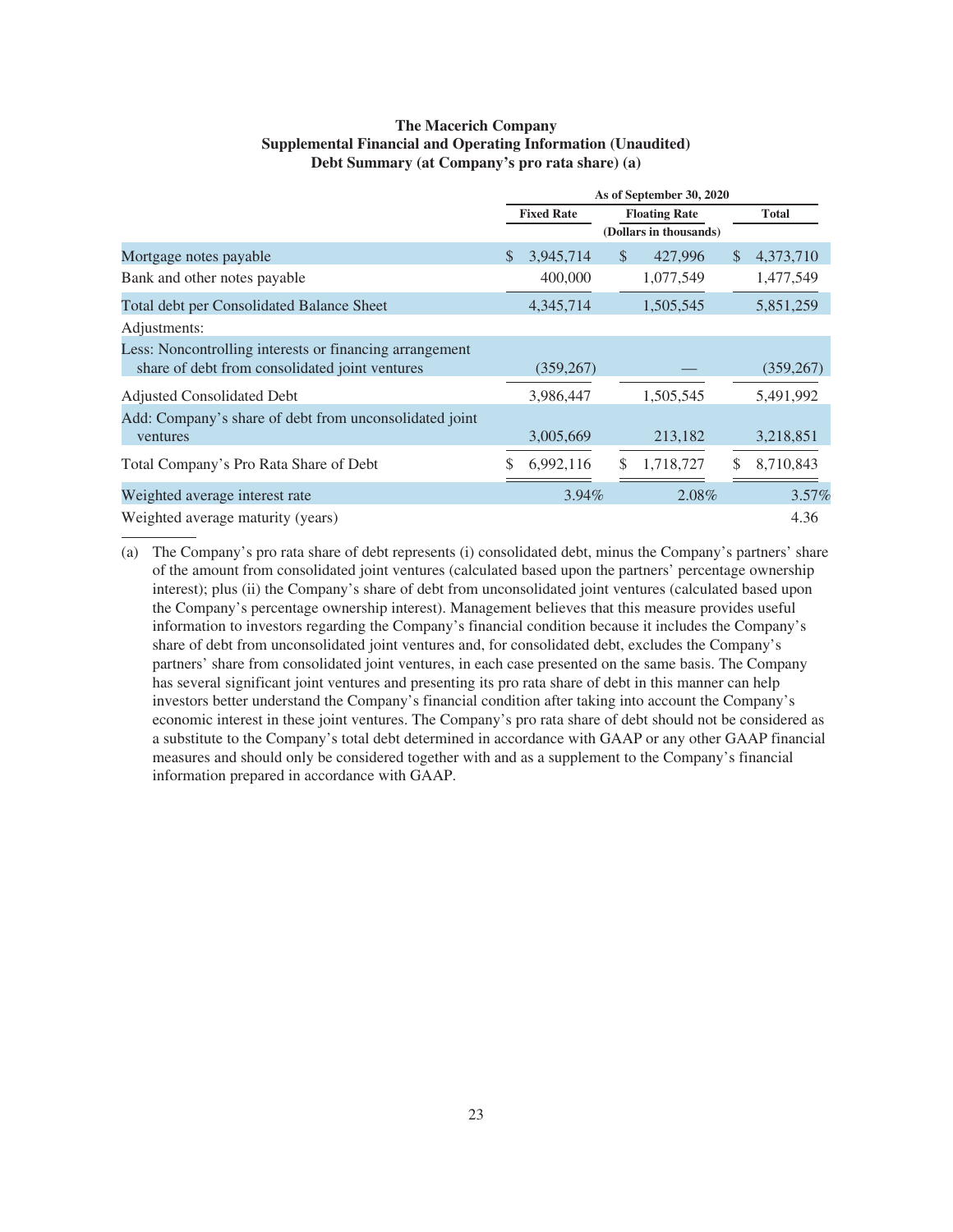# **The Macerich Company Supplemental Financial and Operating Information (Unaudited) Outstanding Debt by Maturity Date**

|                                                        |                      |                                                   | As of September 30, 2020 |                          |                                  |
|--------------------------------------------------------|----------------------|---------------------------------------------------|--------------------------|--------------------------|----------------------------------|
| Center/Entity (dollars in thousands)                   | <b>Maturity Date</b> | <b>Effective</b><br><b>Interest</b><br>Rate $(a)$ | <b>Fixed</b>             | <b>Floating</b>          | <b>Total Debt</b><br>Balance (a) |
| <b>I. Consolidated Assets:</b>                         |                      |                                                   |                          |                          |                                  |
| Fashion Outlets of Niagara Falls USA (b)               | 10/06/20             |                                                   | 4.89% \$103,887          |                          | \$103,887                        |
| <b>Green Acres Mall</b>                                | 02/03/21             | 3.61%                                             | 272,402                  |                          | 272,402                          |
| Danbury Fair Mall                                      | 04/01/21             | 5.56%                                             | 191,028                  | $\overline{\phantom{0}}$ | 191,028                          |
| The Macerich Partnership, L.P. - Line of               |                      |                                                   |                          |                          |                                  |
| Credit(c)                                              | 07/06/21             | 4.30%                                             | 400,000                  |                          | 400,000                          |
| Tucson La Encantada                                    | 03/01/22             | $4.23\%$                                          | 62,729                   |                          | 62,729                           |
| Pacific View                                           | 04/01/22             | 4.08%                                             | 115,745                  |                          | 115,745                          |
| Oaks, The                                              | 06/05/22             | 4.14%                                             | 186,005                  |                          | 186,005                          |
| <b>Towne Mall</b>                                      | 11/01/22             | 4.48%                                             | 19,935                   |                          | 19,935                           |
| Chandler Fashion Center (d)                            | 07/05/24             | 4.18%                                             | 127,912                  |                          | 127,912                          |
| Victor Valley, Mall of                                 | 09/01/24             | 4.00%                                             | 114,777                  |                          | 114,777                          |
| Queens Center                                          | 01/01/25             | 3.49%                                             | 600,000                  | $\overline{\phantom{0}}$ | 600,000                          |
| <b>Vintage Faire</b>                                   | 03/06/26             | 3.55%                                             | 247,915                  |                          | 247,915                          |
| <b>Fresno Fashion Fair</b>                             | 11/01/26             | 3.67%                                             | 323,808                  |                          | 323,808                          |
| SanTan Village Regional Center (e)                     | 07/01/29             | 4.34%                                             | 186,196                  |                          | 186,196                          |
| Freehold Raceway Mall (d)                              | 11/01/29             | 3.94%                                             | 199,650                  |                          | 199,650                          |
| Kings Plaza Shopping Center                            | 01/01/30             | 3.71%                                             | 535,285                  |                          | 535,285                          |
| Fashion Outlets of Chicago                             | 02/01/31             | 4.61%                                             | 299,173                  |                          | 299,173                          |
| <b>Total Fixed Rate Debt for Consolidated</b>          |                      |                                                   |                          |                          |                                  |
| <b>Assets</b>                                          |                      |                                                   | 4.01% \$3,986,447        | \$                       | \$3,986,447                      |
|                                                        |                      |                                                   | $\mathcal{S}$            |                          |                                  |
| <b>Green Acres Commons</b>                             | 03/29/21             | 2.87%                                             |                          | \$<br>129,617            | \$129,617                        |
| The Macerich Partnership, L.P. - Line of Credit<br>(c) | 07/06/21             | 2.03%                                             |                          | 1,077,549                | 1,077,549                        |
| Santa Monica Place (f)                                 | 12/09/22             | 1.75%                                             |                          | 298,379                  | 298,379                          |
|                                                        |                      |                                                   |                          |                          |                                  |
| <b>Total Floating Rate Debt for Consolidated</b>       |                      |                                                   |                          |                          |                                  |
| <b>Assets</b>                                          |                      | $2.05\%$                                          | $\mathbf{\$}$            | \$1,505,545              | \$1,505,545                      |
| <b>Total Debt for Consolidated Assets</b>              |                      | $3.47\%$                                          | \$3,986,447              | \$1,505,545              | \$5,491,992                      |
| II. Unconsolidated Assets (At Company's pro rata       |                      |                                                   |                          |                          |                                  |
| share):                                                |                      |                                                   |                          |                          |                                  |
| FlatIron Crossing (51%)                                | 01/05/21             | 2.81%                                             | $\mathcal{S}$<br>111,914 | $\frac{1}{2}$            | \$111,914                        |
| One Westside - defeased (25%)                          | 10/01/22             | 4.77%                                             | 33,140                   |                          | 33,140                           |
| Washington Square Mall (60%)                           | 11/01/22             | 3.65%                                             | 326,111                  |                          | 326,111                          |
| Deptford Mall (51%)                                    | 04/03/23             | 3.55%                                             | 88,594                   |                          | 88,594                           |
| Scottsdale Fashion Square (50%)                        | 04/03/23             | 3.02%                                             | 220,184                  | $\overline{\phantom{0}}$ | 220,184                          |
| Tysons Corner Center (50%)                             | 01/01/24             | 4.13%                                             | 367,965                  |                          | 367,965                          |
| South Plains Mall (60%)                                | 11/06/25             | 4.22%                                             | 120,000                  |                          | 120,000                          |
| Twenty Ninth Street (51%)                              | 02/06/26             | 4.10%                                             | 76,500                   |                          | 76,500                           |
| Country Club Plaza (50%)                               | 04/01/26             | 3.88%                                             | 156,204                  |                          | 156,204                          |
| Lakewood Center (60%)                                  | 06/01/26             | 4.15%                                             | 211,684                  |                          | 211,684                          |
| Kierland Commons (50%)                                 | 04/01/27             | 3.98%                                             | 105,640                  |                          | 105,640                          |
| Los Cerritos Center (60%)                              | 11/01/27             | 4.00%                                             | 315,000                  |                          | 315,000                          |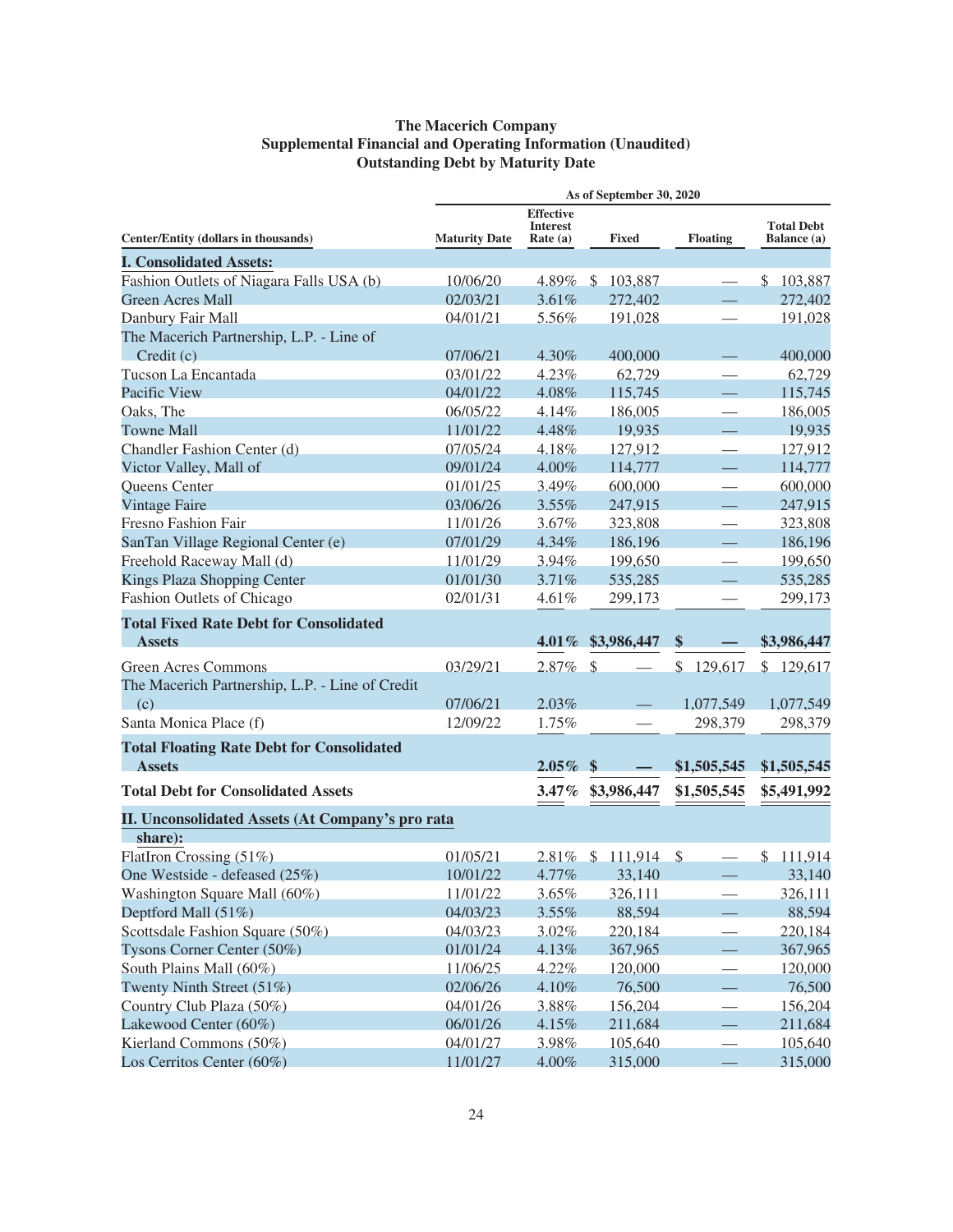#### **The Macerich Company Supplemental Financial and Operating Information (Unaudited) Outstanding Debt by Maturity Date**

|                                                                     | As of September 30, 2020 |                                                   |              |                 |                                  |
|---------------------------------------------------------------------|--------------------------|---------------------------------------------------|--------------|-----------------|----------------------------------|
| Center/Entity (dollars in thousands)                                | <b>Maturity Date</b>     | <b>Effective</b><br><b>Interest</b><br>Rate $(a)$ | <b>Fixed</b> | <b>Floating</b> | <b>Total Debt</b><br>Balance (a) |
| Arrowhead Towne Center (60%)                                        | 02/01/28                 | $4.05\%$                                          | 240,000      |                 | 240,000                          |
| North Bridge, The Shops at (50%)                                    | 06/01/28                 | 3.71%                                             | 187,086      |                 | 187,086                          |
| Corte Madera, The Village at (50.1%)                                | 09/01/28                 | $3.53\%$                                          | 112,415      |                 | 112,415                          |
| West Acres - Development (19%)                                      | 10/10/29                 | $3.72\%$                                          | 389          |                 | 389                              |
| Tysons Tower $(50\%)$                                               | 11/11/29                 | 3.38%                                             | 94,426       |                 | 94,426                           |
| Broadway Plaza (50%)                                                | 04/01/30                 | $4.19\%$                                          | 224,501      |                 | 224,501                          |
| West Acres $(19\%)$                                                 | 03/01/32                 | $4.61\%$                                          | 13,916       |                 | 13,916                           |
| <b>Total Fixed Rate Debt for Unconsolidated</b>                     |                          |                                                   |              |                 |                                  |
| <b>Assets</b>                                                       |                          | $3.84\%$                                          | \$3,005,669  | \$              | \$3,005,669                      |
| Atlas Park (50%)                                                    | 10/28/21                 |                                                   |              | \$<br>36,183    | $\mathcal{S}$<br>36,183          |
| Fashion District Philadelphia (50%)                                 | 01/22/23                 | 2.16%                                             |              | 149,788         | 149,788                          |
| Boulevard Shops (50%)                                               | 12/05/23                 | $2.33\%$                                          |              | 9,572           | 9,572                            |
| One Westside - Development $(25%)$ (f)                              | 12/18/24                 | 2.19%                                             |              | 17,639          | 17,639                           |
| <b>Total Floating Rate Debt for Unconsolidated</b><br><b>Assets</b> |                          | $2.33\%$ \$                                       |              | 213,182<br>S    | 213,182<br>\$                    |
| <b>Total Debt for Unconsolidated Assets</b>                         |                          | $3.74\%$                                          | \$3,005,669  | \$213,182       | \$3,218,851                      |
| <b>Total Debt</b>                                                   |                          | $3.57\%$                                          | \$6,992,116  | \$1,718,727     | \$8,710,843                      |
| <b>Percentage to Total</b>                                          |                          |                                                   | 80.27%       | 19.73%          | $100.00\%$                       |

(a) The debt balances include the unamortized debt premiums/discounts and loan finance costs. Debt premiums/discounts represent the excess of the fair value of debt over the principal value of debt assumed in various acquisitions. Debt premiums/discounts and loan finance costs are amortized into interest expense over the remaining term of the related debt in a manner that approximates the effective interest method. The annual interest rate in the table represents the effective interest rate, including the debt premiums/discounts and loan finance costs.

(b) The Company has agreed to terms with the lender of the \$103.9 million loan on Fashion Outlets Niagara, and anticipates closing on a three-year extension to October 2023. The Company expects that the loan amount and interest rate will remain unchanged following that extension.

(c) The revolving line of credit includes an interest rate swap that effectively converts \$400 million of the outstanding balance to fixed rate debt through September 30, 2021.

(d) This property is owned by a consolidated joint venture. The above debt balance represents the Company's pro rata share of 50.1%.

(e) This property is owned by a consolidated joint venture. The above debt balance represents the Company's pro rata share of 84.9%.

(f) The maturity date assumes that all available extension options are fully exercised and that the Company and/or its affiliates do not opt to refinance the debt prior to these dates.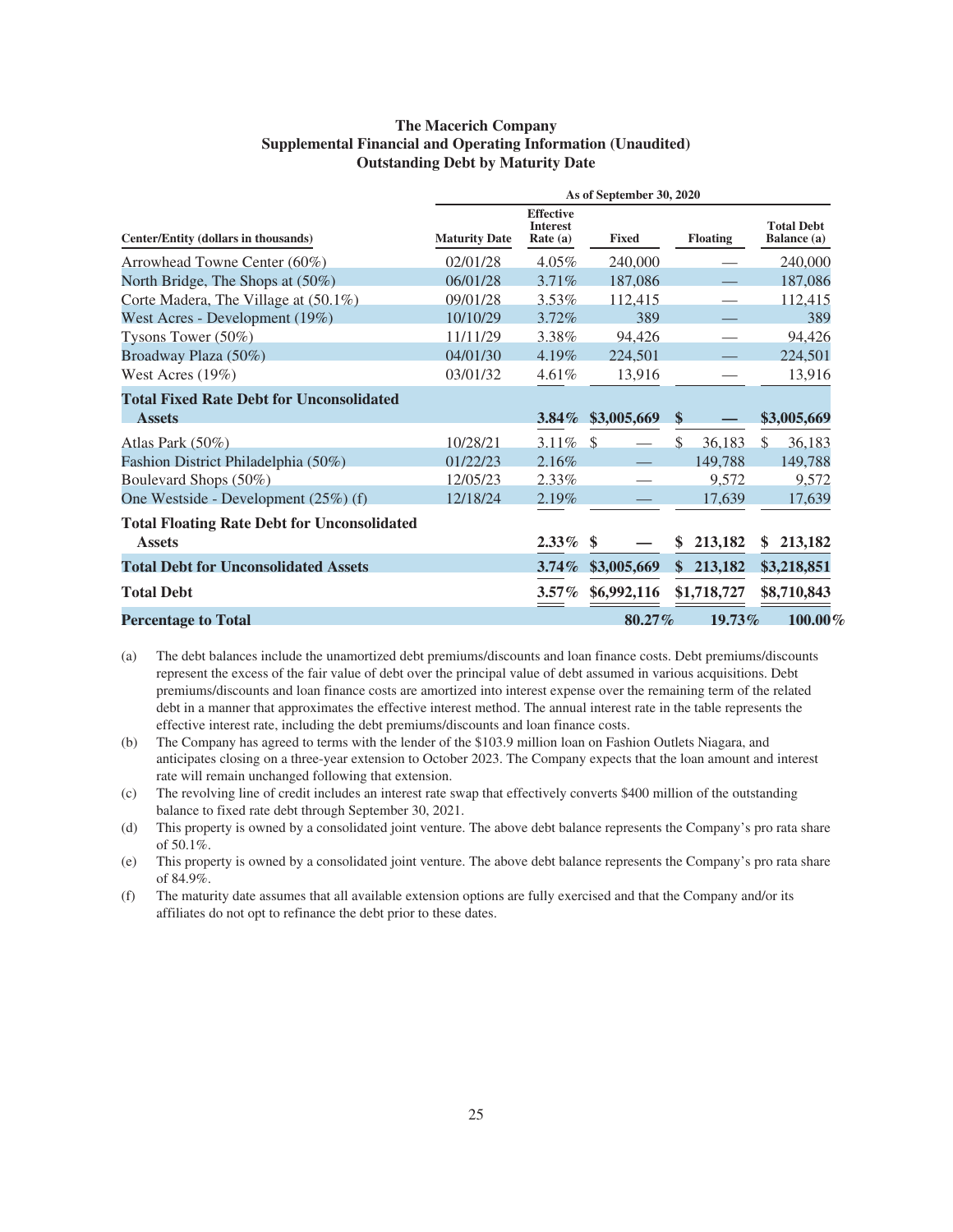|                                                          | Supplemental Financial and Operating Information (Unaudited)<br>In-Process Developments and Redevelopments:                                                                                                                                                                                                                                                                                                                                                                                                                                                                                                                                            | Development Pipeline Forecast<br>as of September 30, 2020<br>The Macerich Company<br>(Dollars in millions) |                  |                                                                                                                     |                         |                                  |
|----------------------------------------------------------|--------------------------------------------------------------------------------------------------------------------------------------------------------------------------------------------------------------------------------------------------------------------------------------------------------------------------------------------------------------------------------------------------------------------------------------------------------------------------------------------------------------------------------------------------------------------------------------------------------------------------------------------------------|------------------------------------------------------------------------------------------------------------|------------------|---------------------------------------------------------------------------------------------------------------------|-------------------------|----------------------------------|
| Property                                                 | Project Type                                                                                                                                                                                                                                                                                                                                                                                                                                                                                                                                                                                                                                           |                                                                                                            | Pro Kata         | Capitalized Costs(b)<br>Total Cost(a)(b) Ownership Total Cost(a)(b) Incurred-to-date<br>at $100\%$ $\%$<br>Pro Rata | Expected<br>Delivery(a) | Yield(a)(b)(c)<br>Stabilized     |
| Westside Pavilion<br>Los Angeles, CA<br>One Westside fka | Redevelopment of an existing retail center into an<br>approximately 584,000 sf Class A creative office<br>campus leased solely to Google                                                                                                                                                                                                                                                                                                                                                                                                                                                                                                               | $$500 - $50(d) 25.0%$                                                                                      | $$125 - $138(d)$ | 870                                                                                                                 |                         | Q3 2022(e) $7.50\% - 8.00\%$ (d) |
| nformation provided in this table.<br>$\tilde{c}$        | to 11140 the 100 control of the Common Control in the state of the state of the total final control in the control of the state of the state of the state of the state of the state of the state of the state of the state of<br>(a) Much of this information is estimated and may change from time to time. See the Company's forward-looking disclosure on pages 1 and 2 for factors that may affect the<br>Stabilized Yield is calculated based on stabilized income after development divided by project direct costs excluding GAAP allocations of non cash and indirect costs.<br>This excludes GAAP allocations of non cash and indirect costs. |                                                                                                            |                  |                                                                                                                     |                         |                                  |

(d) Includes \$140 million (\$35 million at the Company's share), which is an allocable share of the total \$190 million purchase price paid by the joint venture in August 2018 for the existing buildings and land.

(d) Includes \$140 million (\$35 million at the Company's share), which is an allocable share of the total \$190 million purchase price paid by the joint venture in August 2018 for the existing buildings and land.<br>existing bu (e) Monthly base rent payments are anticipated to commence during the third quarter of 2022, with base rent abatements from the second through ninth month following rent commencement.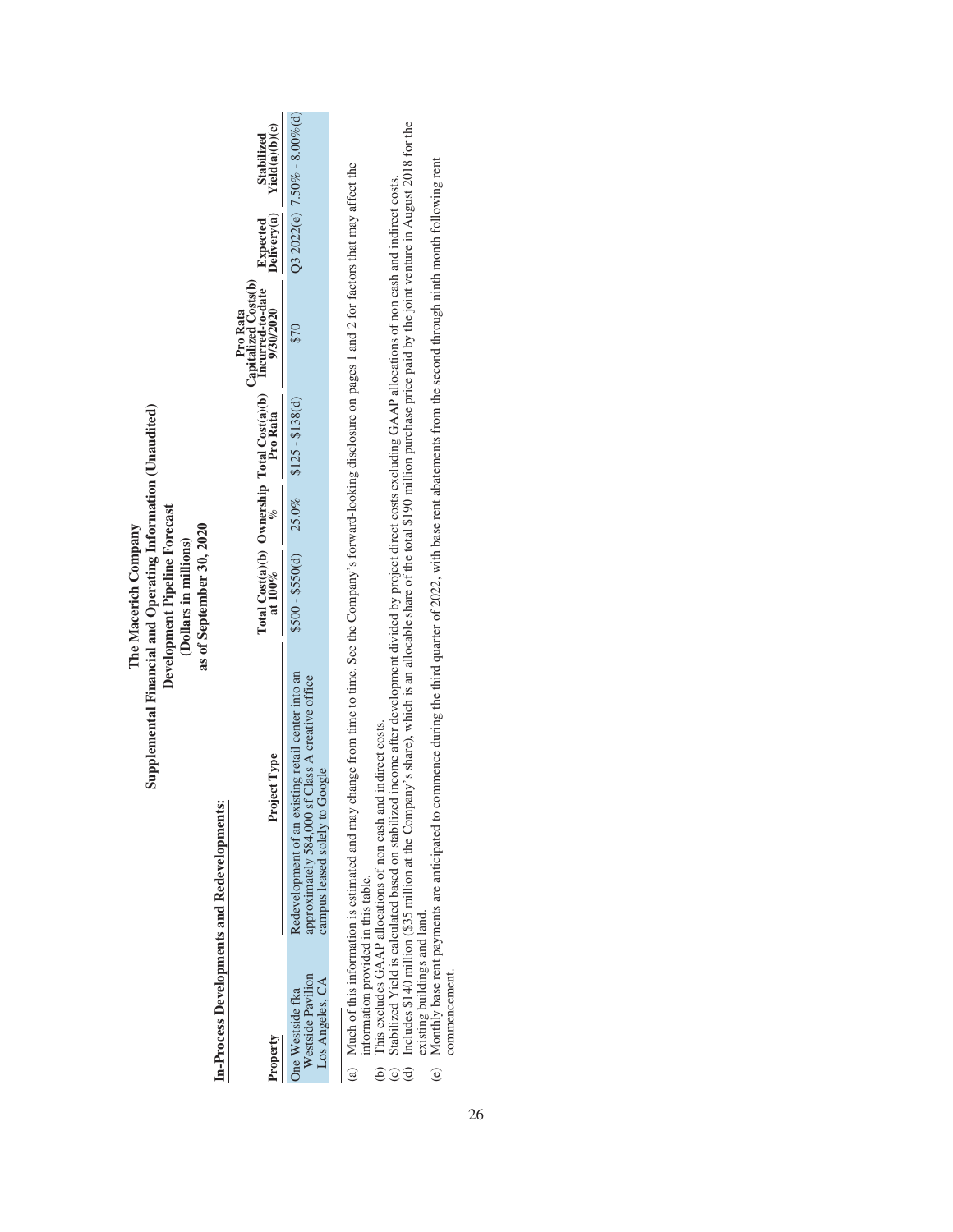#### **The Macerich Company Supplemental Financial and Operating Information (Unaudited) Development Pipeline Forecast (Continued) (Dollars in millions) as of September 30, 2020**

#### **Pipeline of Former Sears Redevelopments:**

|     | <b>Project Type</b>             | Ownership                                                                                   | Total Cost $(a)(b)$<br>Pro rata           | Pro rata<br><b>Capitalized Costs</b><br>9/30/20<br>Incurred-to-Date(b) | <b>Stabilized</b><br>Yield(a)(b)(c)          |
|-----|---------------------------------|---------------------------------------------------------------------------------------------|-------------------------------------------|------------------------------------------------------------------------|----------------------------------------------|
|     | <b>Retail Redevelopment</b>     |                                                                                             | $$75 - $90$                               | \$33                                                                   | $8.0\% - 9.0\%$                              |
|     | Mixed-Use Densification         |                                                                                             | $55 - 70$                                 | 4                                                                      | $9.0\% - 10.5\%$                             |
|     | (d) Future Phases               |                                                                                             | <b>TBD</b>                                | $\Omega$                                                               | <b>TBD</b>                                   |
|     | Total                           | various                                                                                     | $$130 - $160$                             | \$37                                                                   |                                              |
|     | <b>Property</b>                 | <b>Description</b>                                                                          |                                           |                                                                        | Delivered/<br><b>Expected</b><br>Delivery(e) |
|     | <b>Retail Redevelopment:</b>    |                                                                                             |                                           |                                                                        |                                              |
| (f) | <b>Arrowhead Towne Center</b>   | Redevelop existing store with retail uses                                                   |                                           |                                                                        | <b>TBD</b>                                   |
| (f) | <b>Chandler Fashion Center</b>  | Redevelop existing store for a Harkins entertainment concept<br>and additional retail uses  |                                           |                                                                        | <b>TBD</b>                                   |
| (f) | Deptford Mall                   | Redevelop existing store for:<br>Dick's Sporting Goods<br>Round 1<br>additional retail uses |                                           |                                                                        | O3-2020<br>O4-2020<br><b>TBD</b>             |
| (f) | South Plains Mall               |                                                                                             |                                           | Demolish box; site densification with retail and restaurants uses      | <b>TBD</b>                                   |
| (f) | Vintage Faire Mall              | Redevelop existing store for:<br>Dick's Sporting Goods                                      | Dave & Busters and additional retail uses |                                                                        | O <sub>4</sub> -2020<br><b>TBD</b>           |
|     | <b>Wilton Mall</b>              | Redevelop existing store with a medical center/medical office<br>use                        |                                           |                                                                        | O1-2020                                      |
|     | <b>Mixed-Use Densification:</b> |                                                                                             |                                           |                                                                        |                                              |
| (f) | <b>Los Cerritos Center</b>      | Demolish box; site densification with residential, hotel and<br>restaurant uses             |                                           |                                                                        | <b>TBD</b>                                   |
| (f) | <b>Washington Square</b>        | Demolish box; site densification with hotel, entertainment and<br>restaurant uses           |                                           |                                                                        | <b>TBD</b>                                   |

(a) Much of this information is estimated and may change from time to time. See the Company's forward-looking disclosure on pages 1 and 2 for factors that may affect the information provided in this table. This estimated range of incremental redevelopment costs could increase if the Company and its joint ventures decide to expand the scope as the redevelopment plans get refined.

(b) This excludes GAAP allocations of non cash and indirect costs.

(c) Stabilized Yield represents estimated replacement net operating income at stabilization divided by direct redevelopment costs, excluding GAAP allocations of non cash and indirect costs.

(d) Future demand-driven development phases are possible at Los Cerritos Center and Washington Square.

(e) Given the uncertainties resulting from the COVID-19 pandemic, the expected delivery dates for many of these projects are not currently determinable.

(f) These former Sears stores are owned by a 50/50 joint venture between the Company and Seritage Growth Properties.